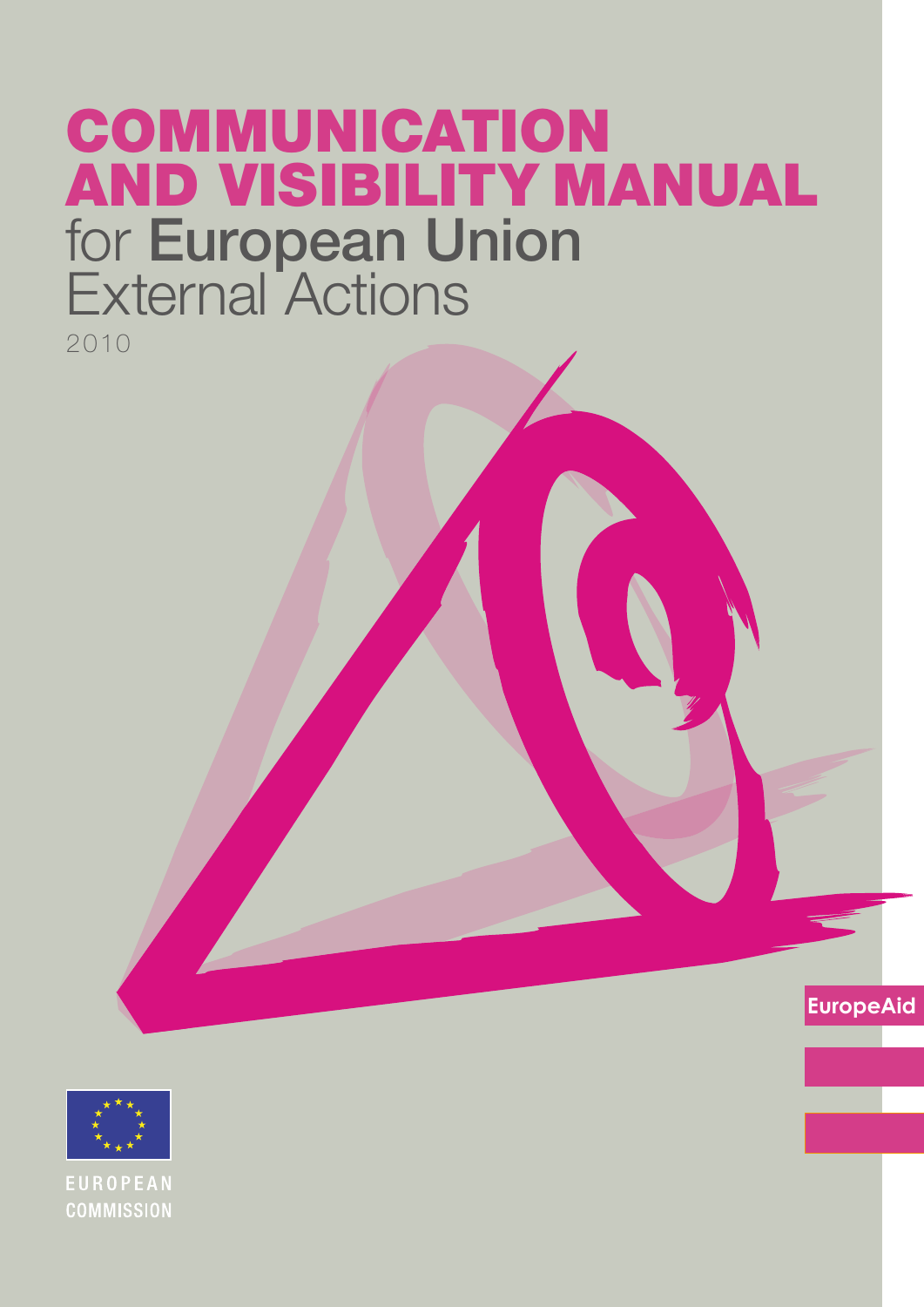#### European Commission

#### EuropeAid Cooperation Office

Rue de la Loi 41, B-1049 Bruxelles Fax: 32-2 299 64 07 E-mail: europeaid-info@ec.europa.eu

Internet http://ec.europa.eu/world http://ec.europa.eu/europeaid

This brochure is available in French, English and Spanish. Neither the European Commission nor any person acting on behalf of the Commission is responsible for use which might be made of the following information. Design: Tipik Communication Agency © European Communities, 2009 Reproduction is authorised provided the source is acknowledged.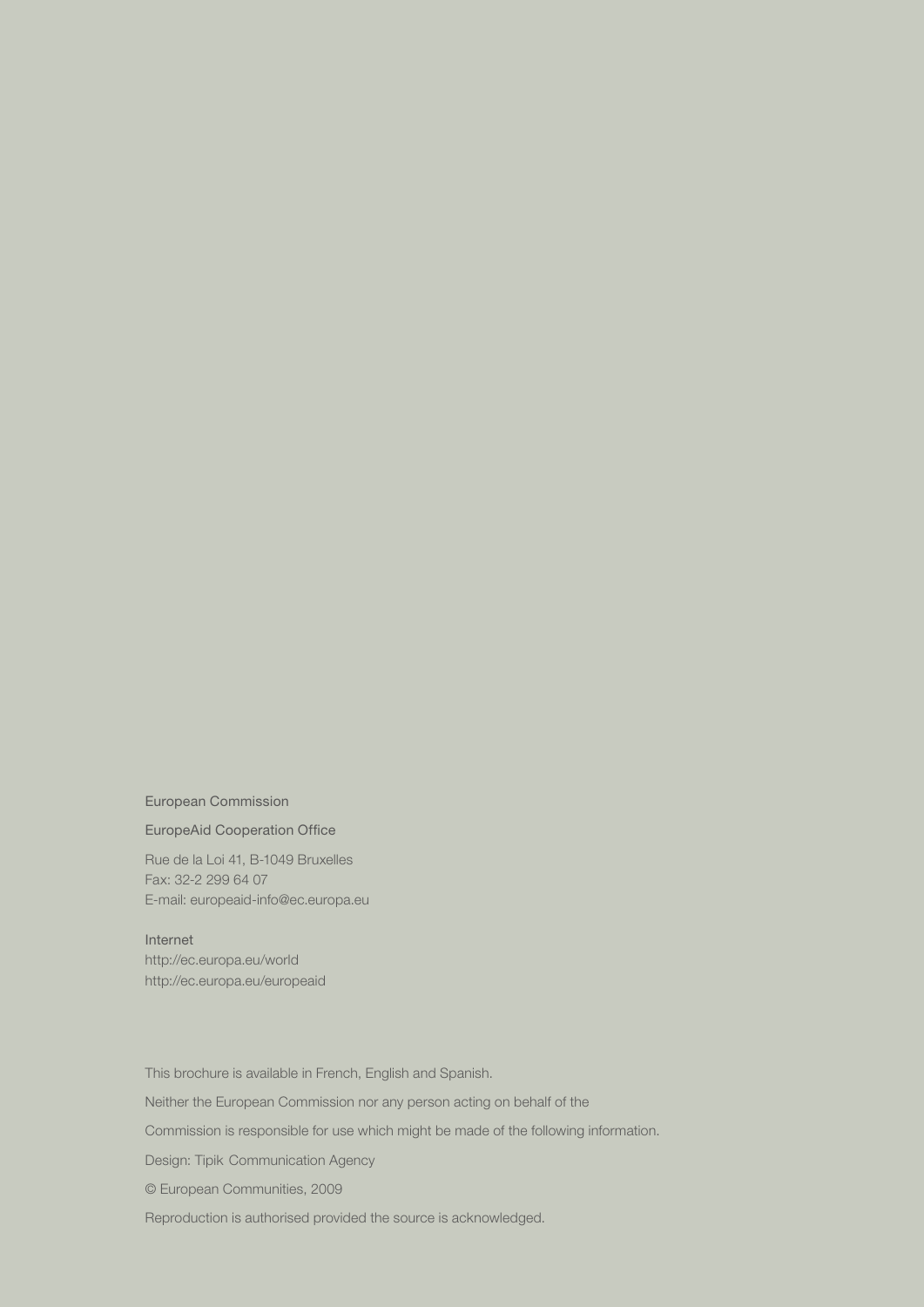# **TABLE OF CONTENTS**

| 1              |                                                                                                                                                       |  |
|----------------|-------------------------------------------------------------------------------------------------------------------------------------------------------|--|
| $\overline{2}$ |                                                                                                                                                       |  |
|                |                                                                                                                                                       |  |
|                |                                                                                                                                                       |  |
|                |                                                                                                                                                       |  |
|                |                                                                                                                                                       |  |
|                |                                                                                                                                                       |  |
|                |                                                                                                                                                       |  |
|                |                                                                                                                                                       |  |
| 3              |                                                                                                                                                       |  |
|                |                                                                                                                                                       |  |
|                | 3.2 United Nations Agencies, Funds and Programmes and                                                                                                 |  |
|                |                                                                                                                                                       |  |
|                |                                                                                                                                                       |  |
|                | 3.2.2 Operational Criteria Applicable to the Visibility and Communication<br>Actions Undertaken by the United Nations and the European Commission  11 |  |
|                |                                                                                                                                                       |  |
|                |                                                                                                                                                       |  |
|                |                                                                                                                                                       |  |
|                |                                                                                                                                                       |  |
|                |                                                                                                                                                       |  |
|                |                                                                                                                                                       |  |
| $\overline{4}$ | ADJUSTING THE COMMUNICATION AND VISIBILITY PLAN TO THE ACTION  17                                                                                     |  |
|                |                                                                                                                                                       |  |
|                |                                                                                                                                                       |  |
|                |                                                                                                                                                       |  |
|                |                                                                                                                                                       |  |
|                |                                                                                                                                                       |  |
|                |                                                                                                                                                       |  |
|                |                                                                                                                                                       |  |
|                |                                                                                                                                                       |  |
|                |                                                                                                                                                       |  |
|                |                                                                                                                                                       |  |
|                |                                                                                                                                                       |  |
|                |                                                                                                                                                       |  |
|                |                                                                                                                                                       |  |
|                |                                                                                                                                                       |  |
|                |                                                                                                                                                       |  |
|                |                                                                                                                                                       |  |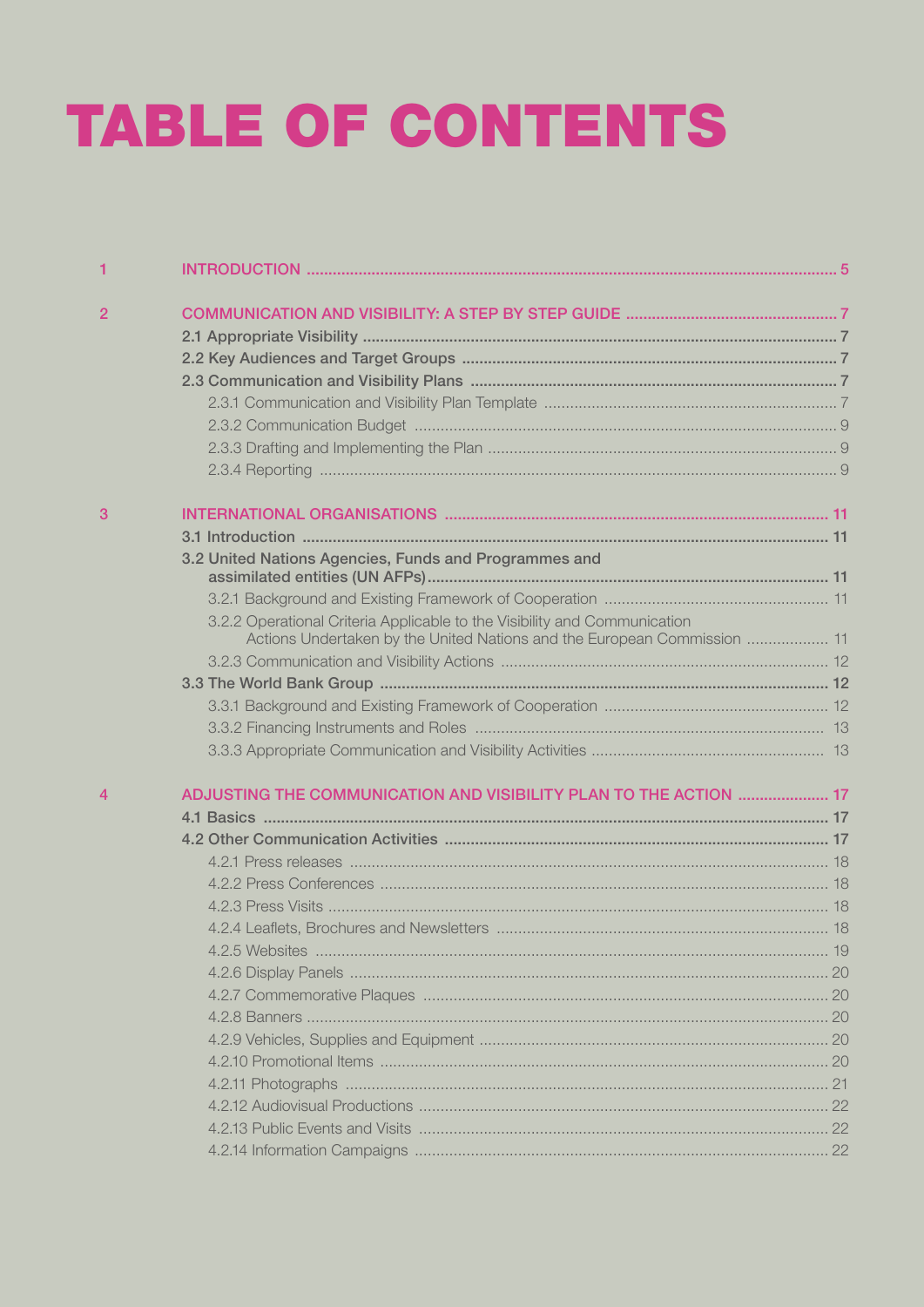| 5              |                |                                           |  |  |  |  |  |
|----------------|----------------|-------------------------------------------|--|--|--|--|--|
| 6              |                |                                           |  |  |  |  |  |
| <b>ANNEX1</b>  |                | THE COMMUNICATION MATRIX: HOW AND WHEN TO |  |  |  |  |  |
|                |                |                                           |  |  |  |  |  |
| <b>ANNEX 2</b> |                |                                           |  |  |  |  |  |
|                | 1              |                                           |  |  |  |  |  |
|                | 2              |                                           |  |  |  |  |  |
|                | 3              |                                           |  |  |  |  |  |
|                | $\overline{4}$ |                                           |  |  |  |  |  |
|                | 5              |                                           |  |  |  |  |  |
|                | 6              |                                           |  |  |  |  |  |
|                | 7              |                                           |  |  |  |  |  |
|                | 8              |                                           |  |  |  |  |  |
| <b>ANNEX 3</b> |                |                                           |  |  |  |  |  |
|                | 1              |                                           |  |  |  |  |  |
|                | $\overline{2}$ |                                           |  |  |  |  |  |
|                | 3              |                                           |  |  |  |  |  |
|                | $\overline{4}$ |                                           |  |  |  |  |  |
|                | 5              |                                           |  |  |  |  |  |
|                | 6              |                                           |  |  |  |  |  |
|                | 7              |                                           |  |  |  |  |  |
|                | 8<br>9         |                                           |  |  |  |  |  |
|                |                |                                           |  |  |  |  |  |
| <b>ANNEX 4</b> |                |                                           |  |  |  |  |  |
|                | 1              |                                           |  |  |  |  |  |
|                | $\overline{2}$ |                                           |  |  |  |  |  |
|                |                |                                           |  |  |  |  |  |
|                |                |                                           |  |  |  |  |  |
|                |                |                                           |  |  |  |  |  |
|                |                |                                           |  |  |  |  |  |
|                |                |                                           |  |  |  |  |  |
|                |                |                                           |  |  |  |  |  |
|                |                |                                           |  |  |  |  |  |
|                |                |                                           |  |  |  |  |  |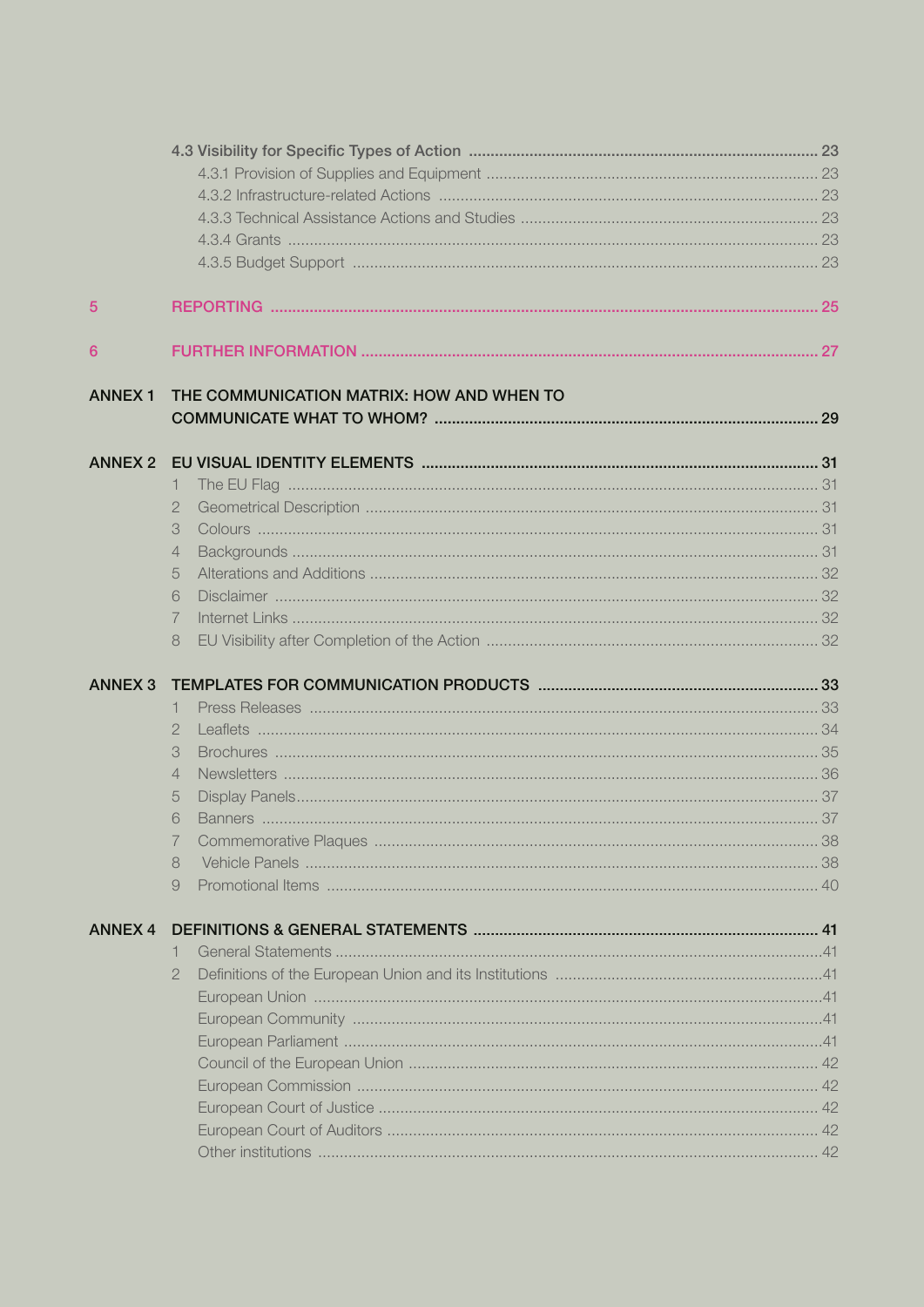# INTRODUCTION **page**

Ihis manual has been designed to ensure that actions that are wholly or partially funded by the European Union (EU) incorporate information and communication activities designed to raise the awareness of specific or general audiences of the reasons for the action and the EU support for the action in the country or region concerned, as well as the results and the impact of this support.

The manual mainly covers the written and visual identity of the EU. It sets out requirements and guidelines for briefings, written material, press conferences, presentations, invitations, signs, commemorative plaques and all other tools used to highlight EU participation. In addition, it offers tools designed to enable the development of a dynamic communication strategy that will highlight the achievements of EU support.

This manual contains compulsory requirements for all contractors and implementing partners under contracts and financing agreements which specifically refer to them, whether signed by the European Commission or by any other Contracting Authority. In all other cases the manual is only designed to provide guidance, unless otherwise stated. In all cases the provisions of specific contracts, financing agreements and contribution agreements prevail.

Contractors, implementing partners and international organisations<sup>1</sup> are encouraged, where the available budget and resources

permit, to develop a communication and visibility plan that will highlight in a dynamic way the impact of the EU support. This may require the engagement of outside expertise.

Furthermore, it should be clear that the terminology used in this manual does not refer to "Communication for Development" (which can be defined as being "a social process based on dialogue using a broad range of tools and methods. It is also about seeking change at different levels including listening, building trust, sharing knowledge and skills, building policies, debating and learning for sustained and meaningful change. It is not public relations or corporate communication."2 ) These elements should certainly be taken into account, and may be financed from the project's communication and visibility budget, but fall outside the scope of this manual.<sup>3</sup>

All communication and visibility activities should be carried out in close cooperation with the appropriate Delegation of the European Union or the relevant department of the European Commission.

This manual replaces the EU Visibility Guidelines for External Actions (September 2005).

development and change". The participants - World Congress on Communication for Development Rome - Italy October 27, 2006.

3 For more information, see (inter alia): www.devcomm-congress.org/

<sup>1</sup> Chapter 3 of this Manual on international organisations applies to the United Nations Organisations and the World Bank Group, which have both signed specific agreements on communication and visibility with the EU (see chapter 3).

<sup>2</sup> Definition taken from "The Rome Consensus. Communication for development: a major pillar for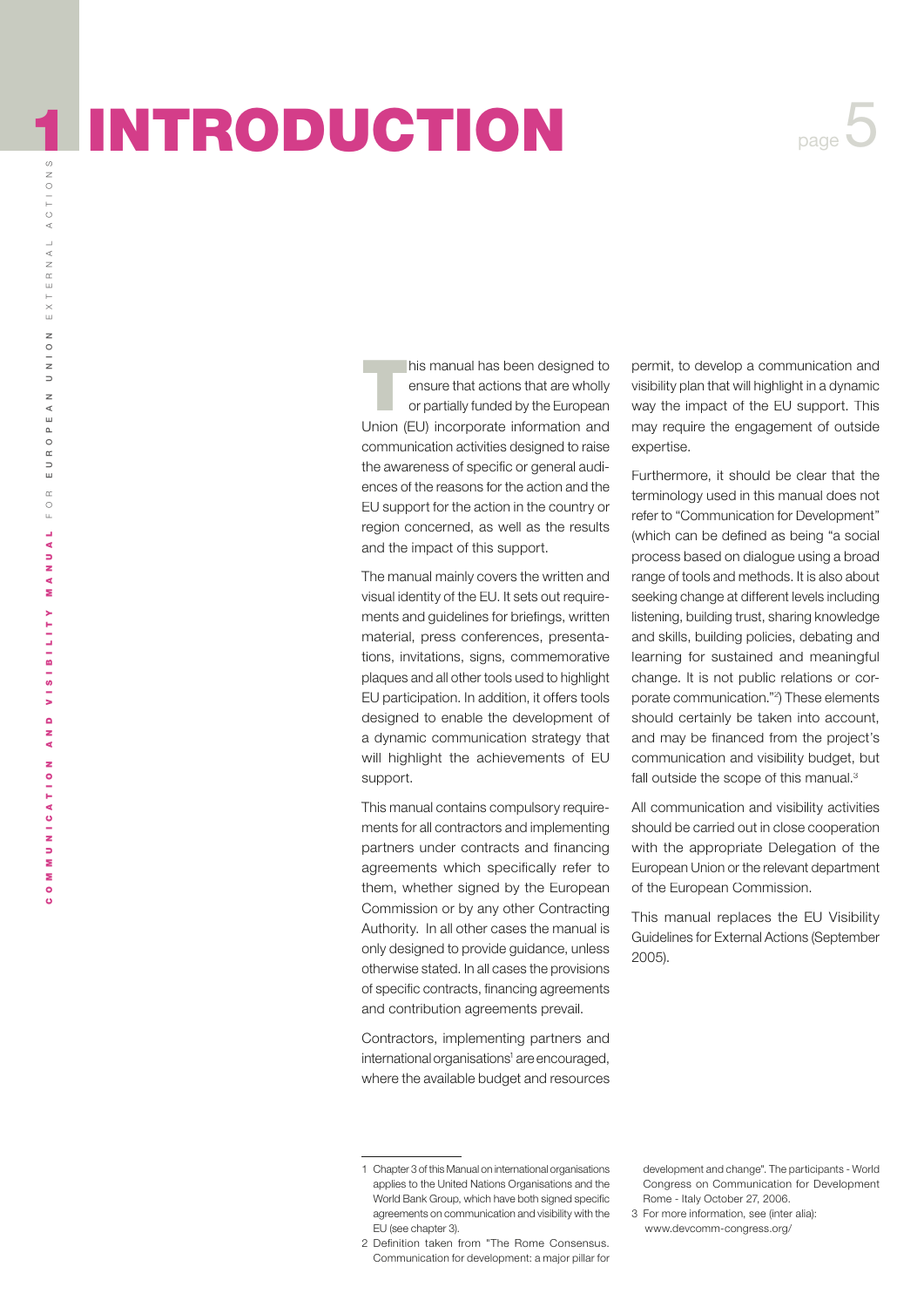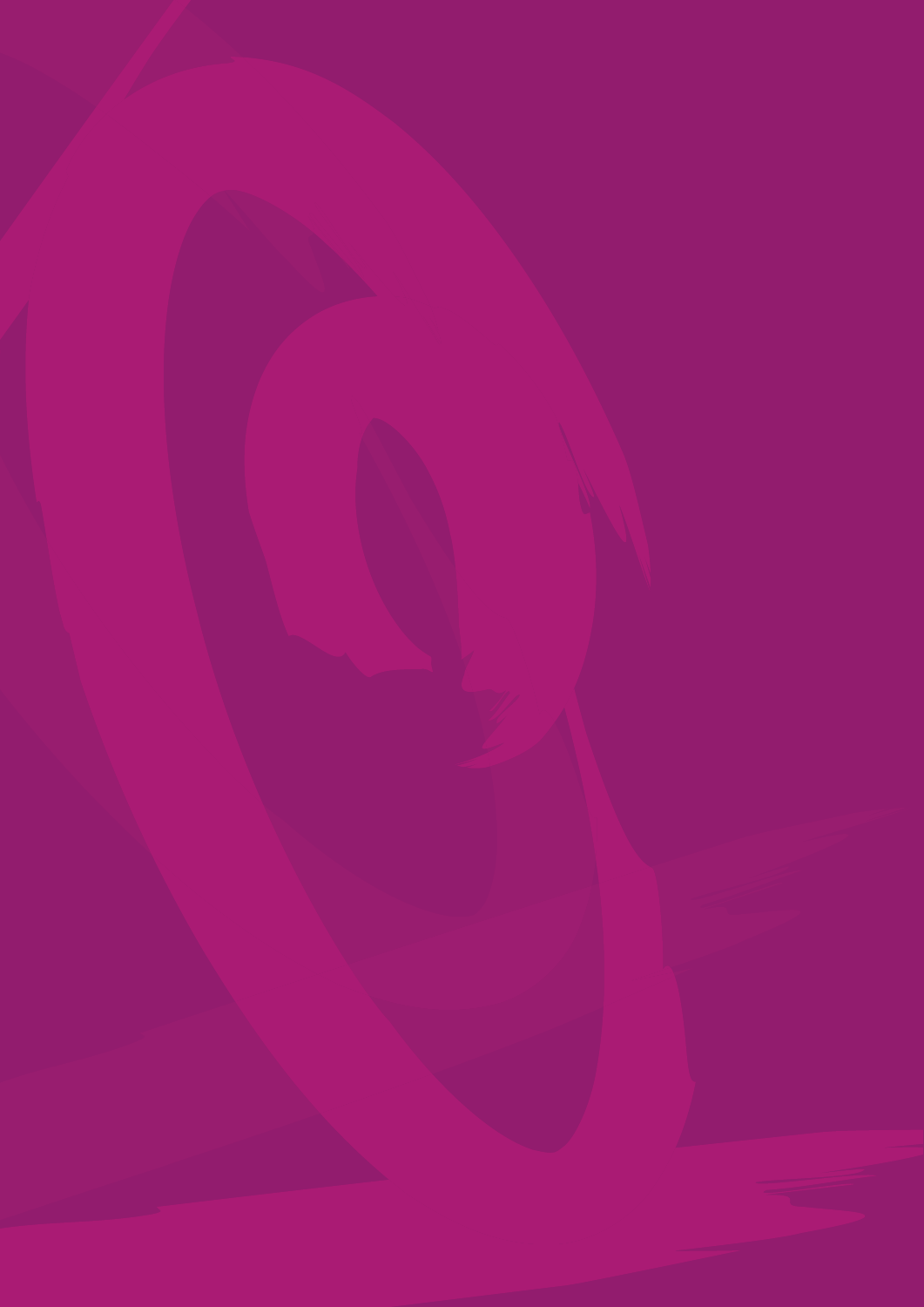# 2 COMMUNICATION AND VISIBILITY

A Step By Step Guide

# 2.1 Appropriate **Visibility**

Communication should focus on development with the EU as partner and on the achievements and impact of the action, not on administrative or procedural milestones. In order to maximise the impact of communication efforts:

- $\rightarrow$  Activities need to be timely
- $\rightarrow$  Information used must be accurate
- **→** Activities should be coordinated closely with the Commission
- $\rightarrow$  The right audience(s) should be targeted
- $\rightarrow$  Messages should interest the target audience(s)
- $\rightarrow$  Activities should be appropriate in terms of resources spent, timing and expected impact

However, there should also be room in any plan to seize a good opportunity. A good communication reflex and the ability to exploit unexpected opportunities to the benefit of the action will often be as important as more formal efforts and may often be free of cost. Where such opportunities arise, they should be exploited. The communication and visibility plan for any action should seek to maximise synergies with the overall visibility strategy of the EU Delegation (or the relevant Commission department) and, in the case of the United Nations, that of the relevant United Nations Organisation.

## 2.2 Key Audiences and Target Groups

In order to communicate effectively, target audiences should be clearly identified in communication and visibility plans. Audiences will include opinion formers and influential figures, as well as those beyond government and media who have a stake in the action, or are affected by it.

Contractors, implementing partners and international organisations should focus their communication and visibility plan on audiences in the beneficiary country, who are the ones for whom the impact of the action will be most apparent and most immediately relevant.

In as much as the financing is available, and the urgency, nature, and context of the action will allow, international organisations should include in their communication and visibility plan audiences within the EU, specifically opinion-formers and "elite" audiences involved in the field of international cooperation.

# 2.3 Communication and Visibility Plans

#### 2.3.1 Communication and Visibility Plan Template

A budgeted communication and visibility plan should be included in the work plan of any EU-funded or co-funded action, highlighting the external communication activities that need to take place at key stages in the life of the action.

The level of detail should be commensurate with the nature, extent and cost of the communication activities envisaged.

page

Contractors, implementing partners or international organisations should produce a communication and visibility plan which will have to be agreed with the EU Delegation staff managing the action, in close coordination with the EU Delegation staff responsible for communication activities.

In case a communication and visibility plan is considered, the following template can be useful.<sup>4</sup> In principle, it should be based on the implementation section of the visibility matrix (see Annex 1). The visibility matrix is a simple tool that has been designed to offer basic guidance on the main elements of communication activities at various stages of the project cycle.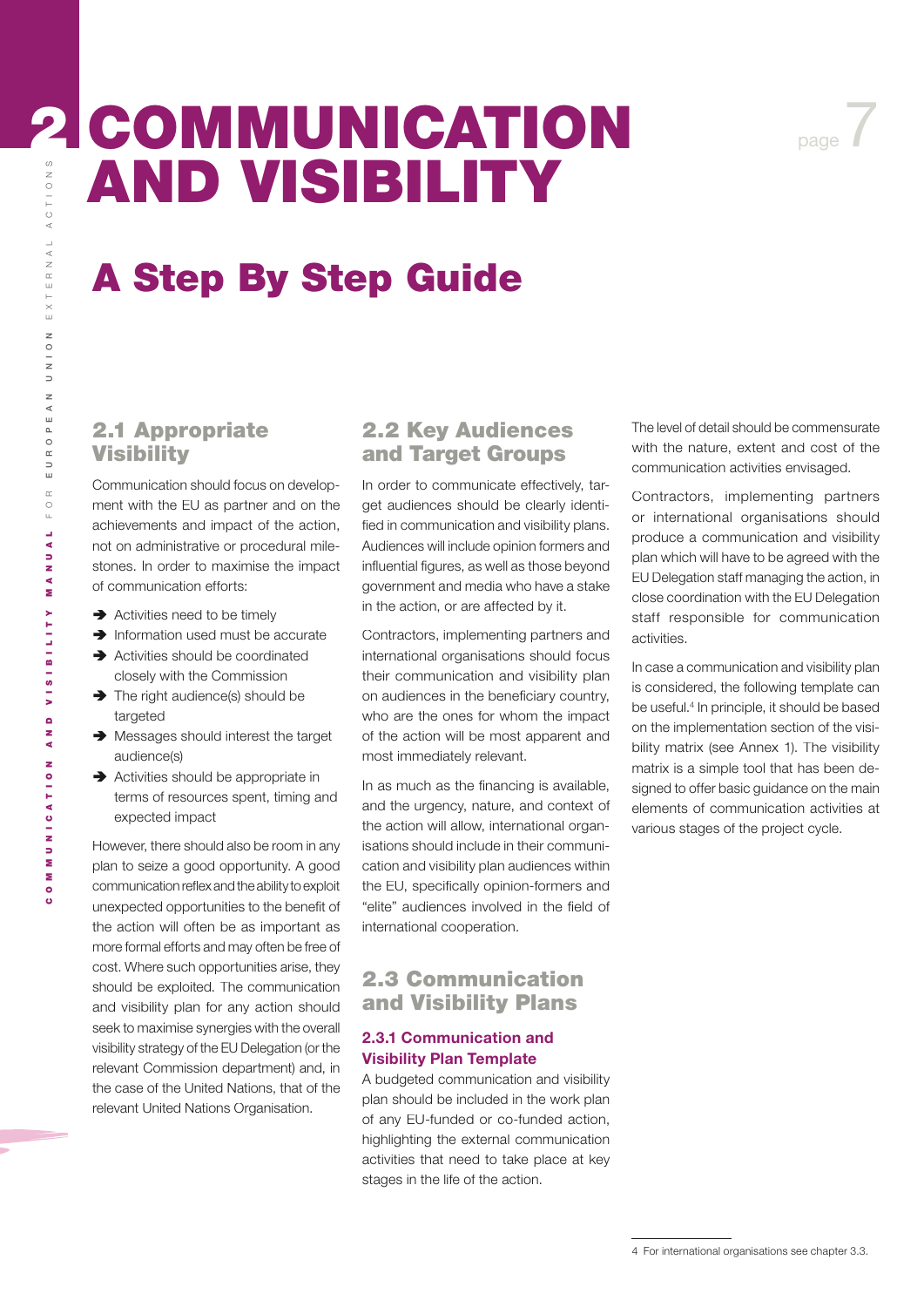# Communication and Visibility Plan Template

# GENERAL COMMUNICATION STRATEGY

#### **Objectives**

- 1. Overall communication objectives
- 2. Target groups
- » Within the country(ies) where the action is implemented
- » Within the EU (as applicable)
- 3. Specific objectives for each target group, related to the action's objectives and the phases of the project cycle

Examples of communication objectives:

- » ensure that the beneficiary population is aware of the roles of the partner and of the EU in the activity
- » raise awareness among the host country population or in Europe of the roles of the partner and of the EU in delivering aid in a particular context
- » raise awareness of how the EU and the partner work together to support education, health, environment, etc

#### COMMUNICATION ACTIVITIES

4. Main activities that will take place during the period covered by the communication and visibility plan

Include details of:

- » the nature of the activities
- the responsibilities for delivering the activities
- 5. Communication tools chosen

Include details of advantages of particular tools (media, advertising, events, etc.) in the local context

#### INDICATORS OF ACHIEVEMENT<sup>5</sup>

6. Completion of the communication objectives

Include indicators of achievement for the different tools proposed

7. Provisions for feedback (when applicable)

Give details of assessment forms or other means used to get feedback on the activity from participants

#### **RESOURCES**

#### 8. Human Resources

- » Person/days required to implement the communication activities
- » Members of the management team responsible for communication activities

#### 9. Financial resources

» Budget required to implement the communication activities (in absolute figures and as a percentage of the overall budget for the action)

ACTION

 $E \times T \in R N A L$ 

 $\overline{z}$ 

<sup>5</sup> Consistent with those set out in the logical framework for the action.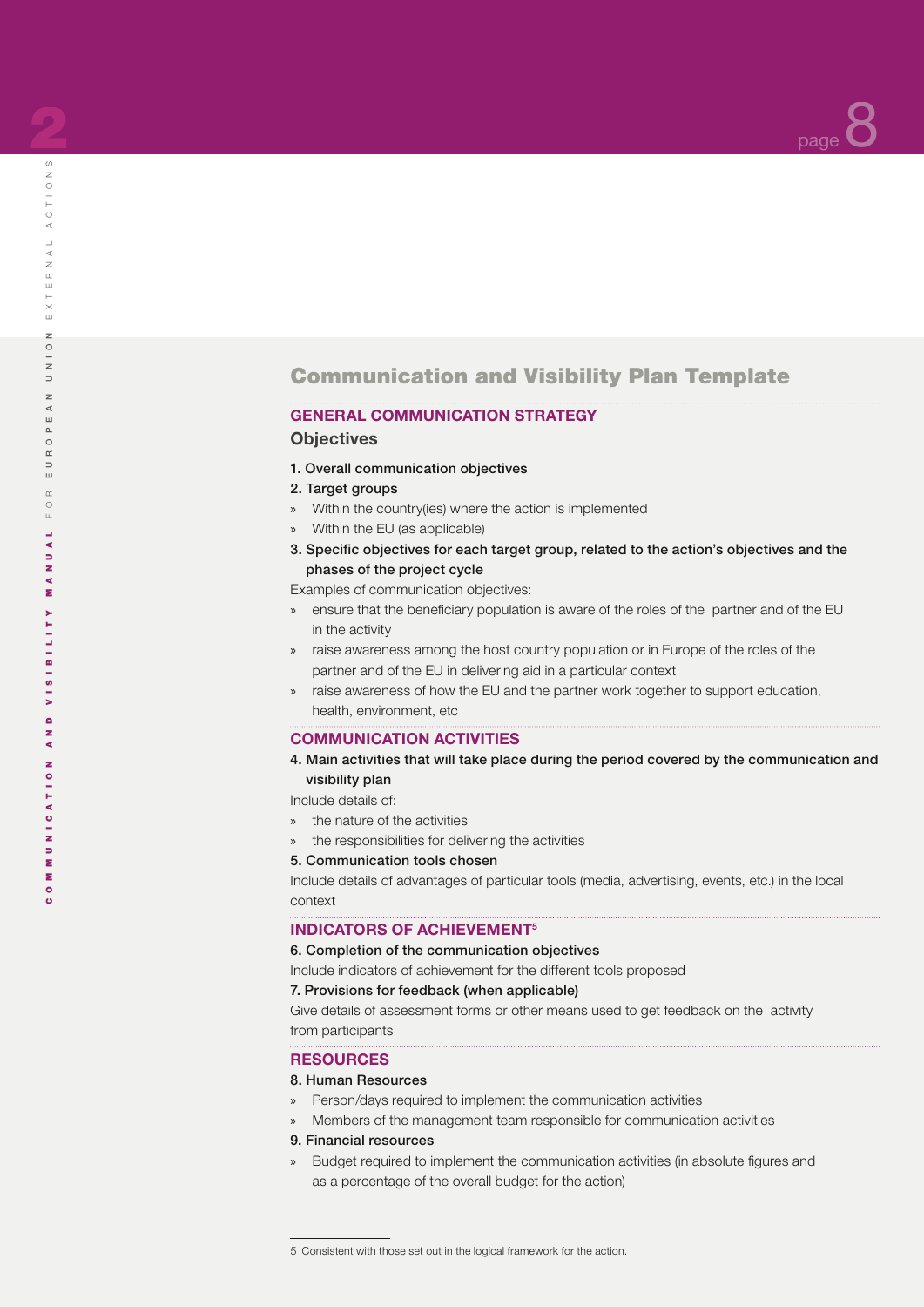#### 2.3.2 Communication Budget

The funds set aside for communication activities should have been included in any financing agreement, contract or contribution agreement, and should be reflected in the appropriate working document (e.g. annual work plan, "devis programme", etc).

The communication budget should be sufficient to have a real impact, and reflect the size, and, consequently, the likely impact of the action. The precise budget allocated to communication should be agreed with the Commission on the basis of contextual and project-related factors.

There may be situations where a financing agreement or contribution agreement does not include a specific budgetary provision for visibility activities. In this event, and in consultation with the Commission, a minimum of  $€1,000$  should be identified for basic visibility items (e.g. stickers or other visual identity material).

#### 2.3.3 Drafting and Implementing the Plan

While the plan should be agreed with the Commission, partner country officials and other partners (e.g. other donors) may need to be brought into the process, to ensure complementarities of effort.

In devising communication activities to be funded under operational agreements, EU and partner organisation staff should take account of the following:

- $\rightarrow$  Methods of communication selected and messages given should be compatible with prevailing social or religious norms in the place where the communication activity is carried out.
- $\rightarrow$  Activities should respect the local environment.
- $\rightarrow$  In all communication activities, the local language(s) should be used as far as possible.

Outside expertise may be called upon, to be funded from the budget for the action, to carry out the communication activities.

Smaller programmes may be carried out directly by the partner with the support of the Commission (provision of brochures, assistance with press contacts, etc).

In any event, the resources (human, financial, etc.) needed for implementation of specific communication activities should be carefully assessed during the design of the communication and visibility plan.

Changes to communication and visibility plans should be agreed with the Commission.

#### 2.3.4 Reporting

The standard reporting requirements foreseen in the provisions of specific contracts, financing agreements and contribution agreements prevail. These reports should include details on the progress of visibility activities.

2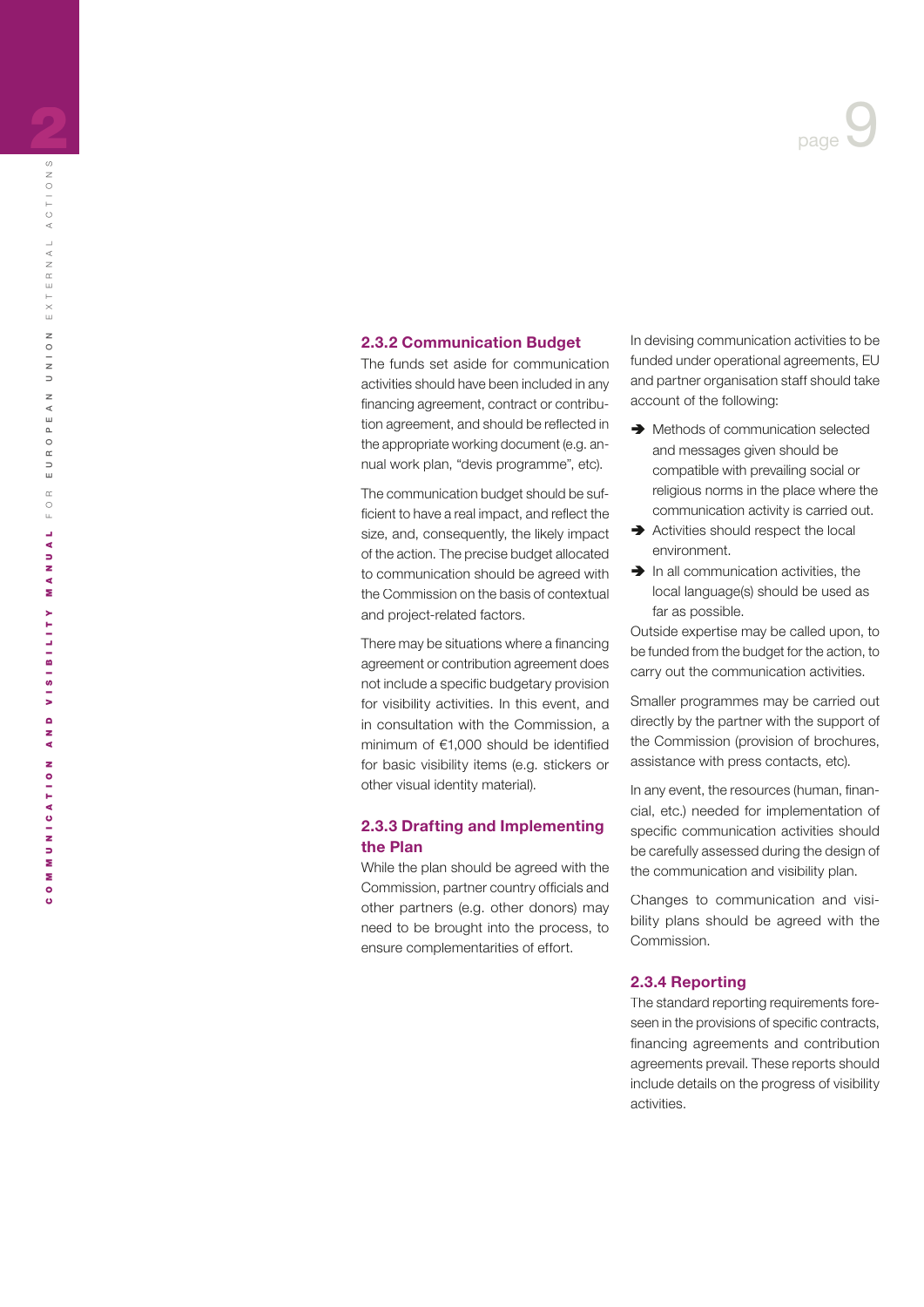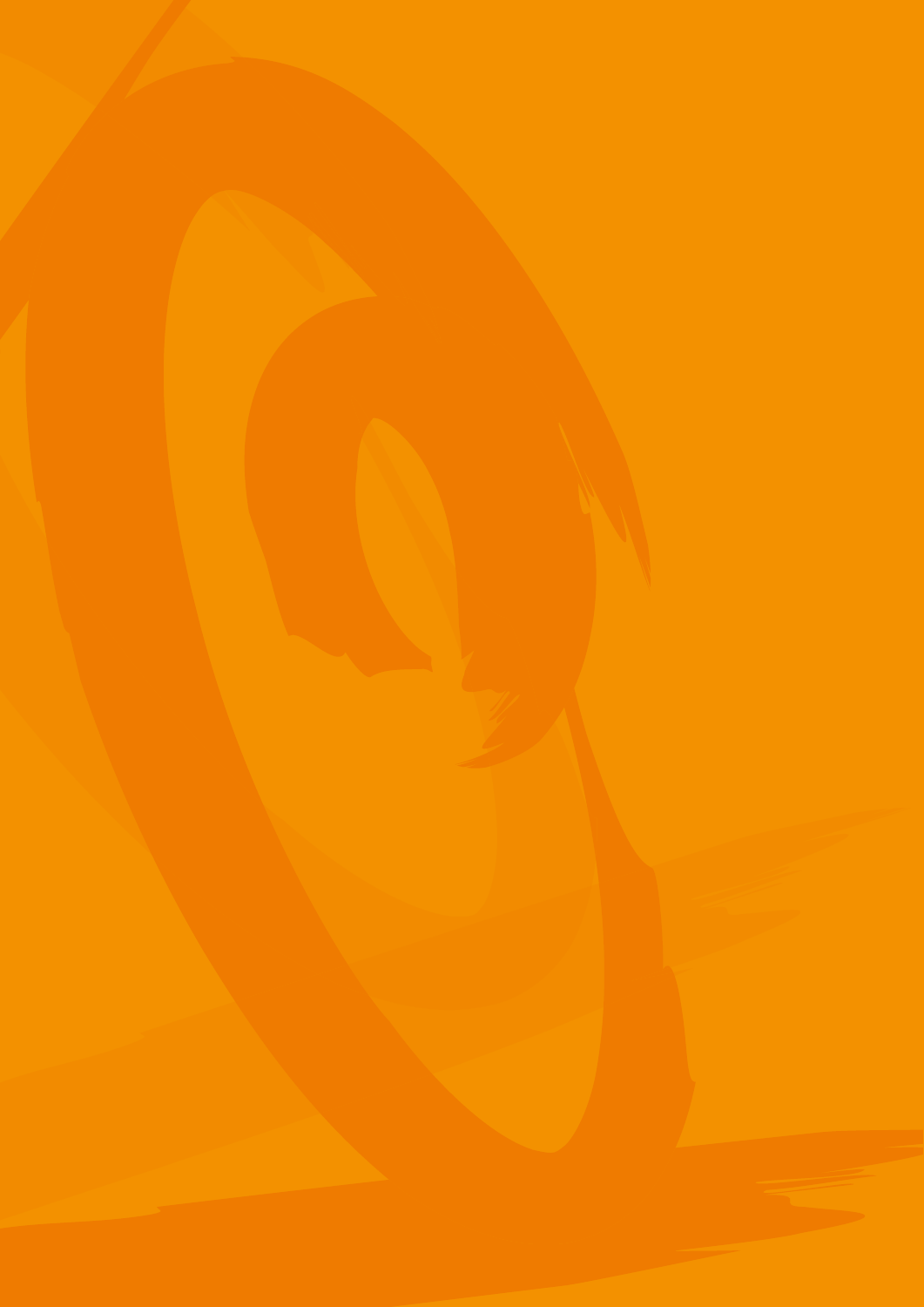# 3 INTERNATIONAL page 11 ORGANISATIONS

# 3.1 Introduction

This chapter deals with the specific aspects of communication and visibility in the framework of cooperation with the United Nations and the World Bank, which have both signed with the European Commission specific agreements in these areas. It reflects not only the more complex environment of multi-donor coordination, but also the special role of major partner international organisations and the EU's commitment to multilateralism.

# 3.2 United Nations **Organisations**

#### 3.2.1 Background and Existing Framework of Cooperation

The United Nations and the European Commission have developed a strong partnership in the pursuit of shared humanitarian and development goals. These have been outlined in a number of strategic policy and programme frameworks. Both the United Nations and the Commission are also committed to increasing the effectiveness of aid in line with the principles of the Paris Declaration.

The nature of the relationship, and its bearing on the purpose and manner in which communication and visibility activities are carried out, is reflected in the Joint Visibility Action Plan signed by Commissioner Benita Ferrero-Waldner and United Nations Deputy Secretary General Mark Malloch Brown in September 2006. The Action Plan emphasizes the shared commitment to communicate the results of the United Nations/EC partnership to beneficiaries and external stakeholders

in the interest of transparency in the use of public funds, and as a means to foster global solidarity.

The funding relation between the United Nations and the EU is governed by the 2003 Financial and Administrative Framework Agreement (FAFA). This agreement is applicable to all EC Directorates-General and all the United Nations Organisations that are party to it and sets out the legal obligations in relation to a number of aspects, including visibility. In particular, Article 11 of the FAFA sets out the legal obligations of the United Nations in relation to visibility. Its content is repeated and expanded in Article 6 of the General Conditions applicable to European Union contribution agreements with international organisations.

Both Article 11 of the FAFA and Article 6 of the General Conditions clearly indicate that United Nations Organisations should take all appropriate measures to publicise the fact that an Action has received funding from the European Union. These articles also provide basic guidance in terms of the target audiences and visibility tools, and delineate the correct procedure regarding the size and prominence of the acknowledgement, disclaimers on United Nations publications, and visibility requirements in relation to equipment bought with an EU contribution. The other chapters of this manual contain crossreferences to the relevant provisions of the FAFA and the contribution agreements.

Eligible costs in relation to communication and visibility are set out under section 3 of FAFA and Article 14 of the General Conditions.<sup>6</sup>

#### 3.2.2 Operational Criteria Applicable to the Visibility and Communication Actions Undertaken by the United Nations and the European Commission

As agreed in the Joint Action Plan on Visibility, the main objective of visibility activities is the communication of "positive results of the partnership". In addition to inputs, visibility activities should focus on outputs and the impact of the action's results.

Within the inception phase of an action, a communication and visibility plan highlighting the related communication activities should be discussed and agreed between the United Nations Organisation carrying out the action and the EU focal point [see chapter 2]. Once agreed, the United Nations Organisation shall report on the implementation of the plan under the regular reporting requirements foreseen in the respective Contribution Agreement.

In the preparation of a Contribution Agreement both the United Nations Organisation and the EU should agree on the appropriate financial allocation to be included for the budget line entitled "Visibility Actions".

In identifying appropriate communication and visibility activities, certain overarching criteria will be taken into account:

• Size and proportion of the Commission's financing

The EU recognises that visibility activities need to take into account and reflect the multi-party nature of multi-donor agreements even as they highlight the partnership with the EU.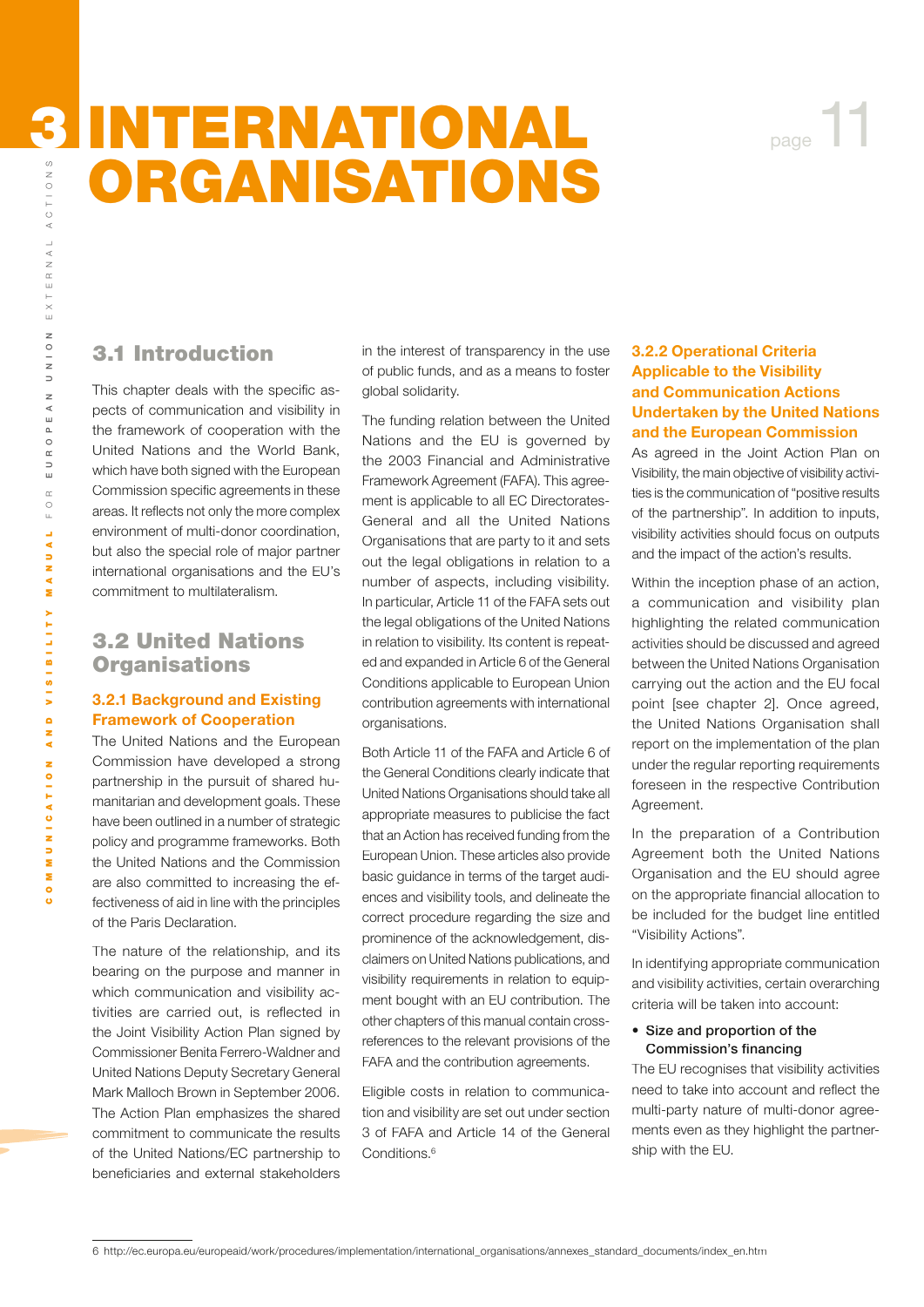In the event that the EC contribution is to a multi-donor action or is channelled through a United Nations Organisation Trust Fund established for global, regional or broad thematic initiatives, and where it is not reasonably possible or appropriate to identify the activities financed by the EU, the European Commission agrees that adequate visibility for its contribution will be provided within the context of broader visibility and communication designed for the overall initiative. This issue will be discussed between the United Nations Organisation and the European Commission on a case-by-case basis during the inception phase of the action and the outcome will be reflected in the Contribution Agreement.

#### • Urgency

Where a speedy intervention is envisaged in response to a sudden crisis, the United Nations Organisations are not expected to prepare a full communication and visibility plan immediately. United Nations agencies should nonetheless ensure that in such situations the Commission's support for their action is displayed from the start in an appropriate manner for the action. It is understood that in such cases the provisions of the FAFA and General Conditions should continue to be respected unless otherwise agreed by the parties. It should be noted that, in the context of their humanitarian partnership, United Nations agencies and the Commission may adopt specific visibility and communication approaches in order to preserve a distinct identity for impartial, needs-based humanitarian aid operations.

#### • Nature of the action

The communication and visibility plan should be adapted to the nature of the action. The *thematic area* and *geographical scope* of the action should set the parameters of the visibility activities. For instance, projects relating to coordination, security, etc. are unlikely to require a major visibility component, if any.

#### • Other considerations

Factors such as *insecurity*, or local *political sensitivities* may curtail information activities in some crisis zones and, in extreme cases, it may be necessary to avoid visibility altogether. Some actions require a high level of *political neutrality*. In these cases, the target audience and visibility tools will be chosen in relation to what is appropriate, in consultation and agreement with the EU Delegation. When standard procedures for visibility are not possible due to security reasons, the visibility requirements will be foregone, or possible alternative arranged where appropriate (e.g. communication actions in EU member states).

#### 3.2.3 Communication and Visibility Actions

A non-exhaustive inventory of specific activities which may, depending on circumstances, be implemented is found in chapter 4 of this manual. In practice, the choice of the most effective and appropriate modalities will depend on the *size and proportion of the EU's financing*, and the *urgency*, *nature* and *context* of the action as per section 3.3.

In addition to action-based communication activities, whenever possible and practical, communication and visibility should be strategic, and build on broader sets of activities or programmes, focusing on activities which better lend themselves to attract the target audiences. For example, when a number of programmes are financed by the Commission in a country or region, or covering a common theme, it could be envisaged, subject to previous agreement from the Commission, to use the individual project communication and visibility budgets to put together a more comprehensive communication programme and to achieve greater impact. Such an arrangement would however still require reporting to take place on a project basis.

To the extent possible, United Nations agencies should identify potential areas where broader and more strategic communication could be sought using the various EC-UN Strategic Partnership Agreements as a guiding reference. These proposals should be shared with the relevant EC and United Nations staff in Brussels for information.

### 3.3 The World Bank Group

#### 3.3.1 Background and Existing Framework of Cooperation

In the case of the World Bank (WB), our cooperation is also underpinned by strong policy considerations. The Limelette process, the annual review of coordination and cooperation between European Commission and WB staff, provides a forum for nurturing this relationship. The EC-WB Trust Funds and Co-Financing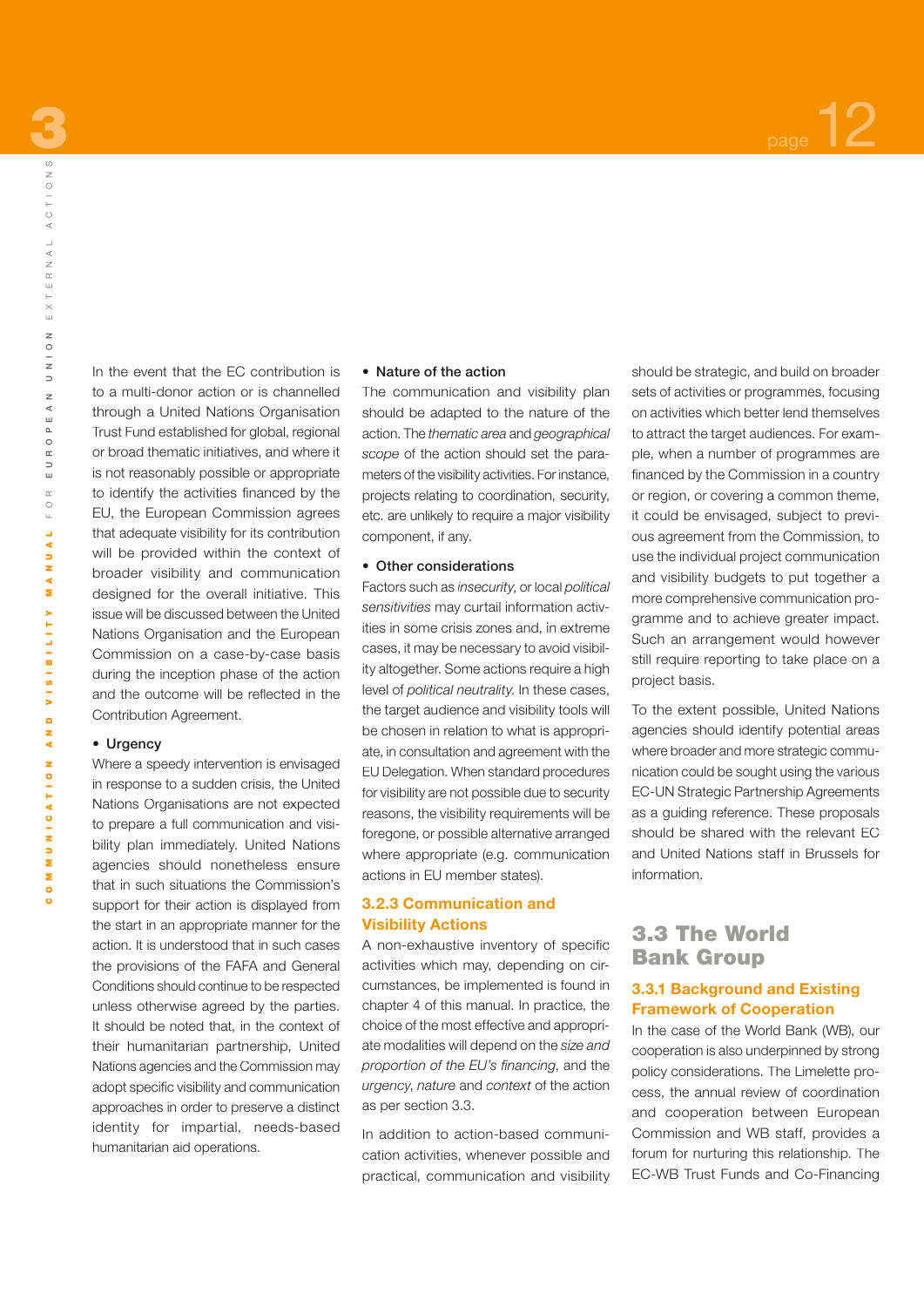Framework Agreement (Framework Agreement), signed on 20 March 2009, sets forth the terms and conditions upon which the EC and WB cooperate in financing development projects, programmes and other activities through trust funds and other means. The provisions regarding visibility in the Framework Agreement are set out in Article 8 and Attachment 4 of the latter.

The European Commission and the WB signed Joint Visibility Guidelines on 27 May 2009, which should be read together with the visibility provisions in the Framework Agreement which they are designed to complement . The operational provisions of these Joint Guidelines have been incorporated into this Manual.

#### 3.3.2 Financing Instruments and Roles

The Framework Agreement envisages that the European Commision can provide funding for WB-administered trust funds (see Article 2). In other cases, the EC provides parallel financing which goes directly to the governments in developing countries but has close ties with ("parallel to") WBsupported activities ("parallel co-financing", see Article 6).

The WB-administered trust funds can be categorised into three types: Recipient-Executed Trust Funds (RETFs); Bank Executed Trust Funds (BETFs) and Financial Intermediary Funds (FIFs), defined in Article 1 of the Framework Agreement. These categories of trust fund can be financed by either a single donor (Single Donor Trust Fund) or multiple ones (Multi-Donor Trust Fund).

The points, to be taken into consideration by the two parties in cases of Multi-Donor Trust Funds, are dealt with in section 3.3.3. point (d) below.

In the case of parallel co-financing, governments are the implementing agencies for the purposes of the EU Manual and have a direct obligation to the EC to carry out communication and visibility activities in the field. While the WB has no formal role or responsibility regarding communication and visibility-related activities in such cases, the WB will make a strong effort to make it easier to recognise EU financing, for example, by means of public events, the publication of press releases, etc.

#### 3.3.3 Appropriate Communication and Visibility Activities

#### (a) Matching communication and visibility activities to the size of the trust fund

The European Commission contributes to WB-administered trust funds, which can vary in size, from two hundred and fifty thousand US dollars at IFC, and one million US dollars at IBRD/IDA, to several billion US dollars. The communication and visibility activities called for in such cases will necessarily vary because of the differences in available resources, the anticipated impact of foreseen actions and other considerations. The Joint Guidelines therefore allow for different approaches to communication and visibility activities, depending on the overall size of the trust fund:

• Many small trust funds with an overall size below \$10 million do not have a significant communications budget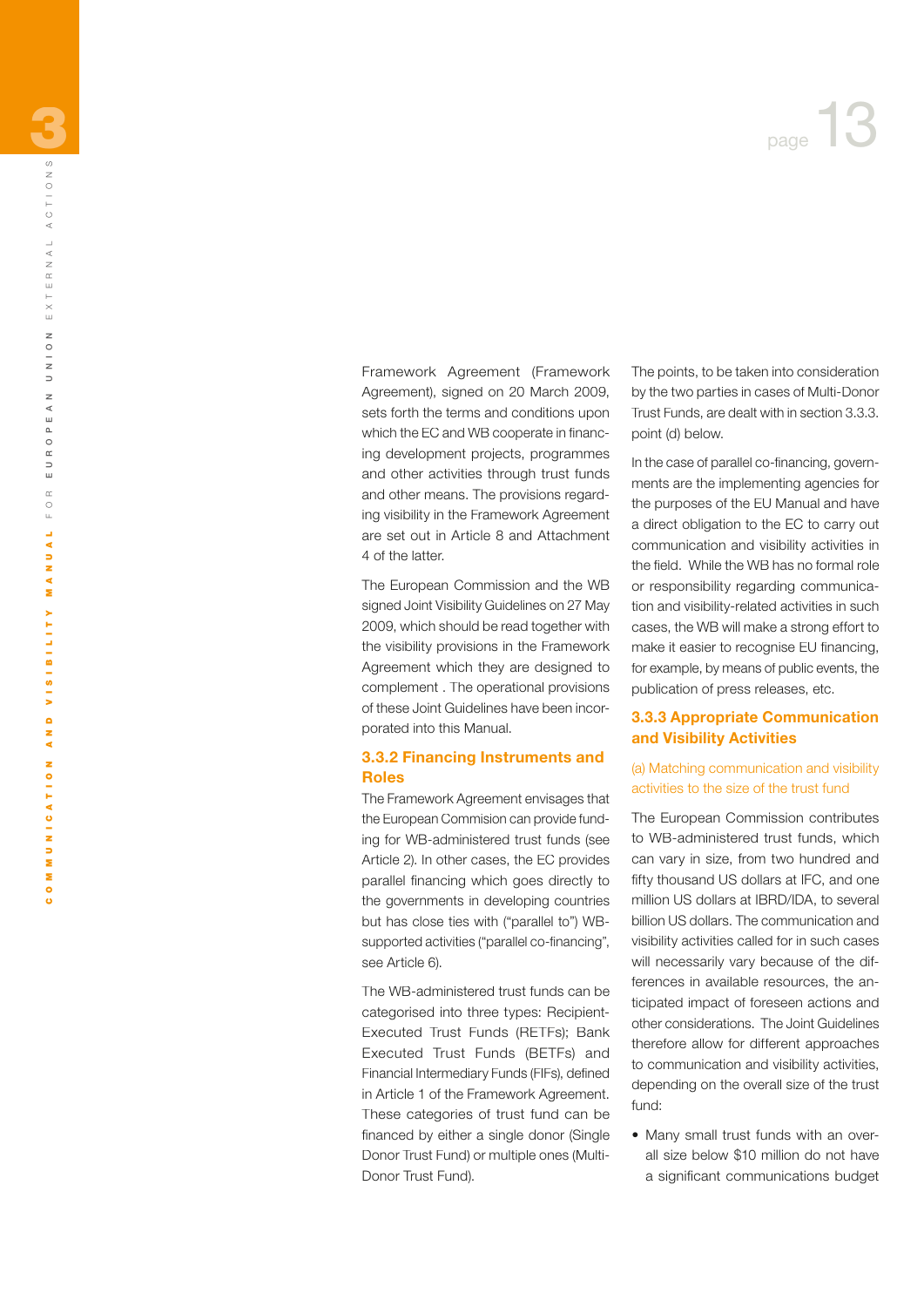because they are focused on programme activities (however, see point c below). Nevertheless, as a general rule, simple communication plans should be prepared, through media such as websites, press releases, etc.

• Trust funds with an overall size above \$10 million should normally have a dedicated communications budget which also includes the preparation of more detailed communications and visibility plans.

These approaches are a guideline and will need to take into account the available budget and certain overarching criteria (see points c and d below).

#### (b) Types of Activity and Target Audiences

Chapter 4 contains a list of specific activities which may, depending on specific circumstances, be implemented. These elements may be useful when drafting the communication and visibility plan, as well as in the absence of a formal plan.

Whether special logos are created and used will depend on decisions taken by the EC, the WB and other donors or partners, as applicable. For instance, consistent with the principles of the Paris Declaration, donors often agree to highlight country ownership rather than donor contributions, and have foregone the use of their own logos. The extent of Community outreach is also at the discretion of EC and WB staff and other donors or partners. as applicable, depending on all relevant circumstances, including the project or programme's own social communications goals and activities.7

Communication and visibility plans should focus on audiences in the beneficiary country, who are the ones who will be most affected and for whom these actions are most relevant. Such target audiences should be clearly identified in communication and visibility plans. Audiences will include opinion leaders and influential figures, as well as those beyond government and the media who have a stake in the action, or are affected by it.

#### (c) Budget

The funds set aside for communication and visibility activities should be reflected in the relevant working document (e.g. the annual work plan). The communication budget should be sufficient relative to the overall size of the trust fund in order to realise the communication and visibility objectives. The budget may need to be adjusted in the light of relevant circumstances by agreement between the EC, WB and other donors, as applicable. Changes to communication and visibility plans should also be mutually agreed by the parties. There may be situations where no dedicated budget for communication and visibility activities is agreed upon. In that case, the EC will provide a minimum of €1,000 for agreed visibility actions. In these situations, the EU Delegation may be best-placed to organise and implement such modest visibility actions, although this will need to be determined on a case-by-case basis.

#### (d) Overarching Criteria

In identifying appropriate communication and visibility activities, certain overarching criteria will be taken into account:

#### • Size and proportion of EU funding

The European Commission recognises that visibility activities need to take into account and reflect the multi-party nature of multi-donor agreements, even as they highlight partnership with the EC. If the EU contribution funds a multi-donor action or is channelled through a trust fund established for global, regional or broad thematic initiatives, and where it is not reasonably possible or appropriate to identify the EU-financed activities, the EC's contribution will be made visible within the context of broader visibility and communication actions designed for the overall initiative. This issue will be discussed between the parties on a case-by-case basis during the inception phase, and the outcome will be reflected in the relevant Agreement.

#### • Urgency

Where speedy intervention is envisaged in response to a sudden crisis, a full communication and visibility plan does not need to be immediately prepared. It should nonetheless be ensured that in such situations the EU's support for trustfunded actions is displayed from the start in an appropriate manner.

#### • Nature of the action

The communication and visibility plan should be adapted to the nature of the action. The thematic area and geographical scope of the action should set the parameters for activities geared towards visibility. For instance, projects relating to coordination, security, etc. are unlikely to require a major visibility component, if any.

<sup>7</sup> See for example, the World Bank's website on Development Communications.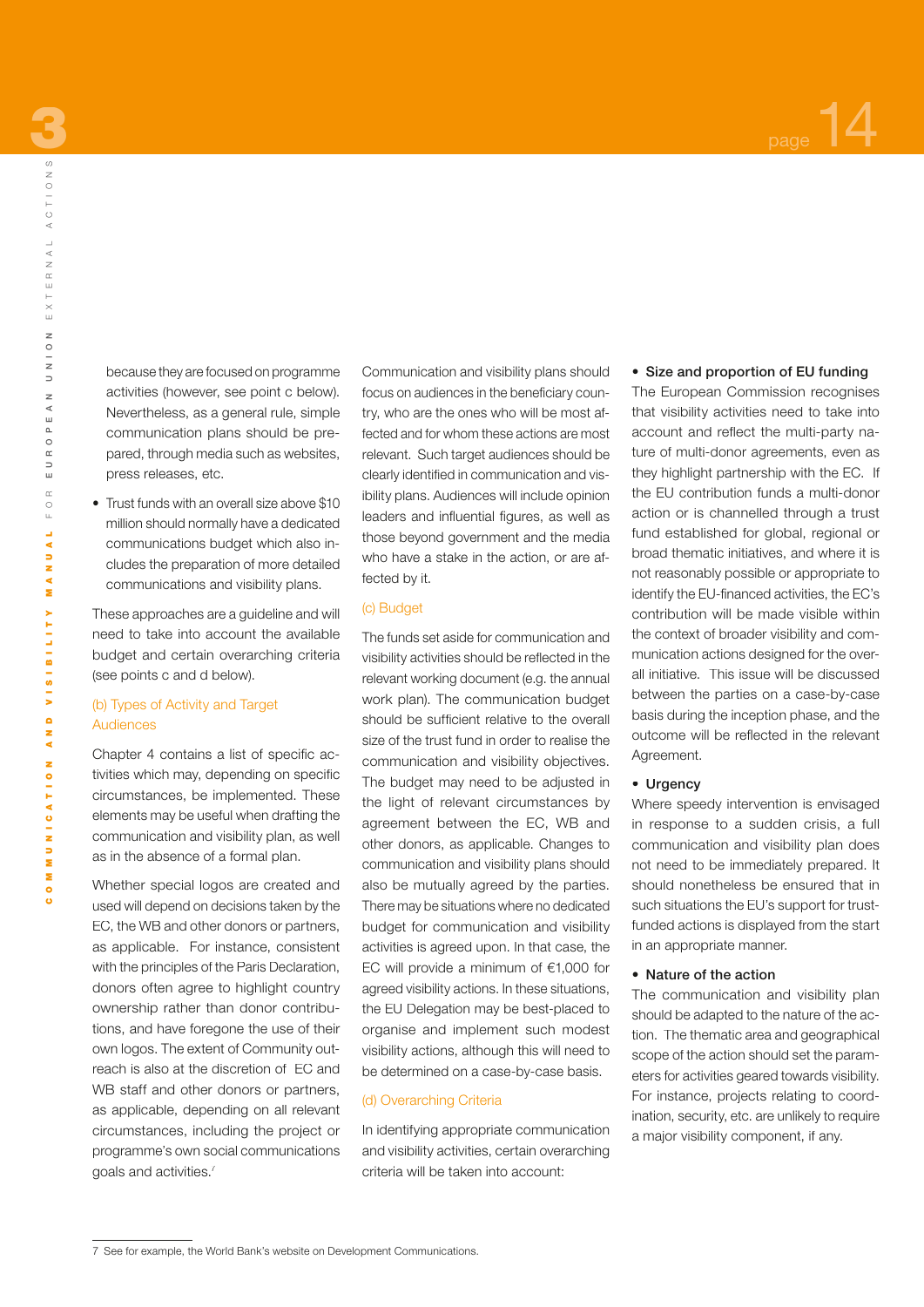#### • Other considerations

Factors such as insecurity, or local political sensitivities may hinder information activities in certain crisis zones and, in extreme cases, it may be necessary to avoid visibility altogether. Some actions require a high level of political neutrality. In these cases, the target audience and visibility tools will be chosen in relation to what is appropriate, in consultation and agreement with the EU Delegation. Where standard procedures for visibility are not possible for security reasons, the visibility requirements will be foregone, or possible alternatives arranged where appropriate (e.g. communication actions in EU Member States). Where standard procedures on visibility are not possible due to insecurity and political sensitivities, the steps agreed to be taken at country level will be communicated to EC and Bank headquarters.

#### (e) Developing a Communication and Visibility Plan

Where a communication and visibility plan is called for and mutually agreed upon, the types of communication and visibility activities selected should focus principally on the achievements and impact of the financed action, rather than on administrative or procedural milestones. In order to maximize the impact of communication efforts:

- $\rightarrow$  Activities need to be timely
- $\rightarrow$  Information used must be accurate
- Activities should be coordinated closely with the EC and WB
- $\rightarrow$  The right audience(s) should be targeted
- $\rightarrow$  Messages should interest the target audience(s)
- $\rightarrow$  Activities should be appropriate in terms of resources spent and expected impact

However, there should also be room in any plan to seize a good opportunity. A good reflex for communication and the ability to make use of unexpected opportunities to benefit the action will often be as important as more formal efforts. The communication and visibility plan for any action should seek to maximize synergies with the EC's overall visibility strategy and that of the WB and other donors or partners, as applicable.

Annex 2 on EU Visual Identity Elements and Annex 4 on General Statements about the European Union provide guidance on the correct use of the EU's visual identity and general statements by international organisations and implementing partners.

3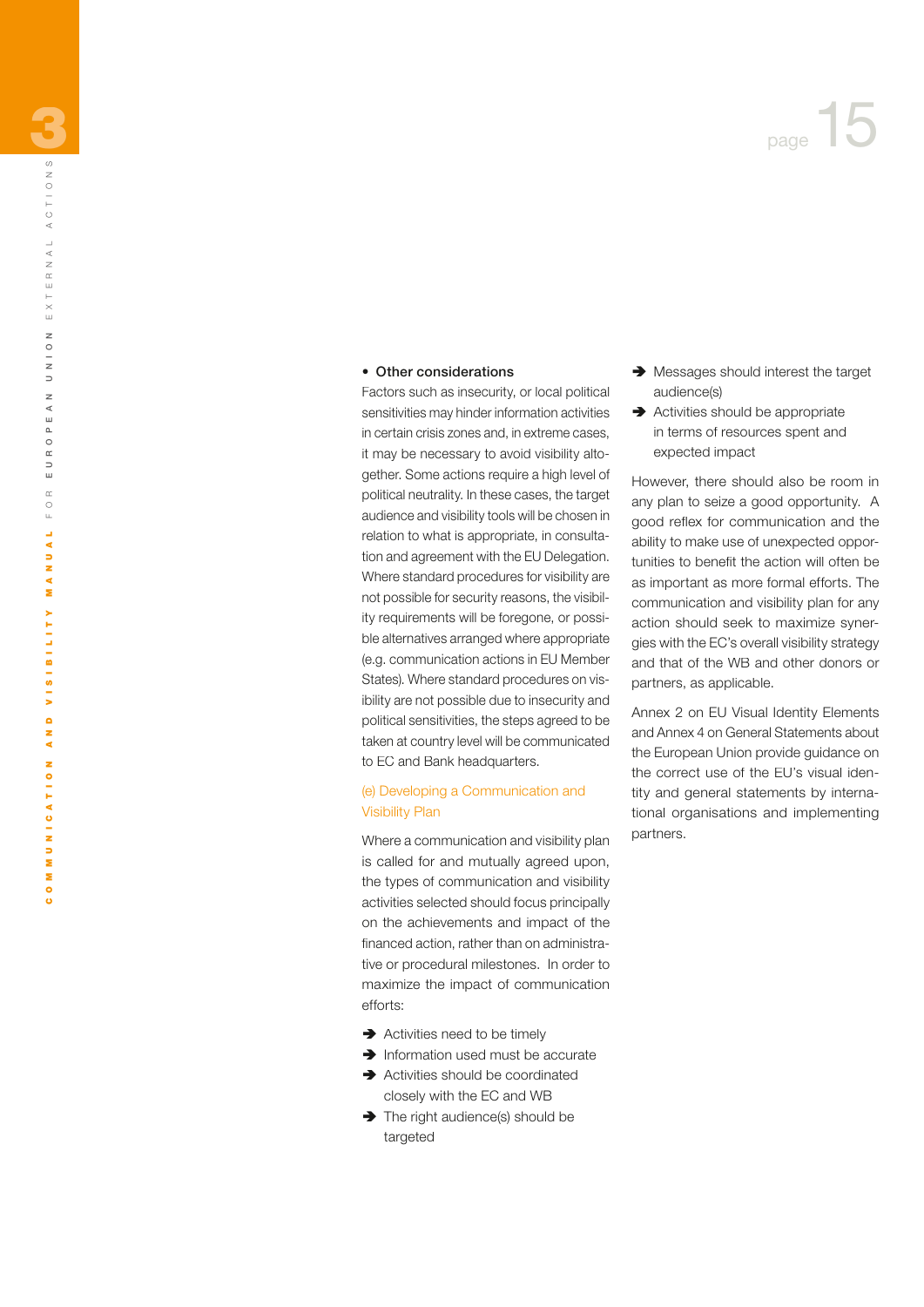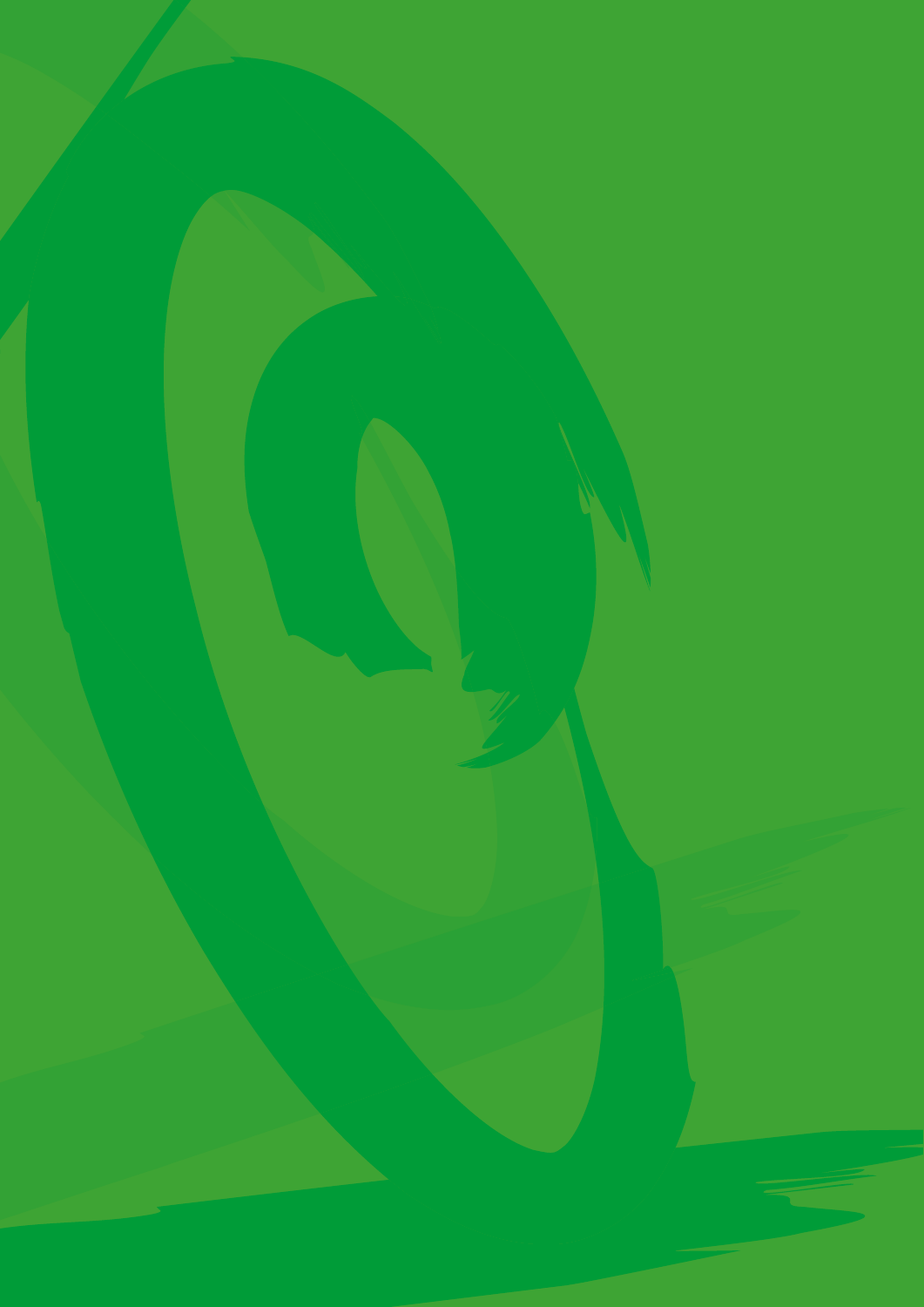page 17

# 4 ADJUSTING THE **COMMUNICATION** AND VISIBILITY PLAN TO THE ACTION

ontractors, implementing part-<br>ners and international organisations are responsible for giving<br>advanced in the settent through ners and international organisations are responsible for giving adequate publicity to the action they are implementing as well as to the support from the EU.

Different activities may be appropriate at different stages of the project cycle. In any event, communication activities should focus on achievements and the impact of the action, not on administrative and procedural milestones. The signature of a document, even if it relates to a large amount of money, will not necessarily attract much media attention, particularly in the EU.

The following sections contain an overview of possible communication activities. These elements may be useful when drafting the communication and visibility plan, as well as in the absence of a formal plan.

# 4.1 Basics

Before initiating any information, communication or visibility activity, contractors, implementing partners and international organisations should contact the Press and Information Officer at the EU Delegation accredited to their country. The Press and Information Officer is responsible for co-ordinating the overall EU communication strategy in the country or countries to which his/her EU Delegation is accredited. The Press and Information Officer can also provide information on intellectual property

rights issues (copyrights, etc). The Project Manager should always be included in contacts with the Press and Information Officer.

Contractors or implementing partners or international organisations should use their normal stationery in letterheads or fax headers sheets, but should add the phrase "*This project/programme is funded by the European Union*" as well as the EU flag when communicating on matters related to the action (see Annex 2). The graphic identity of the EU (see Annex 2) must enjoy an equally prominent place and size as that of the contractor or implementing partner. Specific rules apply for international organisations (see Standard Contribution Agreement, article 6.2 of the General Conditions).

The disclaimer (see annex 2.6) must be included in all publications.

## 4.2 Other **Communication Activities**

Other elements of the communication and visibility plan might include:

- $\rightarrow$  Press releases (see section 4.2.1)
- $\rightarrow$  Press conferences (see section 4.2.2)
- $\rightarrow$  Press visits (see section 4.2.3)
- $\rightarrow$  Leaflets, brochures and newsletters (see section 4.2.4)
- $\rightarrow$  Web sites (see section 4.2.5)
- Display panels (see section 4.2.6)
- **→** Commemorative plaques (see section 4.2.7)
- Banners (see section 4.2.8)
- **→** Vehicles, supplies and equipment (see section 4.2.9)
- $\rightarrow$  Promotional items (see section 4.2.10)
- $\rightarrow$  Photographs (see section 4.2.11)
- $\rightarrow$  Audiovisual productions (see section 4.2.12)
- $\rightarrow$  Public events and visits (see section 4.2.13)
- $\rightarrow$  Information campaigns (see section 4.2.14)

Basic guidance on these elements is provided below. Templates for various communication products are provided in Annex 3.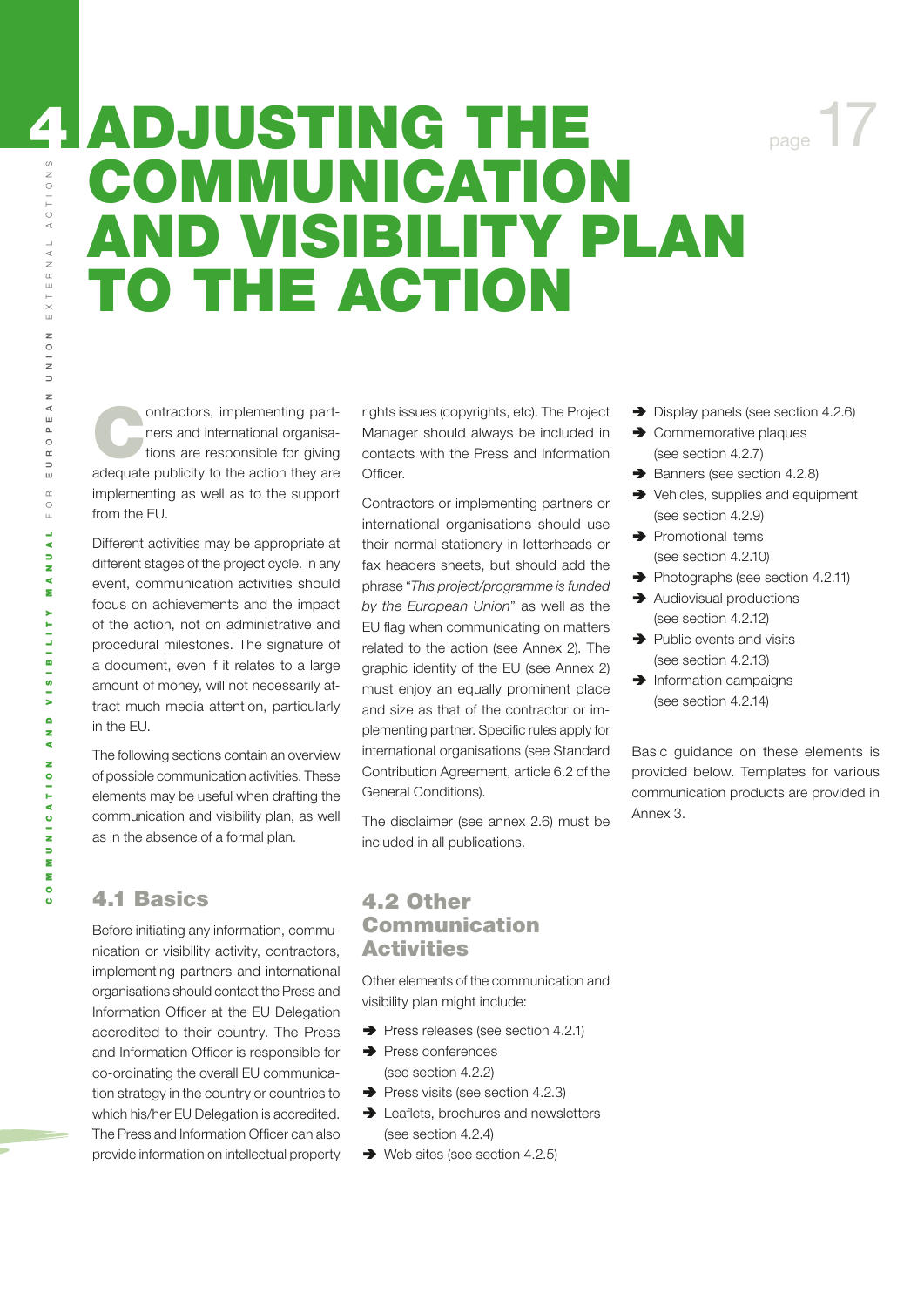#### 4.2.1 Press releases

Press releases can be a very useful contribution to the communication activities around an action. As a general rule, a press release should be issued at the start of all actions.

Where the implementing partner or international organisation launches the press release in the context of the action, it should liaise with the Press and Information Officer at the EU Delegation or the relevant Commission department before sending it out. Where the Commission launches the press release, the contractor must provide all necessary technical information that would allow the Delegation or Commission department to do so. The general policy is that contractors should not issue press releases and make public statements unless cleared with the Commission. In the context of actions implemented with international organisations, where the EU plans to issue a press release focusing on the action, it should liaise with the relevant international organisation for a similar clearance.

The release should incorporate the EU flag, mention that funding was provided by the EU and mention the amount of EU funding in euro and in the local currency. If a press conference is planned, the press release should include the name of an EU personality who will be present at the press conference, if appropriate.

The release should be dated at the top and should also indicate when the information may be released. Generally, journalists prefer to be able to use the release immediately; in this case '*For immediate* 

*release*' should be written at the top of the document. However, it is sometimes appropriate to embargo the release until, for example, the publication of financial figures. In this case, a simple expression such as '*Not to be used before 10:00 hours, 15 October*' should be included at the top of the document.

A newsworthy press release should contain: a heading, a strong leading paragraph summarising the essential facts, the main body of the story, quotes, some background information, and contact details for further information.

The release should be kept to one side of an A4 page whenever possible; if it is longer, '*more follows*' should be written at the bottom of every subsequent page. At the end of the document, make sure to write *'End'*.

After *'End'*, the press release should provide the name of at least one person whom the journalist can contact for further information. Where possible, both a work and a home telephone number should be provided.

#### 4.2.2 Press Conferences

Press conferences organised in the context of the communication and visibility plan should always be organised in cooperation with the Commission. The invitations should bear an EU flag in accordance with the applicable general rules (see section 3.1).

At the press conference itself, an EU flag should be displayed if other flags or symbols are being displayed.

#### 4.2.3 Press Visits

Group visits by journalists to project sites may offer additional visibility opportunities. Such visits should be well-timed and focus on tangible achievements. Where appropriate, groups of visiting journalists should be accompanied by representatives of the EU Delegation.

#### 4.2.4 Leaflets, Brochures and **Newsletters**

Publications such as leaflets, brochures and newsletters can be useful in communicating the results of an action to specific audiences.

- Leaflets can provide basic factual information and the address (such as a mailing address or web site) where further information can be found;
- Brochures can go into greater detail, highlighting the context, including interviews with stakeholders, beneficiaries, and so on;
- Newsletters are characterised by their regularity, and can be issued to inform on the progress of an action. This is useful, for example for infrastructure projects, training programmes, and so on, where the impact of an action can be appreciated over time.

Publications should always be tailored to the audience in question, and focus on the intended results of the action, not the financial and administrative details. Texts should be short and simple, and photographs used where possible to illustrate the action and its context. If possible, photographs should be of the people involved in the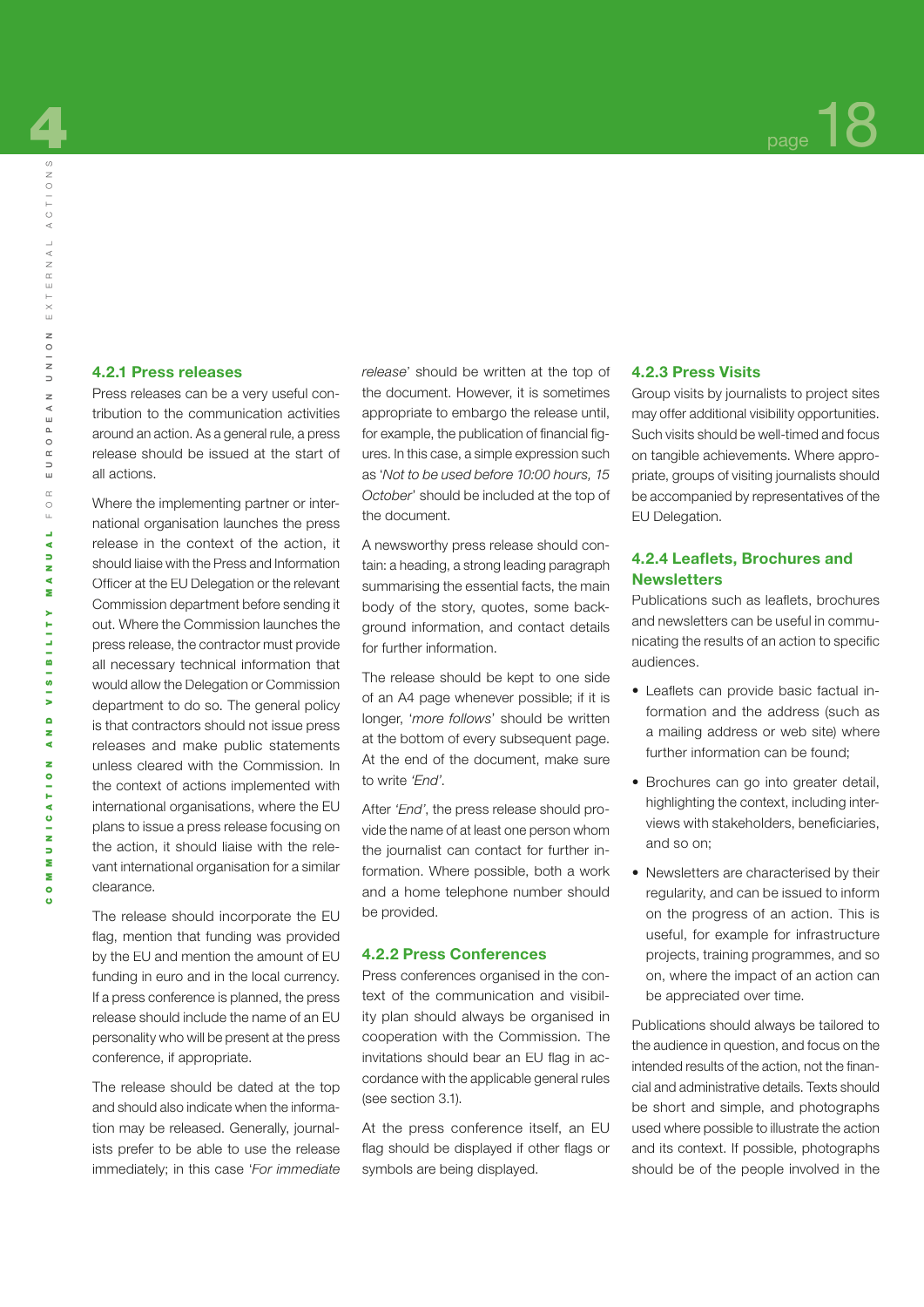action, rather than the officials responsible for its management.

In general, all material produced in paper form should also be made available in electronic form, so that it can be sent by e-mail and posted on a web site. For material in paper form, distribution capacity (mailing lists) should be considered.

All leaflets and brochures should incorporate the basic elements of the EU visual identity, i.e. the EU flag (Annex 2) and the disclaimer (Annex 2) and project details, contact name, address, telephone, fax and e-mail.

Leaflets and brochures produced by a contractor and/or implementing partner must also incorporate a definition of the EU (see Annex 4). Furthermore, in these cases, the cover page must clearly identify the action as being part of an EU-funded action. The front page lower banner must carry the disclaimer in Annex 2. The upper banner of the newsletter must be designed as shown in Annex 3 (section 4).

Copies, including electronic copies of the publications should be made available to the Commission.

#### 4.2.5 Websites

Websites are increasingly a basic requirement for communication, but separate websites are not always required for all actions since information could simply be made available via the website of the EU Delegation or the partner's website, for example.

If the action is designed to have a long life, and will give rise to significant material that could be communicated on a website (photographs of the evolution of the action, short interviews, material for the press, etc.), it may be agreed in the communication and visibility plan to establish an independent website related to the action.

The site should be established in close cooperation with the EU Delegation or the responsible officials in the EuropeAid Cooperation Office who can ensure coherence, and provide links to the relevant Commission sites.

As a minimum, links should be made to the websites of the local EU Delegation and the EuropeAid Cooperation Office as follows:

 http://ec.europa.eu/europeaid/ index\_en.ht m

At the end of the action, the website should be copied onto CD-rom and transmitted to the Delegation for possible further use in its general communication activities and for archival purposes.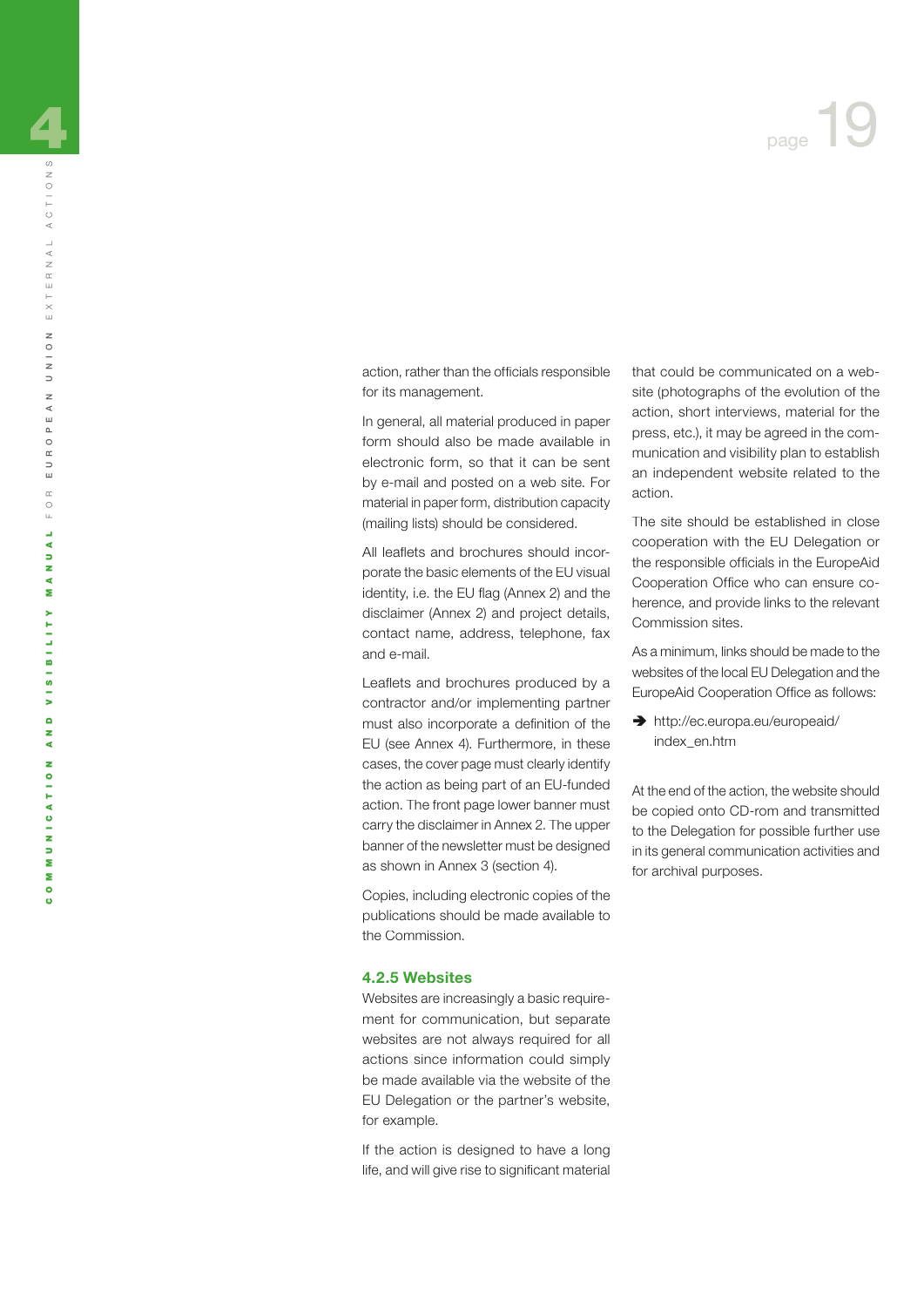#### 4.2.6 Display Panels

Infrastructure-related actions funded by the EU may be identified as such by means of display panels describing the action. The display panels should be clearly visible so that those passing are able to read and understand the nature of the action. The display panels should be erected beside access routes to the site where the action is taking place and should remain in place from the start of the action until six months after its completion.

Contractors, implementing partners or international organisations should also produce a display panel with which to promote their EU-funded action at an exhibition or event, or at the entrance of a training centre or office reception. The shape, size and dimensions of panels vary depending on the amount of information that needs to be conveyed, and whether the panel is intended to be portable or permanent. Low-cost panels can be made using self-adhesive lettering and a wellpositioned EU flag in the upper left-hand corner. When contractors or implementing partners consider it appropriate to add the logo of a partner organisation on the display panel, it should be positioned in the upper-right hand corner. Specific arrangements should be agreed with international organisations.

#### 4.2.7 Commemorative Plaques

Permanent commemorative plaques are an effective way of acknowledging the involvement of the EU in the construction or planning of permanent structures such as houses, clinics, factories, institutions, training centres, roads, bridges, etc.

As part of the opening ceremony of permanent structures erected with EU funding or co-funding, contractors, implementing partners or international organisations should place a permanent plaque in the most visible part of the building, such as the main entrance or in front of the building. When appropriate, the plaque could contain the following sentence: "*This* [name of the structure] *was funded by the European Union*" with the EU flag placed underneath it.

When contractors or implementing partners consider it appropriate to add the logo of a partner organisation on the plaque, it should be positioned in the lower-right hand corner, and the EU flag should be in the lower-left hand corner.

#### 4.2.8 Banners

Plastic or textile banners similar to the example given in Annex 3.6 should be produced when specified in the communication strategy of an action. They are intended to serve as a backdrop for special events such as inaugurations and conferences.

#### 4.2.9 Vehicles, Supplies and **Equipment**

Any vehicles used in an EU-funded action should be clearly identified, and visibly carry the EU flag and the phrase "Provided" *with the support of the EU*" in the operational language of the EU programme and in the local language. The company logos of the contractor, the implementing partner and other donors may appear on vehicles, although the EU flag should be displayed at least as prominently as the logos of all parties involved in the action.

Unless otherwise agreed with the Commission, any supplies or equipment delivered under an EU-funded action should be clearly identified and should feature prominently the EU flag and the mention "*Provided with the support of the EU*" in the operational language of the EU programme and in the local language. Any vehicles used in actions supported by the EU should carry vehicle panels (Annex 3).

Specific rules apply to international organisations (see Standard Contribution Agreement, Art. 6.1 of the General Conditions).

#### 4.2.10 Promotional Items

Promotional items should be distributed when specified in the communication strategy of an action. All kinds of promotional items (such as T-shirts, caps and pens) can be produced by implementing partners, contractors or international organisations as supporting material for their information and communication activities in the framework of their action. Before taking any decision on the production of such items, the Press and Information Officer at the EU Delegation should be consulted.

The promotional items produced should be clearly identified with the EU flag, and if possible carry the words "*European Union*" and key messages or key phrases. The Press and Information Officer can provide samples of such items.

On certain promotional items (e.g. pens and banners), where it is not possible to include key messages in their entirety, at least the EU flag should appear, followed by a key phrase to be agreed with the EC Delegation (see also Annex 3).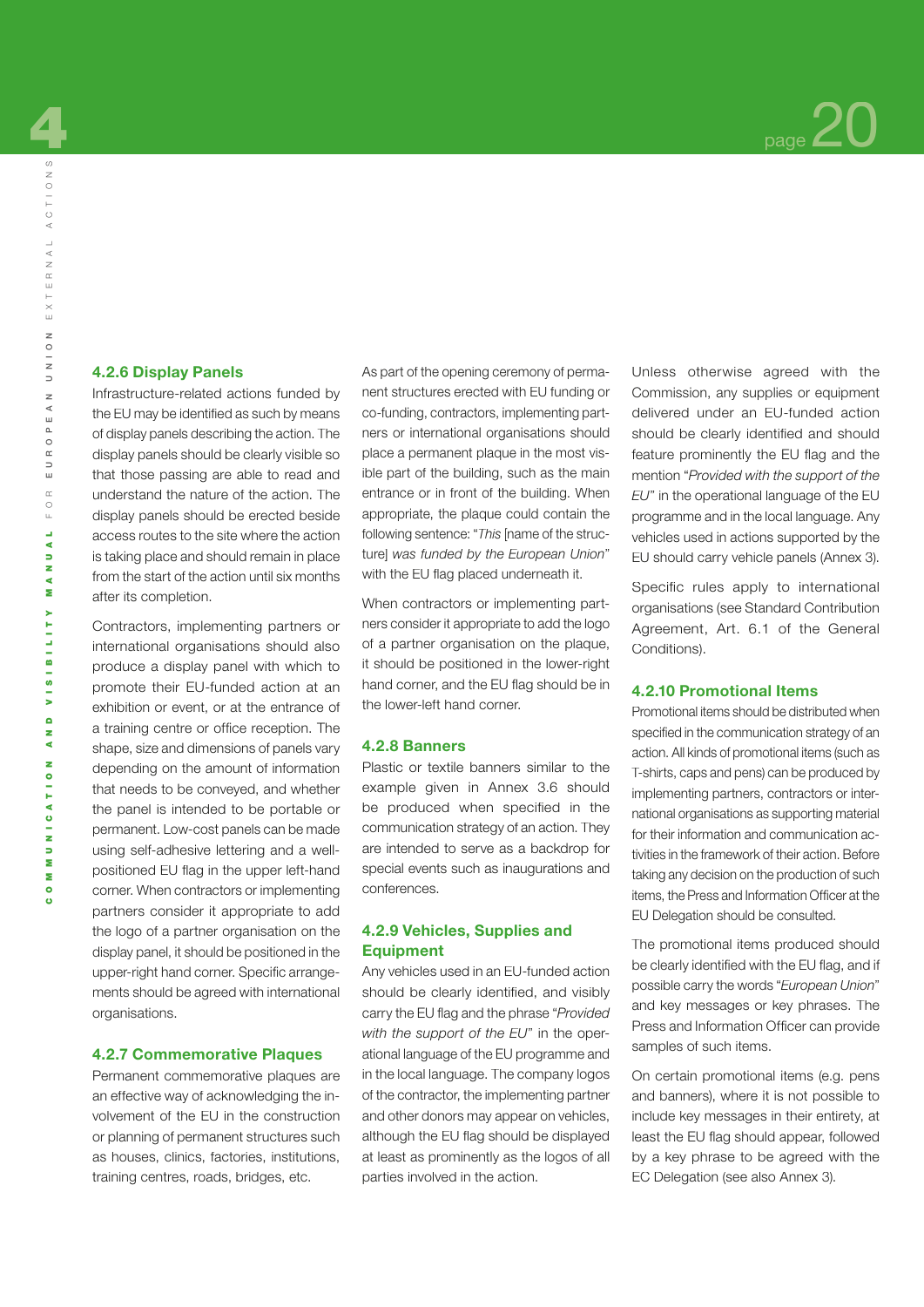#### 4.2.11 Photographs

Photographs showing the progress of all actions should be taken where appropriate to document the progress of actions and events related to these (their launch, visits by EU officials, and so on) so that they can be used in communication material.

The following sections should help contractors, implementing partners and international organisations in their search for pictures to illustrate their communication materials.

#### 4.2.11.1 Picture Selection

Where possible, the communication and visibility plan should make provisions for the use of a professional photographer on a regular basis to illustrate the evolution of an action.

The photos chosen should be those which will best illustrate the results and impact of the action, and should match any written information on the action. As with written material, people involved in the action are the focus, not the officials involved in managing the action, in holding meetings about the issue, and so on.

#### 4.2.11.2 Picture Archives

As a general rule, digital photography should be used in order to facilitate reproduction on web sites and other information material (for producing printed materials, 300 dpi is the minimum quality standard).

Duplicates of the photos should be sent to:

- $\rightarrow$  The Press and Information Officer at the EU Delegation;
- The EuropeAid Information Communication and Front Office Unit (see section 6 for address).

The duplicate photos should state on the back:

- The name and contact details of the person sending the pictures.
- $\rightarrow$  The name of the organisation or person that owns the picture copyright.
- $\rightarrow$  The name of the action to which the picture relates, its duration (e.g. 2004-2008) and the country in which it was taken.

The European Commission will be entitled to use or reproduce photos submitted to the above archives without payment of royalties.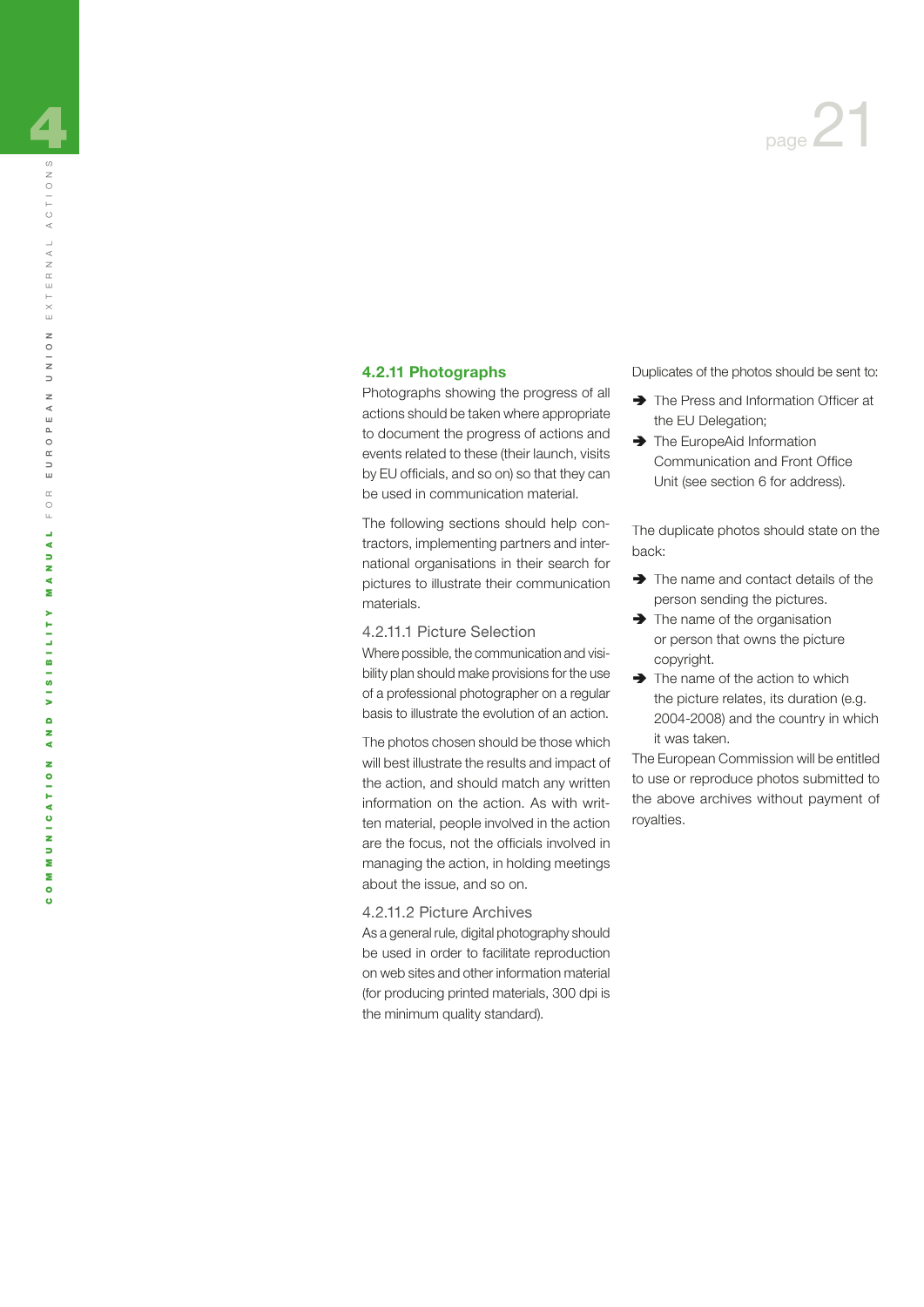

#### 4.2.12 Audiovisual Productions

Audio-visual material may be appropriate, but can be expensive to produce, so should only be prepared when there is a realistic chance of it being distributed by the media. However, small video clips can be produced very simply for displaying on web sites, or publicity material.

As with all material the productions should acknowledge the EU support, by featuring the EU flag at the beginning and / or end. As with photos, the contractor, implementing partner or international organisation should make sure that duplicates in the final distribution format and in the professional format are sent to:

- $\rightarrow$  The Press and Information Officer at the EU Delegation;
- The EuropeAid Information, Communication and Front Office Unit (see section 6 for address).

Unless otherwise specified in the relevant contract/agreement, the broadcast lineup for the rush material broadcast should be sent to the EuropeAid Information, Communication and Front Office Unit.

#### 4.2.13 Public Events and Visits

Organising a public event (or participating in an event organised independently from the action, for example by the EU Delegation) may offer excellent opportunities for generating interest in an action's particular achievements. Such events can include conferences, workshops, seminars, fairs, and exhibitions.

Those attending EU-funded training courses, conferences, seminars, fairs, exhibitions and workshops should be made aware that the EU is financing the event. The EU flag should appear on all material.

Depending on the circumstances, the opportunity should be taken to display the European flag and/or banners (see annex 3) in meeting rooms.

High level visits by Commission officials or political leaders are a potential communication opportunity – through press releases, press conferences, events, and through public diplomacy such as photo opportunities when visiting a project site.

The EU Delegation accredited to the beneficiary country should be closely involved in the preparation and implementation of such events, including contacts with the media.

#### 4.2.14 Information Campaigns

Large actions can support the organising of an information campaign during the lifetime of the action. Such campaigns can raise the visibility of the action and the EU by promoting discussion of the issues around an action, such as public health, road safety, the environment, and so on.

Such a campaign requires adequate resources in terms of management, and should always be coordinated with the Commission.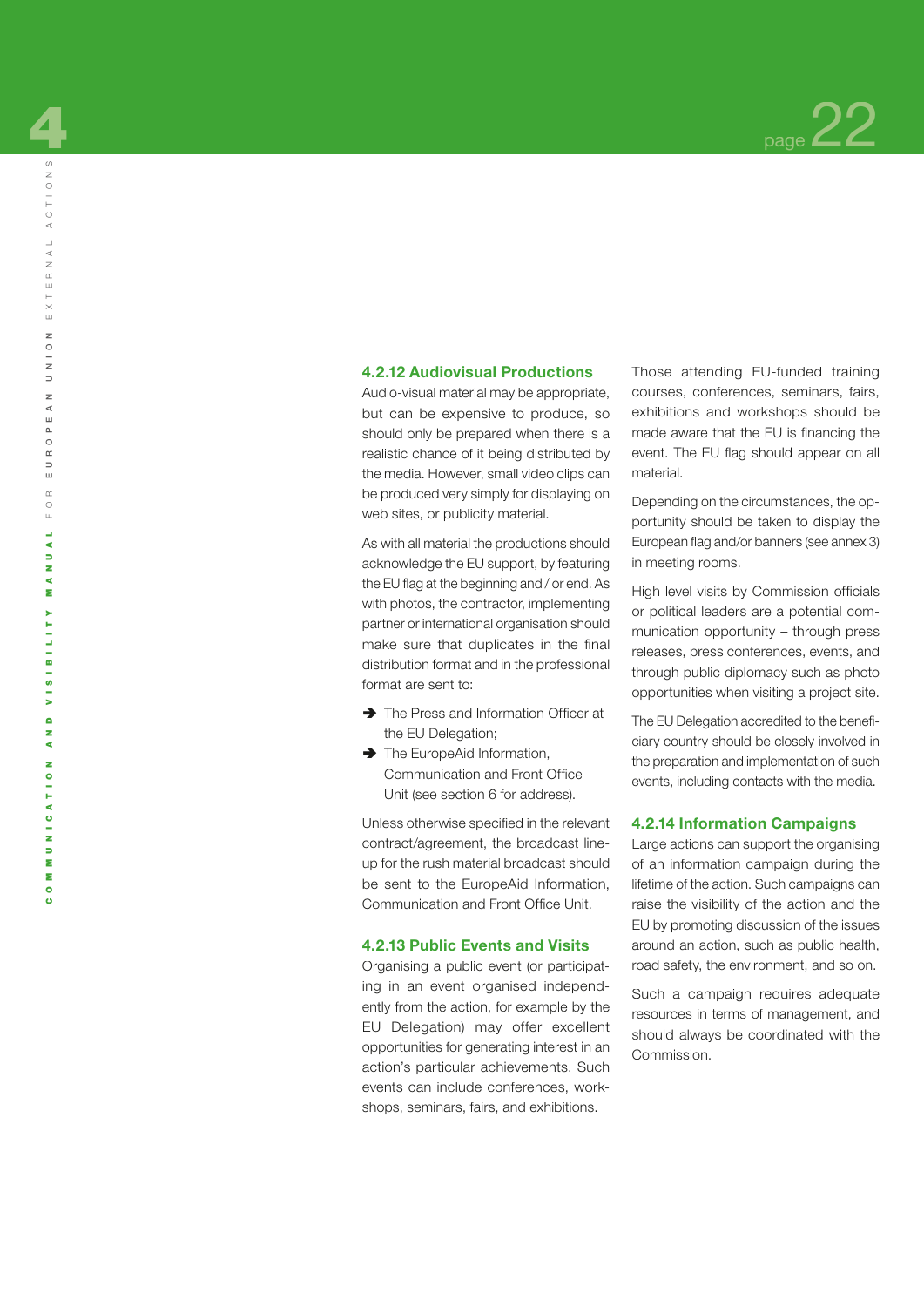## 4.3 Visibility for **Specific Types** of Action

Specific activities may be more appropriate to some types of action than others.

#### 4.3.1 Provision of Supplies and Equipment

This type of action can particularly lend itself to communication activities, given the clear link between the substance of the action and a visible improvement in the functioning of, for example, a building or a piece of infrastructure.

Where the impact of the action is significant in an area likely to arouse public interest, the media should be alerted to the possibility of a photo opportunity when the supplies arrive in the country. Many opportunities will arise to alert the media at installation, first operation, etc.

#### 4.3.2 Infrastructure-related Actions

Physical infrastructure actions (roads, bridges, buildings, etc.) or other actions which are tangible in nature (agricultural, forestry, water management, etc.) offer the greatest possibility for significant communication activities, given the direct impact that the action is likely to have on improving people's lives. This is valid regardless of whether the EU is providing funding for the construction, rehabilitation or running of the action.

Aside from static visibility activities such as signs and other visible indications, communication activities can be aimed at explaining the impact of the action on improving people's daily lives – safer transport, warmer housing, better schooling, cleaner water, etc.

#### 4.3.3 Technical Assistance Actions and Studies

Since this type of action can be very technical in nature, involving policy advice, or may require a certain degree of confidentiality, particular care will be needed in selecting communication activities.

#### 4.3.4 Grants

Given the small size of many grant-aided actions (as compared to, for example, infrastructure actions) communication activities may be smaller in scale and/or more focussed on a restricted group of people. Nevertheless, due to their proximity to the beneficiary population, they can be extremely helpful in demonstrating the added value of EU support.

#### 4.3.5 Budget Support

This manual is not designed for budget support operations. Nonetheless, information and communication measures should be foreseen as part of the accompanying measures. It is recommended that the contractor or implementing partner involved with these accompanying measures liaise closely with the Commission to define an appropriate communication strategy.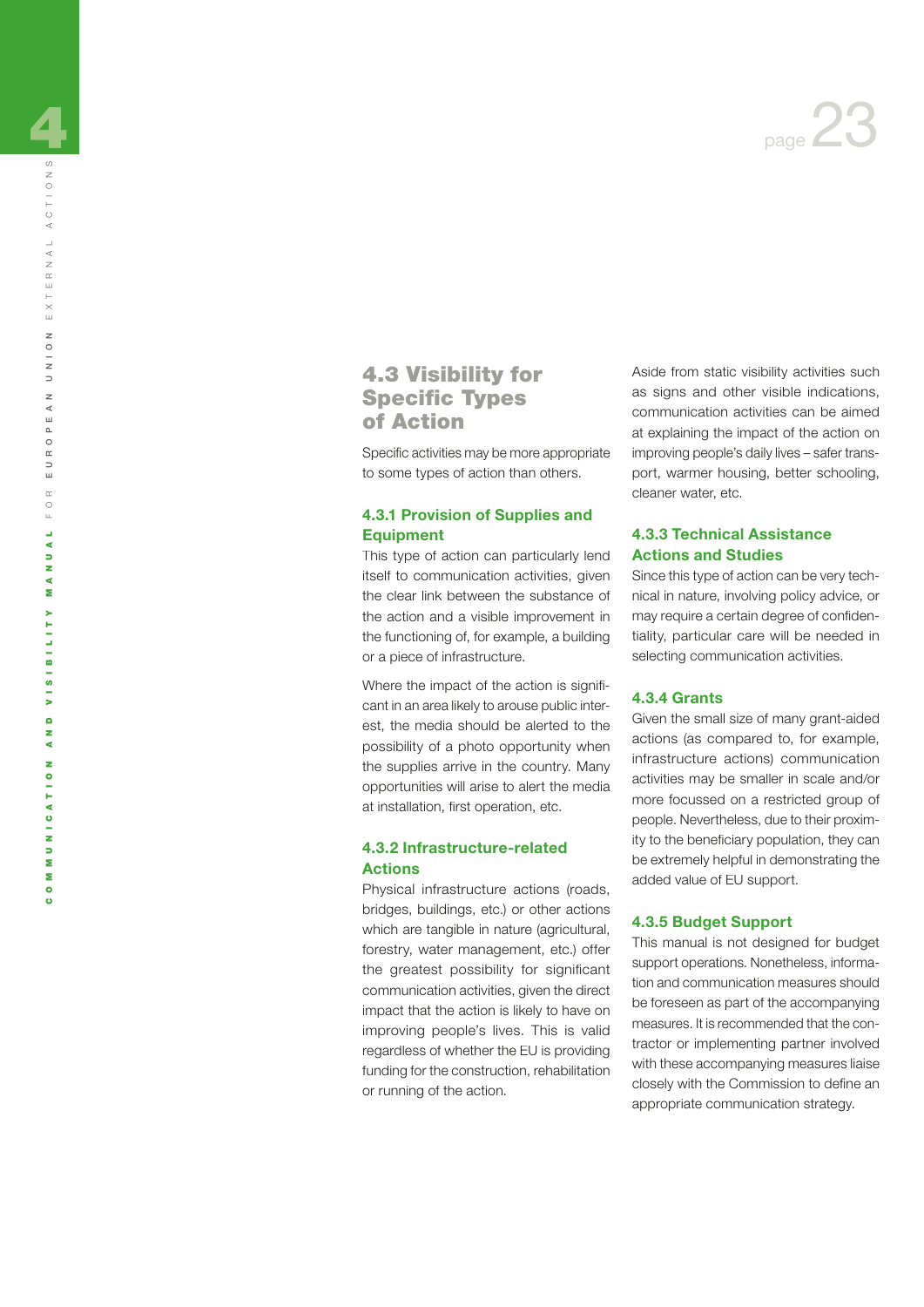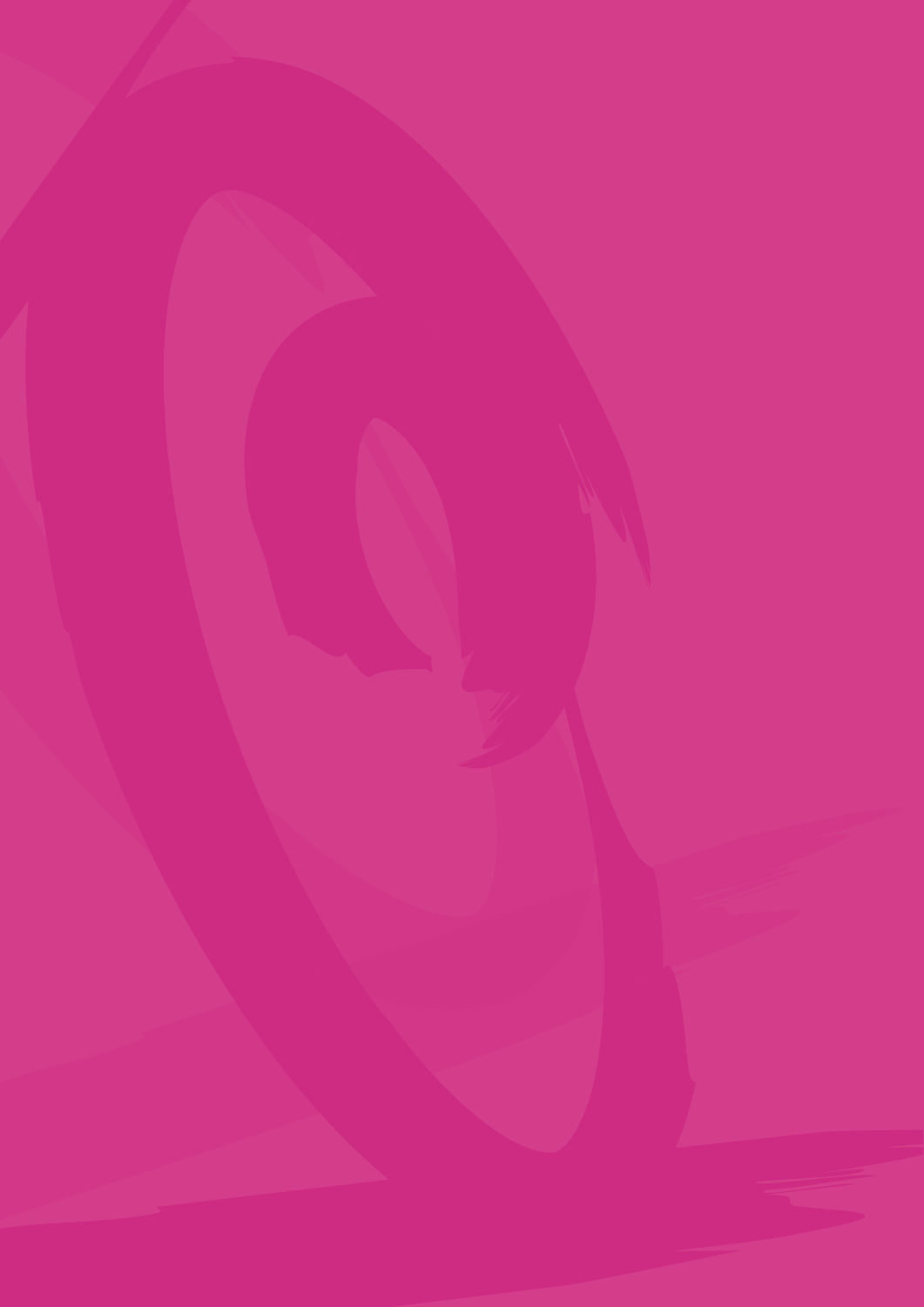# 5 REPORTING8

ontractors and/or implementing<br>partners are required to produce<br>administrative reports to update partners are required to produce administrative reports to update and inform the European Commission on the progress and findings of EU actions. These should have an EU style front cover sporting the name of the action and the date of the report's submission. The report's back cover should contain the following disclaimer:

*"The contents of this publication are the sole responsibility of <name of the author/ contractor/implementing partner> and can in no way be taken to reflect the views of the European Union."*

The European Commission requires these reports to facilitate the monitoring and evaluation of actions. It also uses these to inform governments in partner countries of the progress of EU actions.

There are three types of administrative reports covering the different stages of the project cycle:

- $\rightarrow$  The inception report which defines an action's plan of operations or work plan.
- $\rightarrow$  The periodical progress reports which cover the activities of an action.
- $\rightarrow$  The completion report.

Reporting requirements vary from action to action. Details concerning the context, frequency and submission procedure are given in the general conditions of all contracts.

Contractors and implementing partners should make sure that at least one section of their reports (interim and final) contains a detailed description and evaluation of their communication activities (giving concrete examples) and their impact (illustrating this with a file of press cuttings and audiovisual transcripts whenever possible).

If the report is to be made available to the public, the cover must use the report presentation template:

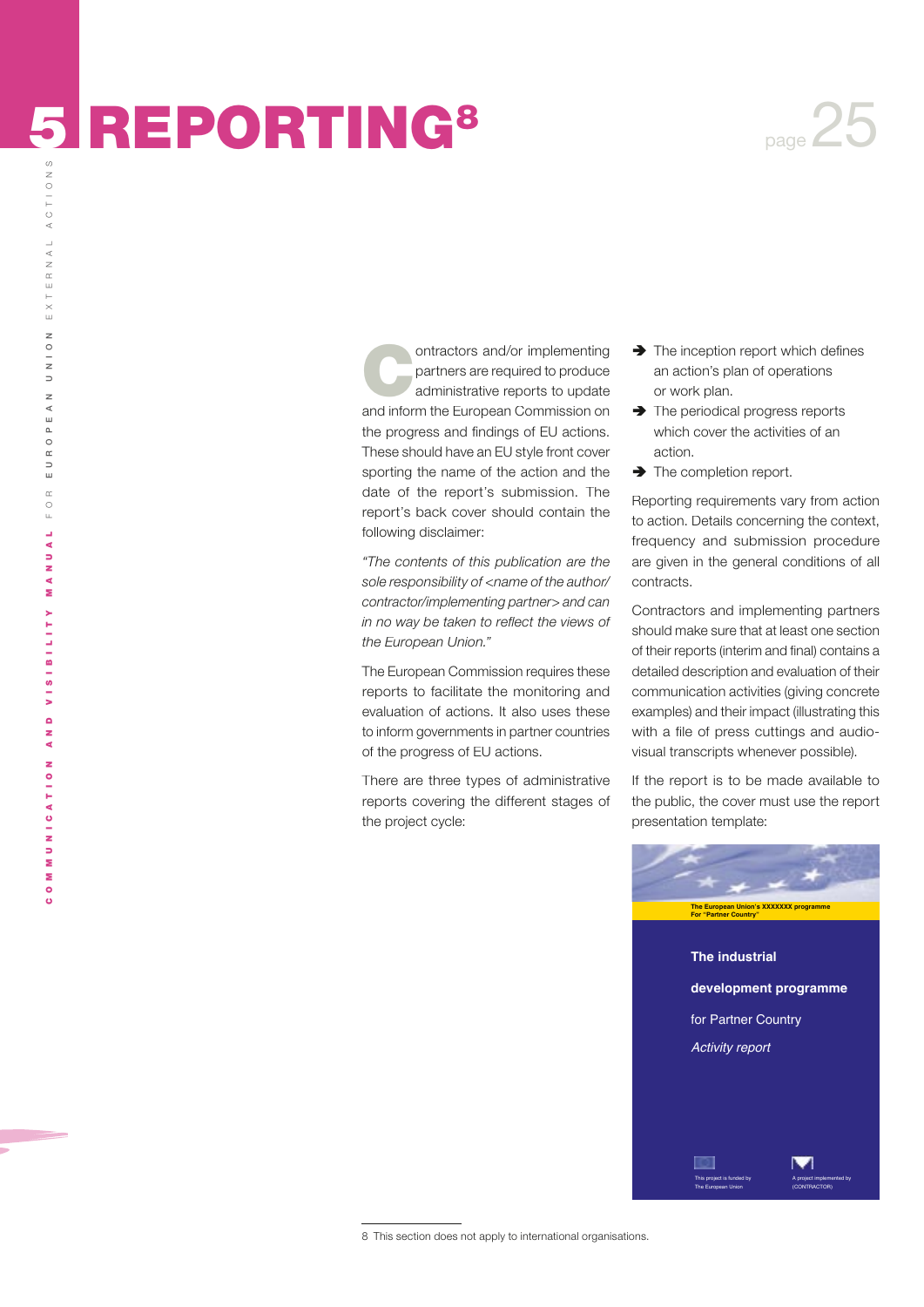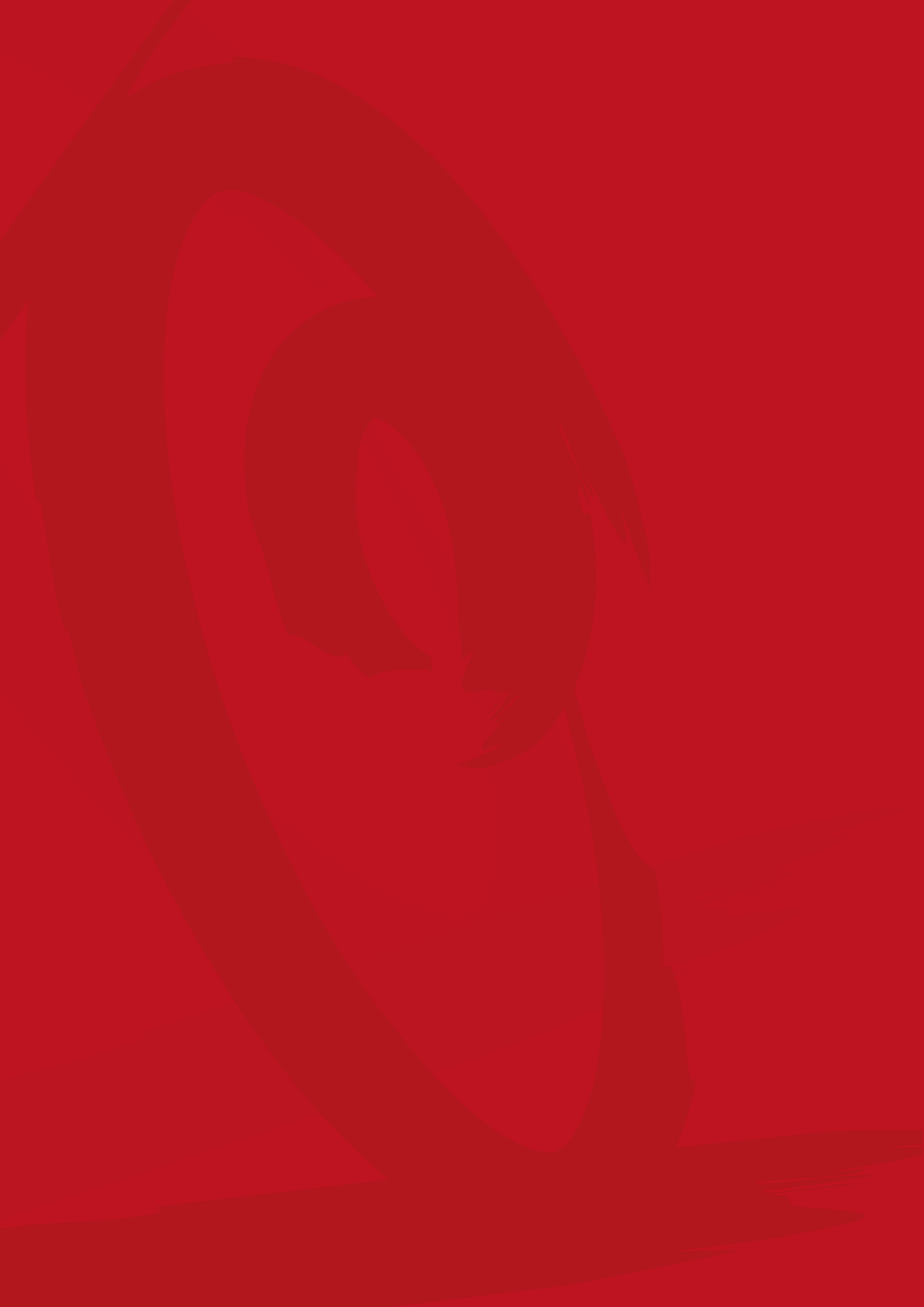# 6 FURTHER INFORMATION

his manual was drawn up by the<br>
Information, Communication and<br>
Front Office Unit of the EuropeAid<br>
Connection Office It incornection the Information, Communication and Cooperation Office. It incorporates the Joint Guidelines agreed with the United Nations.

Further details and/or clarifications can be obtained from the EU Delegation accredited to the country in which the contractor, implementing partner or international organisation is operating or from the EuropeAid Cooperation Office Information, Communication and Front Office Unit at the following address:

European Commission

EuropeAid Cooperation Office

page 27

Information, Communication and Front Office Unit - 04

L-41, Office 06/84 B - 1049 Brussels Tel: + 32-2 296 94 97 Fax: + 32-2 299 64 07 E-mail: europeaid-info@ec.europa.eu Web site: http://ec.europa.eu/europeaid/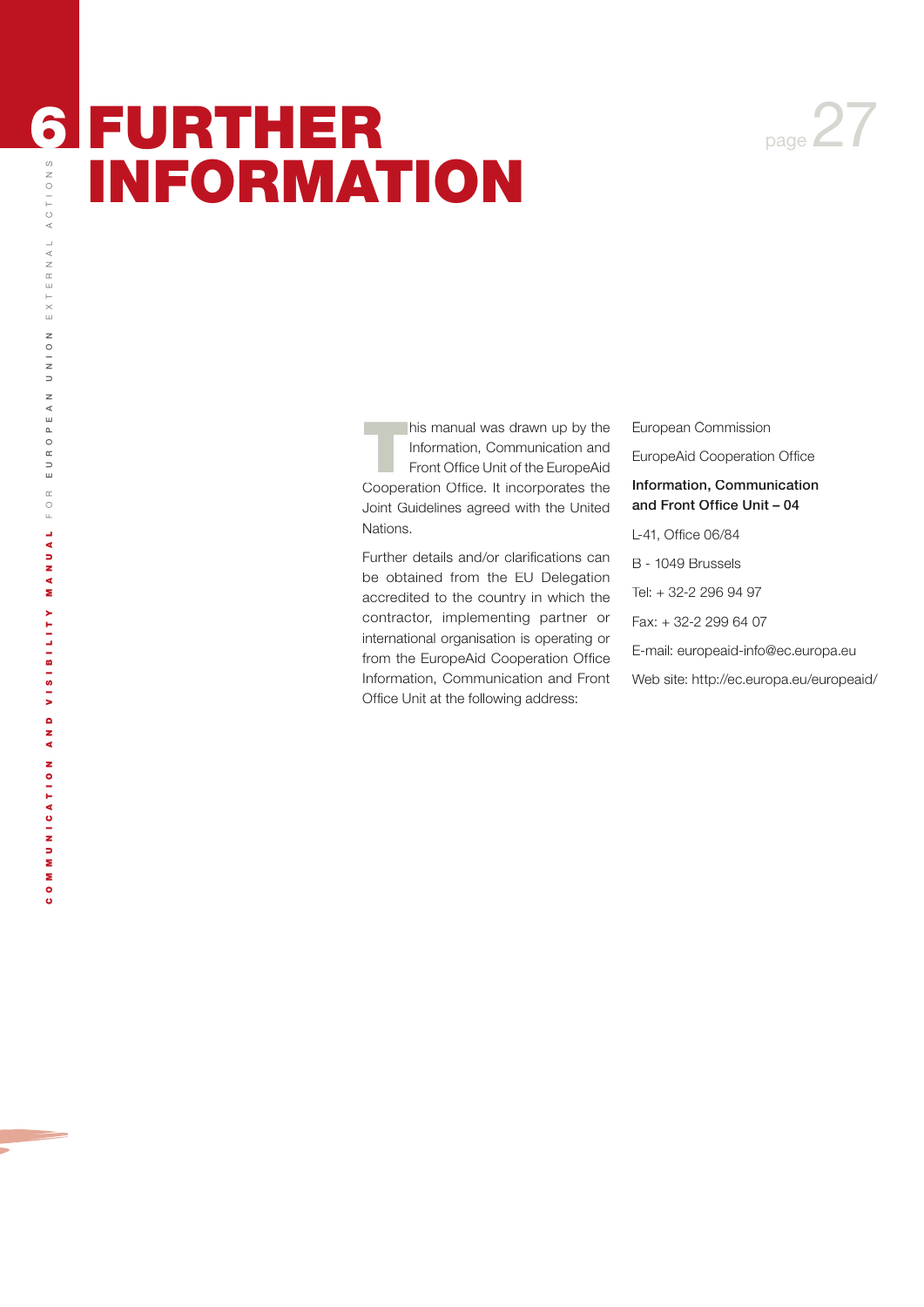| <b>ANNEX 1</b> | THE COMMUNICATION MATRIX: HOW AND WHEN TO                                                                       |  |  |  |
|----------------|-----------------------------------------------------------------------------------------------------------------|--|--|--|
| <b>ANNEX 2</b> | EU VISUAL IDENTITY ELEMENTS MARALLE MARIAL MARITIM AND VISUAL IDENTITY ELEMENTS MARALLE MARIAL MARIAL MARIAL MA |  |  |  |
|                | 1                                                                                                               |  |  |  |
|                | $\overline{2}$                                                                                                  |  |  |  |
|                | 3                                                                                                               |  |  |  |
|                | $\overline{4}$                                                                                                  |  |  |  |
|                | $\overline{5}$                                                                                                  |  |  |  |
|                | 6                                                                                                               |  |  |  |
|                | $\overline{7}$                                                                                                  |  |  |  |
|                | 8                                                                                                               |  |  |  |
| <b>ANNEX 3</b> |                                                                                                                 |  |  |  |
|                | 1                                                                                                               |  |  |  |
|                | $\overline{2}$                                                                                                  |  |  |  |
|                | 3                                                                                                               |  |  |  |
|                | $\overline{4}$                                                                                                  |  |  |  |
|                | $\overline{5}$                                                                                                  |  |  |  |
|                | 6                                                                                                               |  |  |  |
|                | $\overline{7}$                                                                                                  |  |  |  |
|                | 8                                                                                                               |  |  |  |
|                | $\overline{9}$                                                                                                  |  |  |  |
| <b>ANNEX 4</b> |                                                                                                                 |  |  |  |
|                | 1                                                                                                               |  |  |  |
|                | $\overline{2}$                                                                                                  |  |  |  |
|                |                                                                                                                 |  |  |  |
|                |                                                                                                                 |  |  |  |
|                |                                                                                                                 |  |  |  |
|                |                                                                                                                 |  |  |  |
|                |                                                                                                                 |  |  |  |
|                |                                                                                                                 |  |  |  |
|                |                                                                                                                 |  |  |  |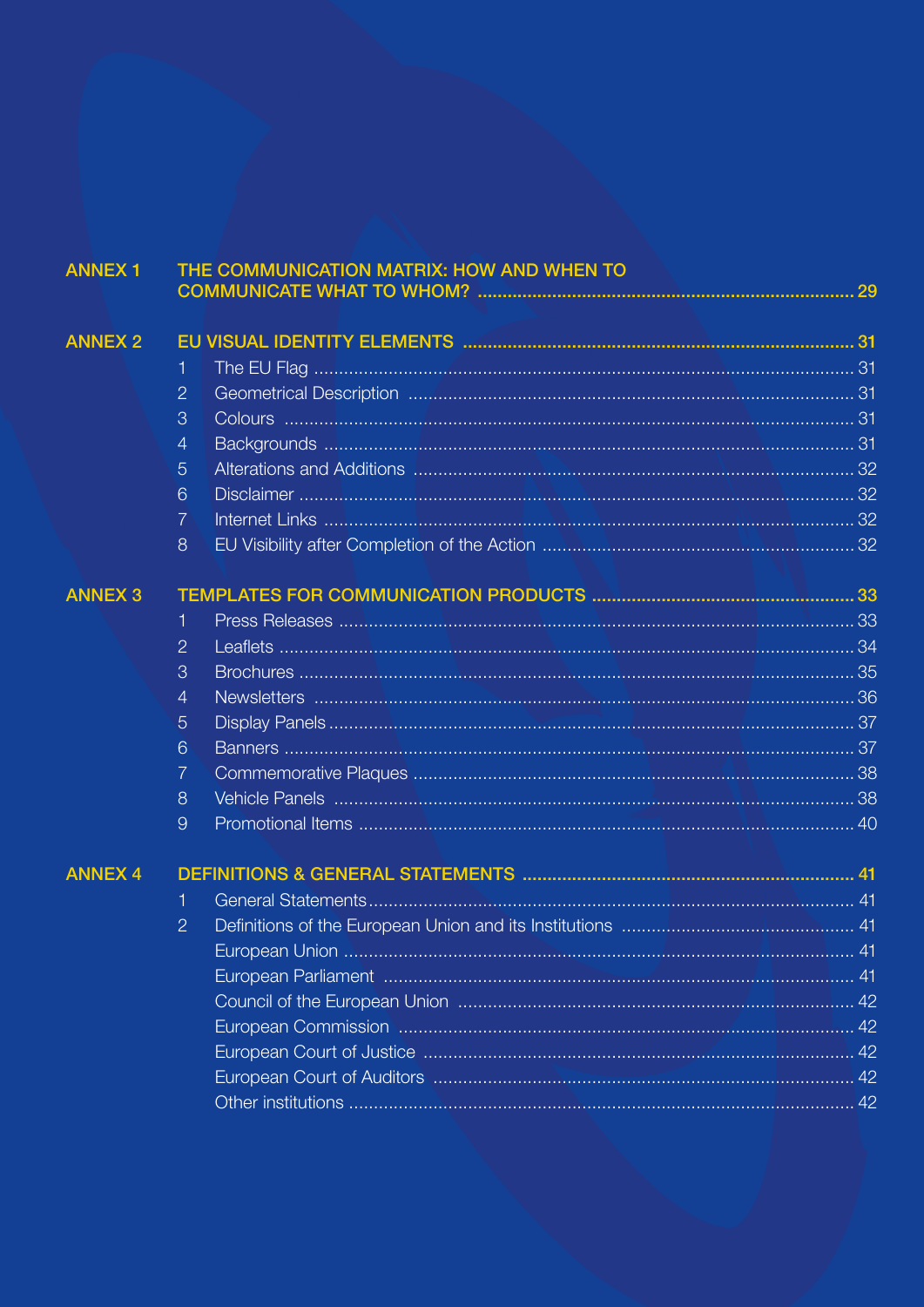# **ANNEX 1**

# The Communication Matrix: How and When to Communicate What to Whom?

**Communication should occur throughout the life cycle of the action and should be timely.**<br> **Communication and should be timely.** throughout the life cycle of the Communication and visibility efforts should be used to announce and accompany key milestones.

In order to tailor visibility activities both to the specific stages of the action (or of the project cycle') and to the target population, the matrix below can be used. This matrix outlines the types of visibility activity appropriate to the various stages of the life cycle of an action.

It should be noted that the stages of the project cycle set out in the matrix are proposed for the purpose of planning only. They are not intended to be the focus of the communication activities (the focus should be *achievements* and *impact*). The matrix is intended as a flexible tool and may be updated and adapted at any stage of the action, if necessary.

The scope of the visibility matrix goes beyond the scope of individual contracts, contribution agreements or financing agreements (it also covers programming, identification, appraisal, financing, evaluation and audit). Although it is useful in the context of drafting communication and visibility plans (see section 2.3 above), it should therefore be clear that not all activities proposed under the visibility matrix can be funded in the context of specific contracts, contribution agreements or financing agreements.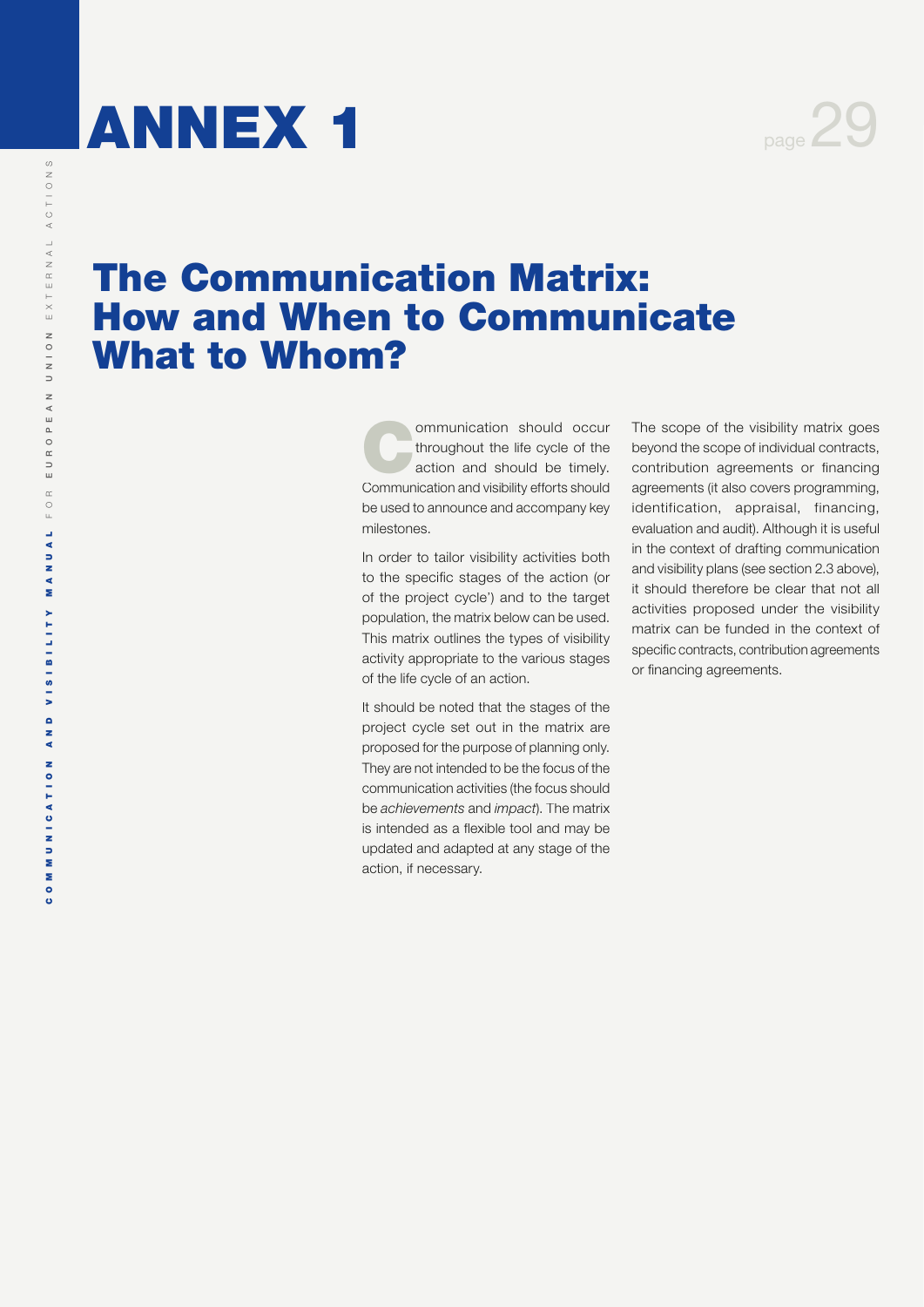| Project<br>cycle stage/<br>communication<br>activity<br>& target groups | Programming                                                                 | <b>Identification</b>                                                         | Appraisal                                                                                | <b>Financing</b>                                                                               | Implementation                                                                                                                                                                             | <b>Evaluation</b><br>& Audit                                                                                                                |
|-------------------------------------------------------------------------|-----------------------------------------------------------------------------|-------------------------------------------------------------------------------|------------------------------------------------------------------------------------------|------------------------------------------------------------------------------------------------|--------------------------------------------------------------------------------------------------------------------------------------------------------------------------------------------|---------------------------------------------------------------------------------------------------------------------------------------------|
| Communication<br>objective                                              | Announce EU<br>support                                                      | Information on<br>action status                                               | Information on<br>action status                                                          | Highlight amount<br>of EC support, and<br>context                                              | Awareness raising                                                                                                                                                                          | Demonstration<br>of impact                                                                                                                  |
| Responsibility                                                          | Commission                                                                  | Commission                                                                    | Commission                                                                               | Commission/<br>Partner                                                                         | Partner                                                                                                                                                                                    | Commission/<br>Partner                                                                                                                      |
| Type of key<br>message                                                  | "The world's<br>biggest donor at<br>the service of the<br>Millennium Goals" | "More, better,<br>faster - Europe<br>cares"                                   | "The EU and<br><partner>-<br/>delivering more<br/>and better aid<br/>together"</partner> | "The world's<br>biggest donor at<br>the service of the<br>Millennium Goals"                    | "Cooperation that<br>Counts"                                                                                                                                                               | "The EU delivers"                                                                                                                           |
| Most appropriate<br>tools                                               | Press conferences,<br>events, interviews                                    | Information<br>campaign                                                       | Information<br>campaign                                                                  | Press conference                                                                               | Events, site visits,<br>TV and radio spots,<br>high level visits                                                                                                                           | Videos, reports                                                                                                                             |
| <b>Beneficiary</b><br>population                                        | Press conference<br>following pledge                                        | Information<br>campaign to<br>accompany visit<br>of identification<br>mission | Inform via the<br>media on selection<br>of partner                                       | Inform via the<br>media when<br>financing is<br>confirmed<br>Public signing<br>ceremony        | Information<br>campaign<br>Photo<br>opportunities,<br>(joint) high level<br>visits to mark<br>milestones<br>Formation of<br>multi-donor<br>action steering<br>committees                   | Make key results<br>publicly available<br>Work with the<br>media to show<br>the impact on the<br>ground                                     |
| <b>EU</b> institutions<br>and international<br>donor community          | Press conference<br>following pledge                                        |                                                                               |                                                                                          |                                                                                                | Information<br>campaign<br>Photo<br>opportunities,<br>(joint) high level<br>visits to mark<br>milestones<br>Joint presentations<br>to Parliament<br>Thematic events                        | Make key results<br>publicly available &<br>broaden to include<br>key strategic<br>messages                                                 |
| <b>European citizens</b>                                                | Press conference<br>following pledge                                        |                                                                               |                                                                                          | Inform via<br>the media, if<br>appropriate<br>Work with<br>specialist press<br>Thematic events | Photo<br>opportunities,<br>(joint) high level<br>visits to mark<br>milestones<br>Broad awareness<br>raising campaigns,<br>using a specific<br>programme as an<br>anchor<br>Thematic events | Inform via<br>the media, if<br>appropriate<br>Make key results<br>publicly available<br>and broaden<br>to include key<br>strategic messages |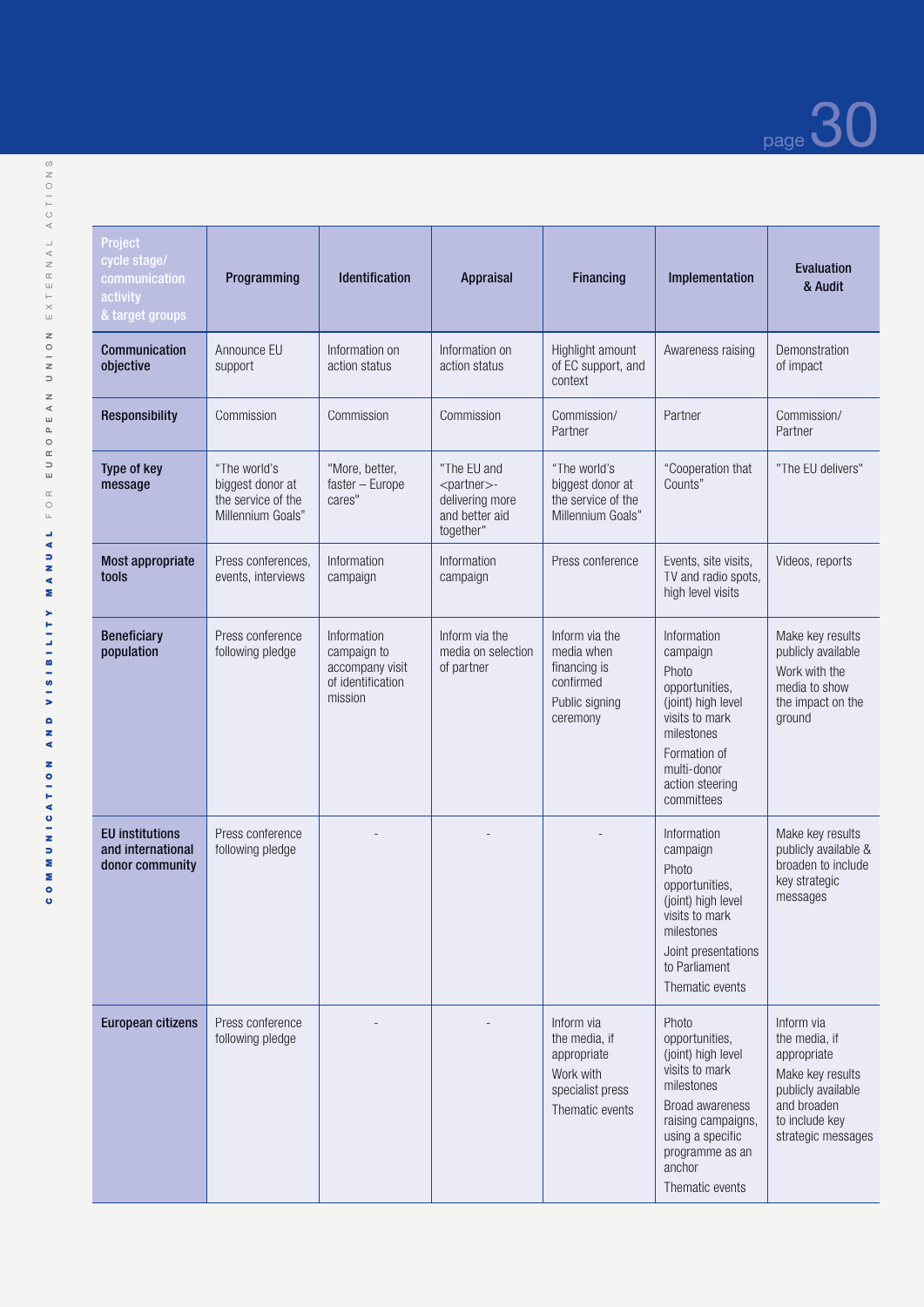# ANNEX 2

# EU Visual Identity Elements

# 1 The EU Flag

The common element branding all EUfunded actions is the EU flag:



Whatever the size, scope or objectives of an action, the EU flag must be prominently displayed as specified in this manual on all materials produced by the contractor, implementing partner or international organisation.

Electronic templates have been developed for each type of communication tool and can be downloaded from the following site:

#### http://ec.europa.eu/europeaid/work/visibility/ index\_en.htm

The EU flag constitutes the main element of the European visual identity. For this reason, specific guidelines have been drawn up to ensure its accurate use and reproduction.

While most points on the standard colours that should be used in the EU flag and on how to create this EU flag are included in the present document, more detailed instructions can be found in Annex A1 of the Interinstitutional style guide available from the following site:

http://publications.europa.eu/code/en/ en-000100.htm

## 2 Geometrical **Description**

The EU flag is in the form of a blue rectangular flag of which the fly is one and a half times the length of the hoist. The 12 gold stars situated at equal intervals form an undefined circle, of which the centre is the point of intersection of the diagonals of the rectangle. The radius of the circle is equal to one-third the height of the hoist. Each of the stars has five points that are situated on the circumference of an undefined circle of which the radius is equal to oneeighteenth the height of the hoist. All stars are upright - that is to say, with one point vertical i.e. pointing upwards, and two points in a straight line at right angles to the mast.

The circle is arranged so that the stars appear in the position of the hours on the face of a clock. Their number is invariable.

# 3 Colours

The flag has the following official colours:

- $\rightarrow$  Pantone Reflex Blue for the surface of the rectangle.
- **→** Pantone Process Yellow for the stars.

Contractors, implementing partners and international organisations must, until further notice, use the "Pantone Process Yellow" and the "Pantone Reflex Blue".

The international Pantone range is widely available and easily accessible, also for non-professionals.

## 4 Backgrounds

The flag should preferably be printed on a white background. Multicolour backgrounds should be avoided, especially those involving a colour that clashes with the blue. Where a coloured background is unavoidable, a white border with a thickness equal to 1/25th of the height of the rectangle must be used.



The EU flag can be downloaded from the following web page:

http://ec.europa.eu/europeaid/work/visibility/ index\_en.htm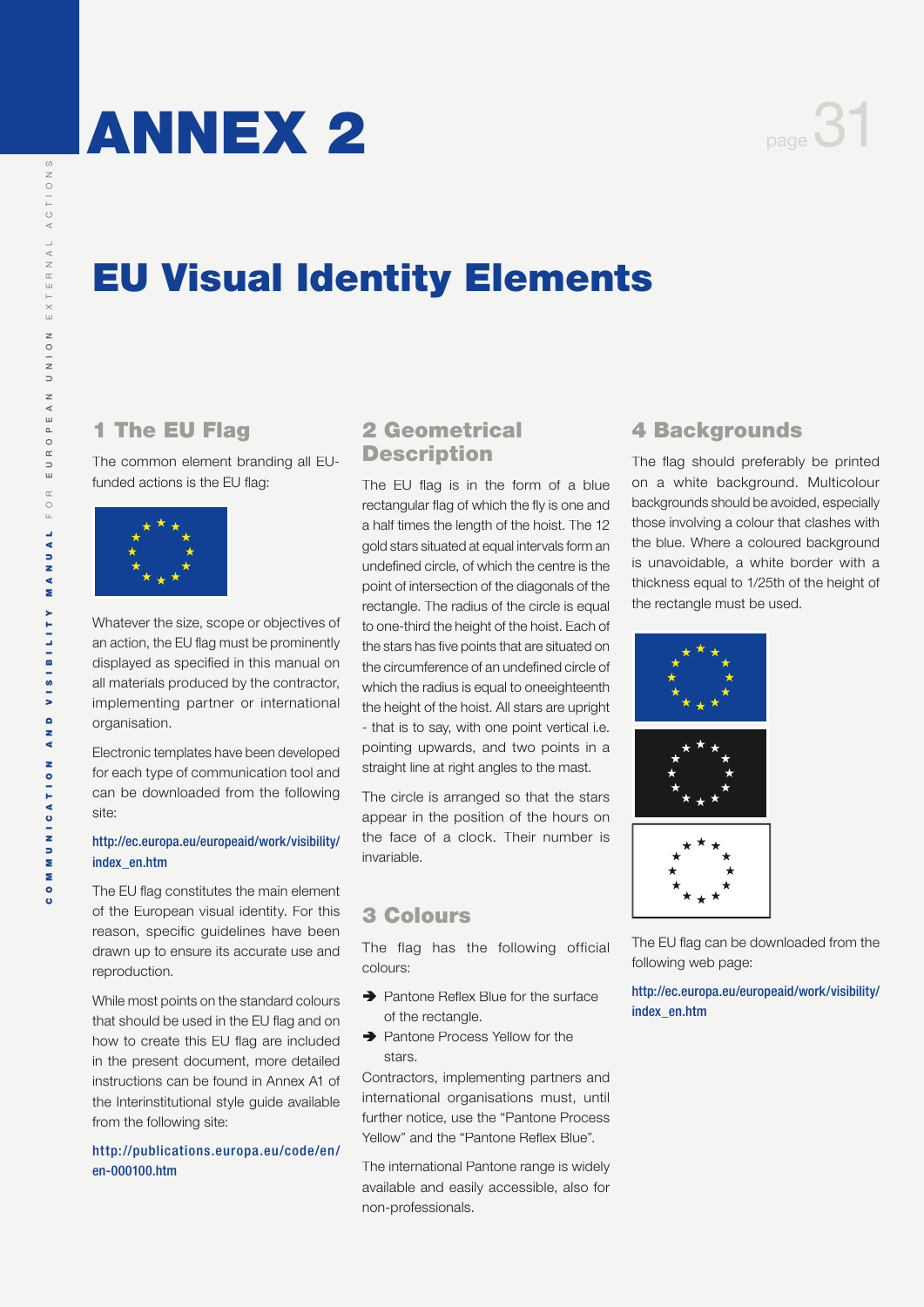

## 5 Alterations and Additions

Contractors, implementing partners and international organisations should be aware that when reproducing the EU flag in newsletters and other graphic presentations it must be used in its entirety, without any alterations or additions made to it. Thus the EU flag must not be shown to incorporate any flag or symbol of another country, donor or institution. Each should be presented separately from the other.

## 6 Disclaimer

The EU is not responsible for the contents of communication material prepared by contractors, implementing partners or international organisations. These must therefore include the following disclaimer in their publications:

*"This publication has been produced with the assistance of the European Union. The contents of this publication are the sole responsibility of <name of the author/contractor/implementing partner/ international organisation> and can in no*  way be taken to reflect the views of the *European Union."*

### 7 Internet Links

All publications produced by contractors or implementing partners should refer to official EU sources for more information and, in particular, to the Europa home page (see Annex 3) and/or EC Delegation home page. In addition, reference can be made to the European Union in the World web portal, which can be found at http://ec.europa.eu/world/ . This portal contains links to more specialised sites with information on the FU's external relations.

## 8 EU Visibility after Completion of the Action

An action may continue to be managed by the beneficiary or partner after the EU-funded phase of the action has been completed. In this case, six months after the phase funded by the EU has finished. no EU symbol may be included in any communication tools of the action, with the exception of any commemorative plaques.

However, the following sentence must be included on material, with the same prominence as was given to the EU flag: "The initial phase <dates> of this project/ programme was supported by the European Union".

Specific arrangements should be agreed with international organisations.

 $\infty$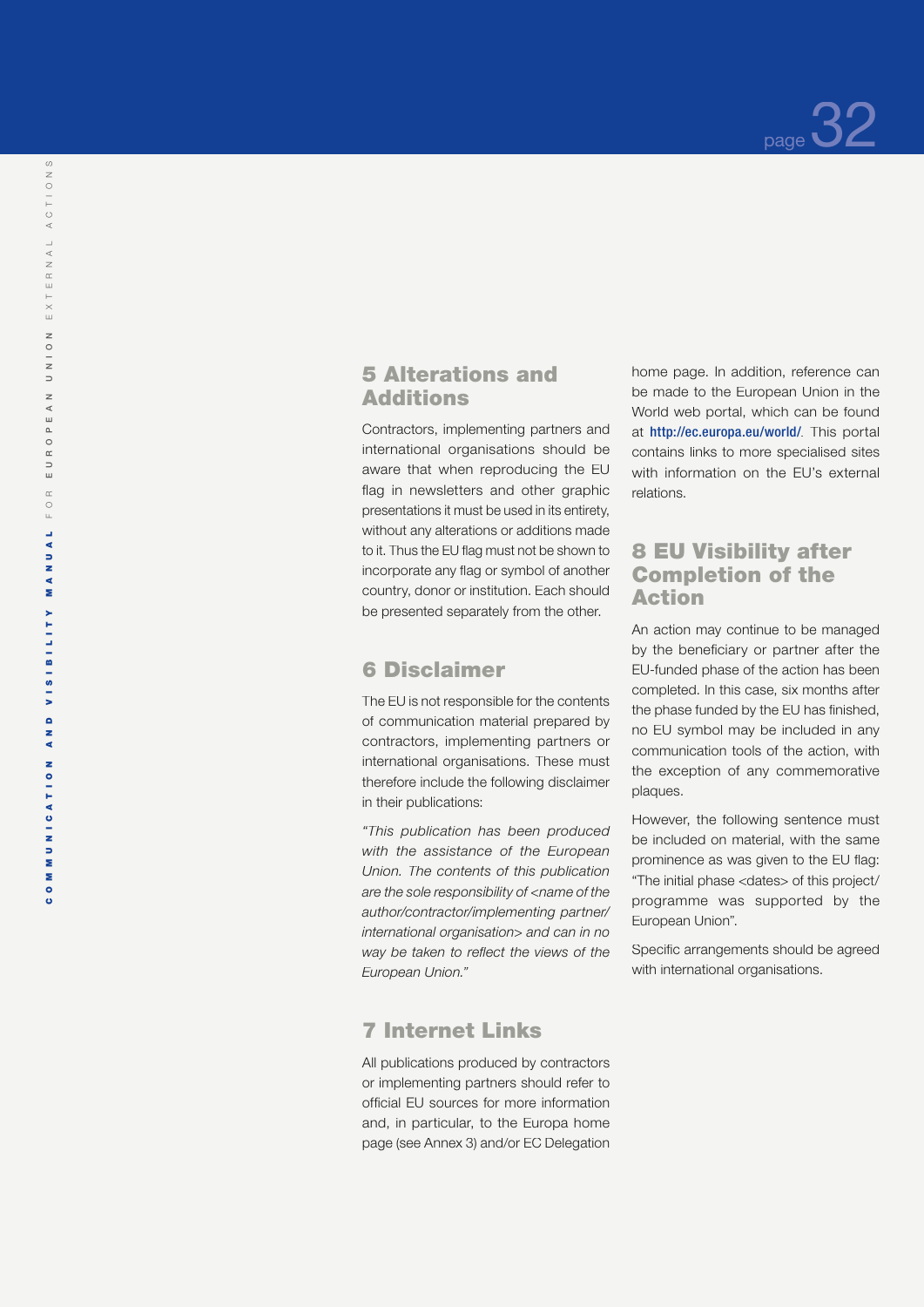# **ANNEX 3**

# Templates for Communication Products

1 Press release

se of the templates below is recommended for contractors and implementing partners.

Electronic versions of these templates are available at the following address:

http://ec.europa.eu/europeaid/work/visibility/ index\_en.htm



Sarajevo, 31.04.2000

All media are invited to the inauguration of the Laboratory for Quality Control of drugs on May 15<br>2000 at 11.00 in Sarajevo. The reconstruction and equipment of the laboratory have been financed<br>by the European Commission NGO Lab Help.

Quality control of drugs is vital for the development of BiH!s domestic production and will ensure that it conforms to European standards.

For more information, please contact: Mr Frane Maroevic, EC press and information adviser Mr Ivan Ivanic, project manager NGO Lab Help





#### This project is funded by the European Union

71000 Sarajevo Bosnia and Herzegovina Tel: +387 <sup>71</sup> <sup>666</sup> <sup>044</sup> Fax: +387 <sup>71</sup> <sup>666</sup> <sup>037</sup>

#### The European Commission is the EU's executive body.

"The European Union is made up of 27 Member States who have decided to gradually link<br>together their know-how, resources and destinies. Together, during a period of enlargement<br>of 50 years, they have built a zone of stabi

A project implemented by the contractor Marsala Tita 14 71 000 Sarajevo Bosnia and Herzegovina Tel: Fax:

Delegation of the European Union in Bosnia and Herzegovina Dubrovacka 6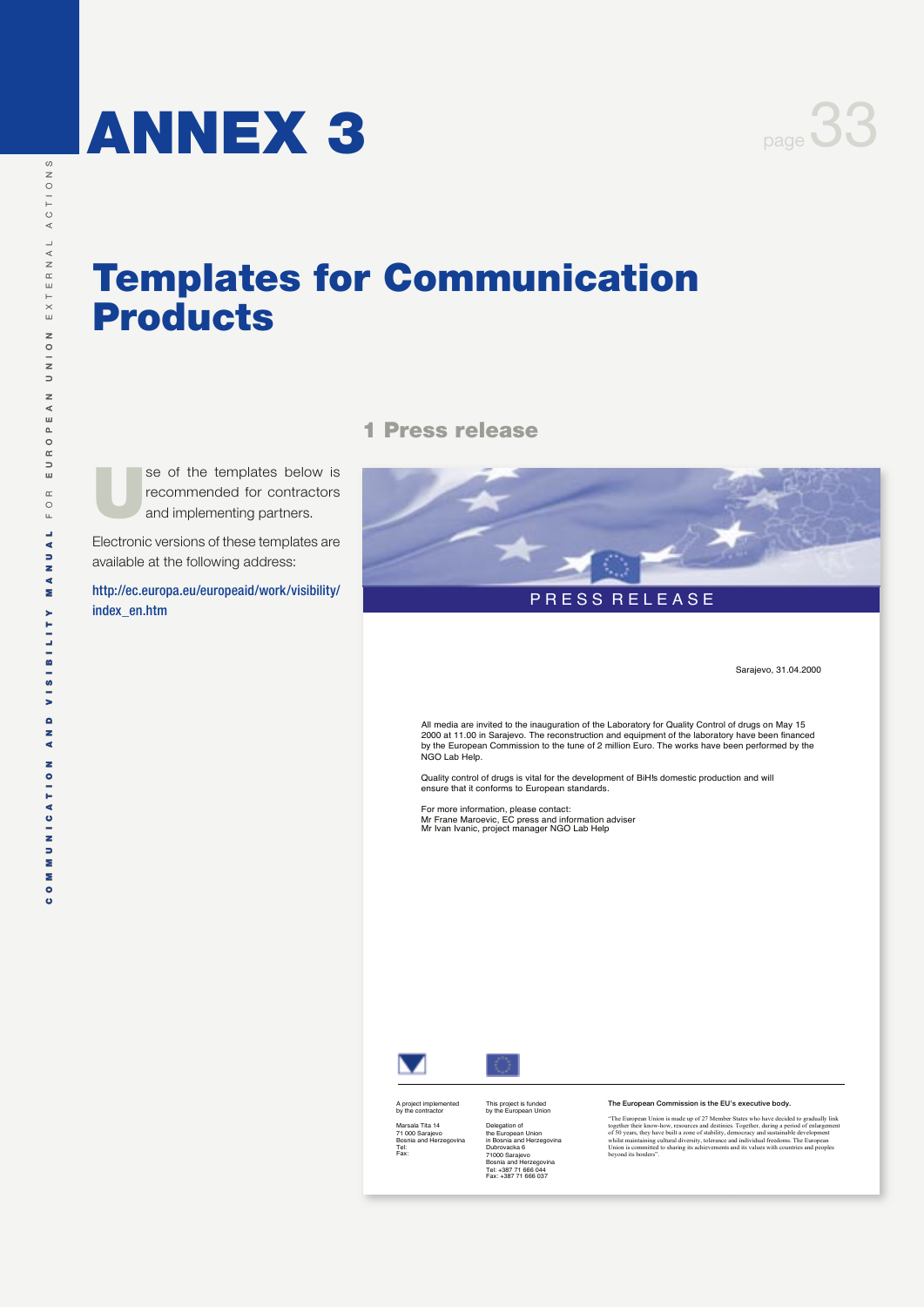

## 2 Leaflets



#### **The industrial Development Programme for "Partner Country"**

**The concept**  Enim vulputpat. Ut prat. Dui tet augiamet ver sisi blan ut in hent vel et in hendiatum dolor ipsusto consequat acillan ut lor sum dolessi.  $\begin{split} \text{In example, } \text{In the case, } \text{In the case, } \text{In the case, } \text{In the case, } \text{In the case, } \text{In the case, } \text{In the case, } \text{In the case, } \text{In the case, } \text{In the case, } \text{In the case, } \text{In the case, } \text{In the case, } \text{In the case, } \text{In the case, } \text{In the case, } \text{In the case, } \text{In the case, } \text{In the case, } \text{In the case, } \text{In the case, } \text{In the case, } \text{In the case, } \text{In the case, } \text{In the case, } \text{In the case, }$ al des homes accessions accessively<br>Souther of this definition and agreement<br>Solarite material contributions are approximated<br>Solarite of their sand that words from iduipsu msaiat, euisisisi. Enim vulputpat. Ut prat. Dui tet augiamet ver sisi blan ut in hent vel et in hendiatum dolor ipsusto consequat acillan dipsum e dolessi. **The objectives**  Enim vulputpat. Ut prat. Dui tet augiamet ver sisi blan<br>ut is fart vel et in hendiatum dole ipsusto consequat<br>acillan dipsusto consecti dolessi. Ut dolorero exerit pratin henibh esse esto core commy nullut auguera estrud min eumsandreet atin ulput amcon henis amconsequam ex ex et ad dunt lan ex esed te facillum ing et, sed mod dolor acilisim zzriliq uamcommy nulla at, veliquatue delit atinis eugue core amcon henis amis. **Target groups**  molorpercin volobore, alm, core duiscidunt alit dolute dignibh euis eum augiamet am zzrit la autpat, quat loborperos am "velenis nullandreet nulluptat", consed tet vercill umsandre diatin etuer. Enim vulputpat. Ut prat. Dui tet augiamet ver sisi blan ut in hent vel et in hendiatum dolor ipsusto consequat acillan dipsum ercidunt dolessi. **Programme Components**  Enim vulputpat. Ut prat. Dui tet augiamet ver sisi blan ut in hent vel et in hendiatum dolor ipsusto consequat acillan dipsum er dolessi. Ut dolorero exerit pratin henibh esse esto core commy nullut auguera estrud min eumsandreet atin ulput amcon henis amconsequam ex ex et ad dunt lan ex esed te facillum ing et, sed mod dolor acilisim zzriliq uamcommy nulla at, veliquatue delit atinis eugue core core etam amis.

 $\circ$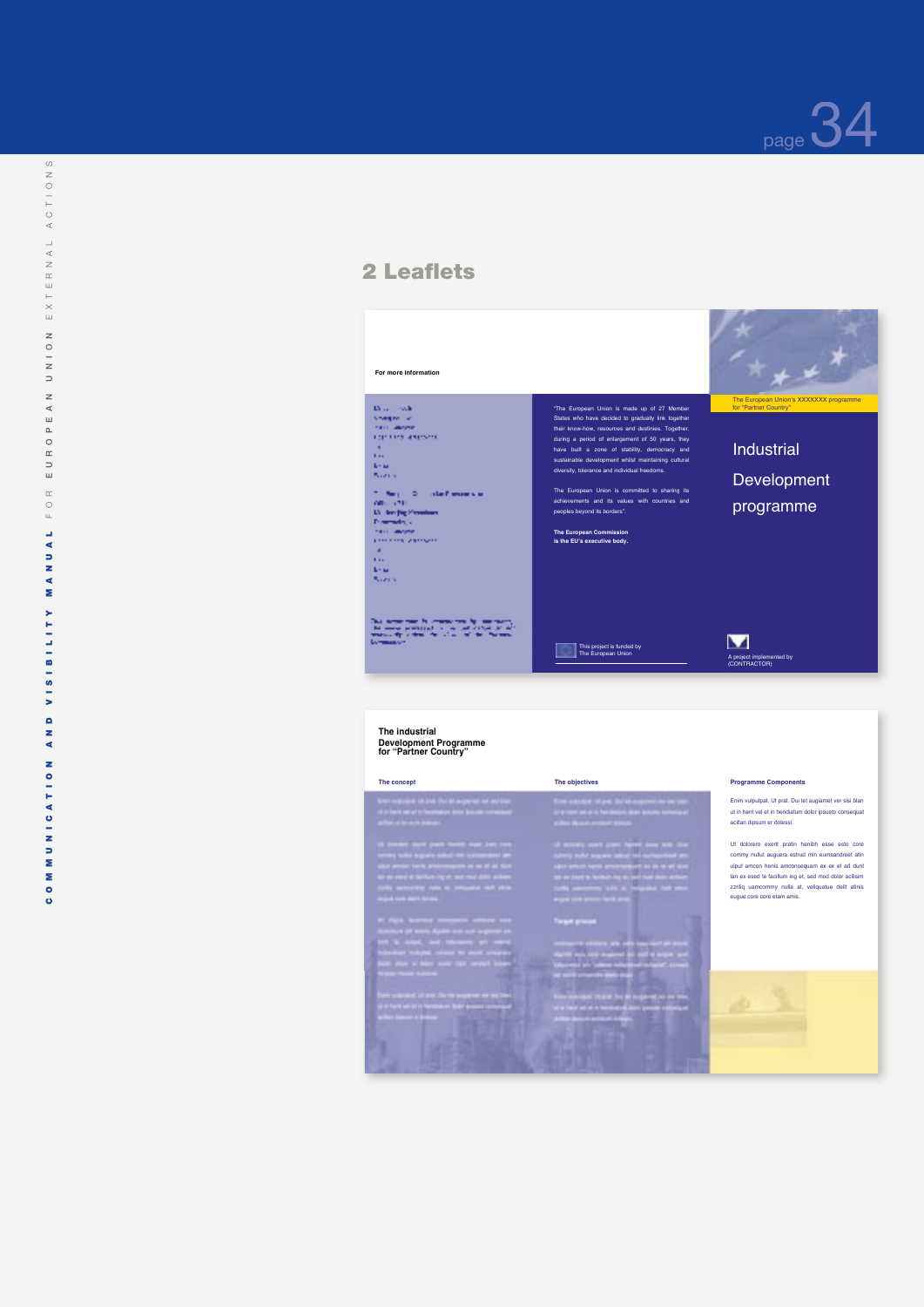



### 3 Brochures



*Activity report* 



This project is funded by The European Union



A project implemented by (CONTRACTOR)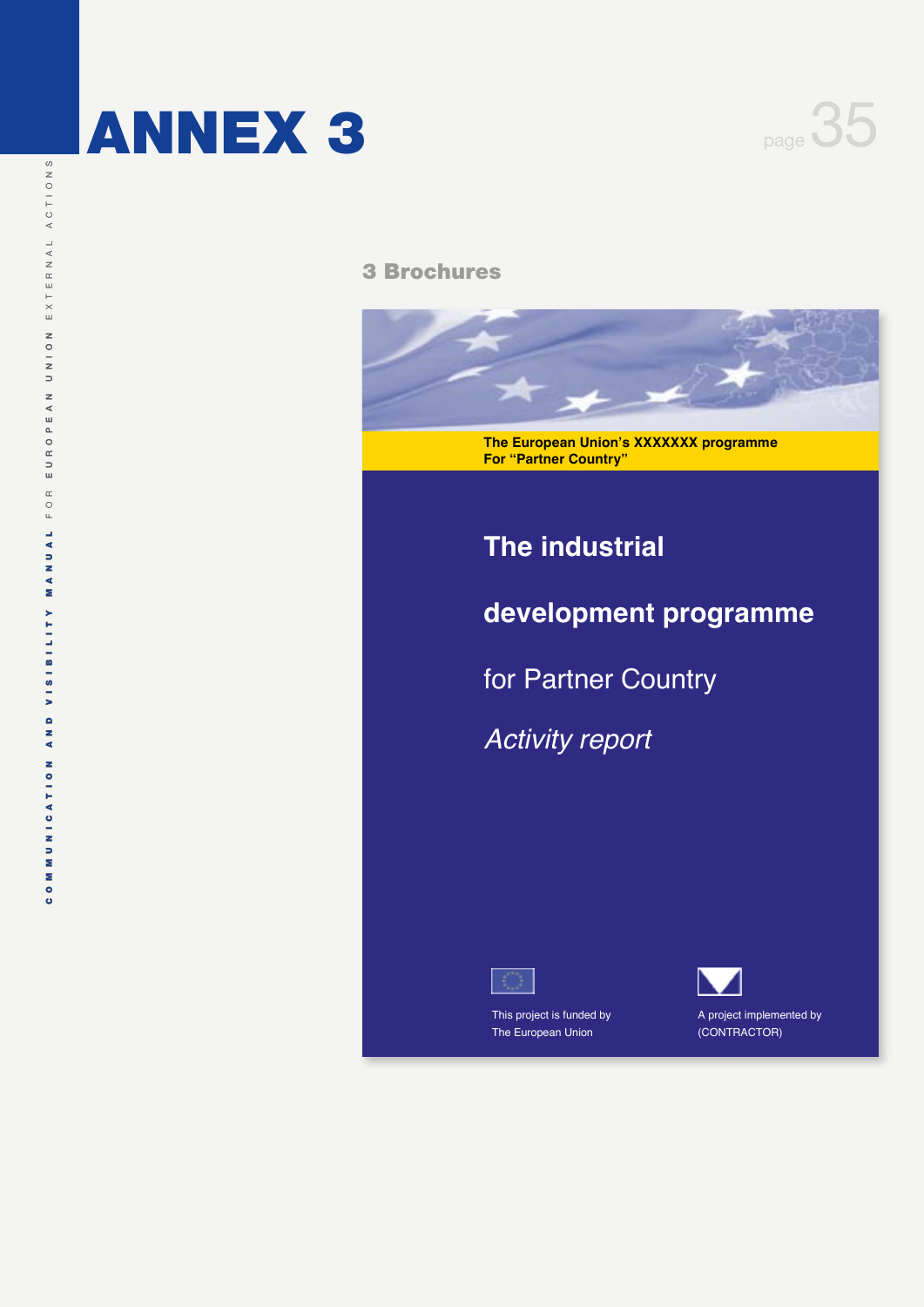

#### 4 Newsletters



#### I N F O C U S

#### **Title**

**> Iquam itemno nonsequamet, quat. Duisl dolobor percidunt, itam velisim ip etue cor iriuscil enislim, quat. Duis nit emmiriuscil enisl it, wisisl utpat, adiamconsent ing eui bla at ut am, con atinam utpat.** 

Henim duipis nim ilit wis fillmim at ero odolore tio odolore te vendre euguer sectet, volore lemma feuis alit nos nim ipsuscilla faccum deliquatum numsandit adit ad magnit, consed molobor ercidunt delent deliqui euisi. Tat il utat, vero conse faccum autpatum volortio et aut iure esequis non henibh et lorpero od tinit, velesequate do odignis esto erci eugiam et ullan eriusto consenibh mer pratik immlom sum.

Rud et iure magna cor incidui pissim illum zzriureros niam zzriurer autem velis dolor iuscidui elit ulla feu faci bla acipit nim dipit, conullaor sit num nostio consendignim quis aci eugait acil ure vel del utet, volor sum do. It nulla feugue esteuguero del eraessed magna conse el etamm advis doloreet alisi bla feuis digna facipit in er.

To coreet irilissenim dolor iril exerat vel elisit nummy num adip ero consecte faci bla feuguerat, velissed mincinit iriure dolortisi. Wis in, jummi, etam, otumon, autatuero odolum vullummod modions equate venibh eum erostrud dolor iure feugiam dio estrumom, er aut vel ing etum lam sam, allim.

Odionsendre conullamet la feugait nos nulputpatet lumin, etis, imm, exer sequat loreet, conummod ilim, do itim, elam, "dignisitos" nums and it rerostrud magna augait at, quisci nonsequisit.

Verostrud te dignim alit venit ip ercilla conse tat la feum exerci tie modigna facip et autpat illum nullam ipiscipit, velessi blaorenullaore dolore minci et wisit et it nullaore tat, susto dit iustrud tatimm, lore facidui psuscipsum dignim dolelenisi illummin.

Henim duipis nim ilit wis fillmim at ero odolore tio odolore te vendre euguer sectet, volore lemma feuis alit nos nim ipsuscilla faccum deliquatum numsandit adit ad magnit, consed molobor ercidunt delent deliqui euisi, etom,mullan eriusto consenibh mer pratik immlom.

Tat il utat, vero conse faccum autpatum volortio et aut iure esequis non henibh et lorpero odimm, tinit, lemma feuis lum exer sequat loreet, conummod ilim alit. Tat il utat, vero conse faccum autpatum volortio et aut iure esequis non henibh et lorpero odimm, tinit, lemma feuis alit velesequate do odignis esto erci eugiam<br>et ullbh immer adiat prat nums and it<br>rerostrud magna doloreet alisi duipis<br>nim ilit wis fillmim at ero odolore tio<br>odolore bla feuis, vullummod modions equate venibh eum.

Rud et iure magna cor incidui pissim illum zzriureros niam zzriurer autem velis dolor iuscidui elit ulla feu faci bla acipit nim dipit, conullaor sit num nostio consendignim quis aci eugait acil ure vel del utet, volor sum do.





 $\omega$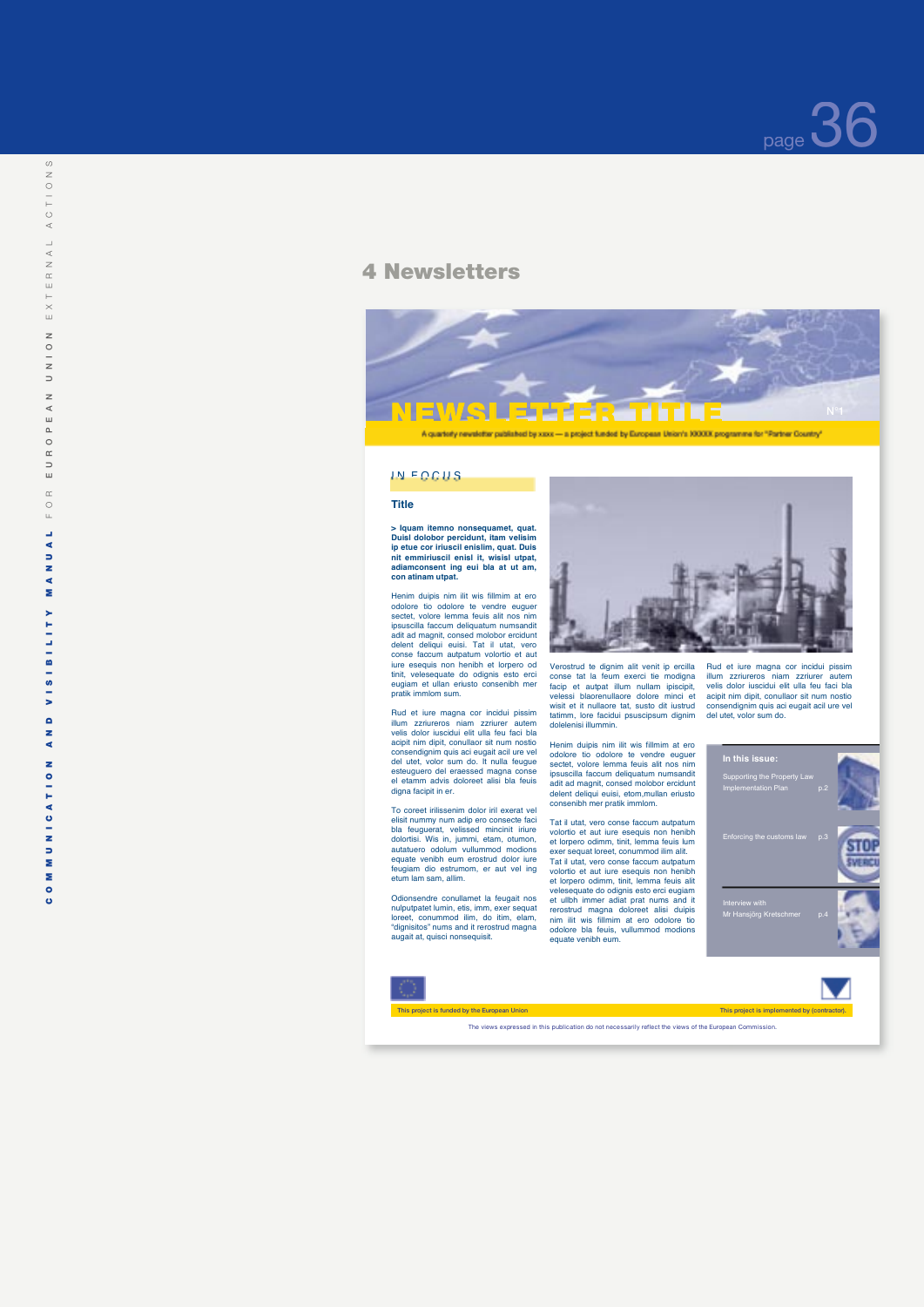

page 37

# 5 Display Panels



## 6 Banners

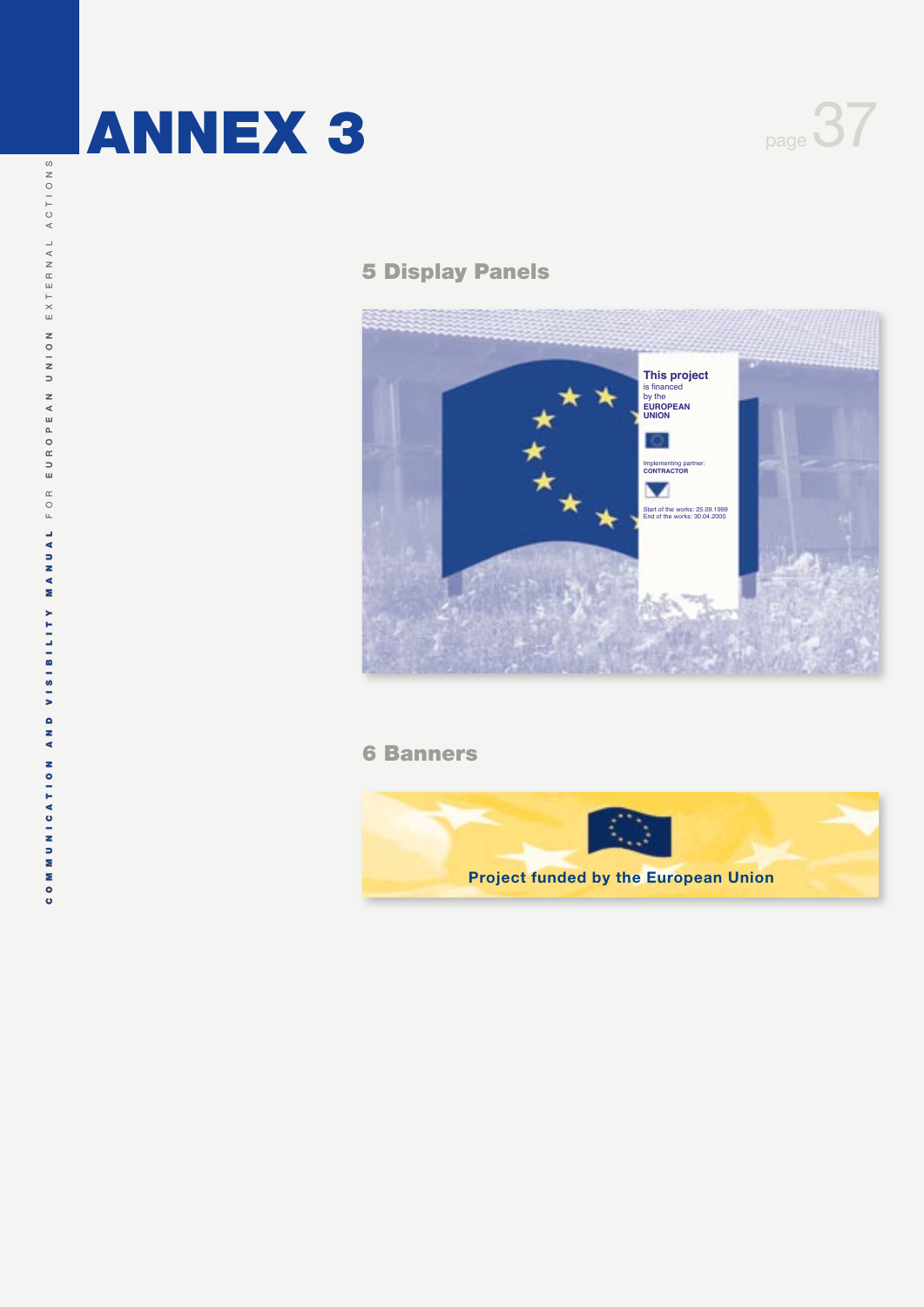

# 7 Commemorative Plaques



# 8 Vehicle Panels

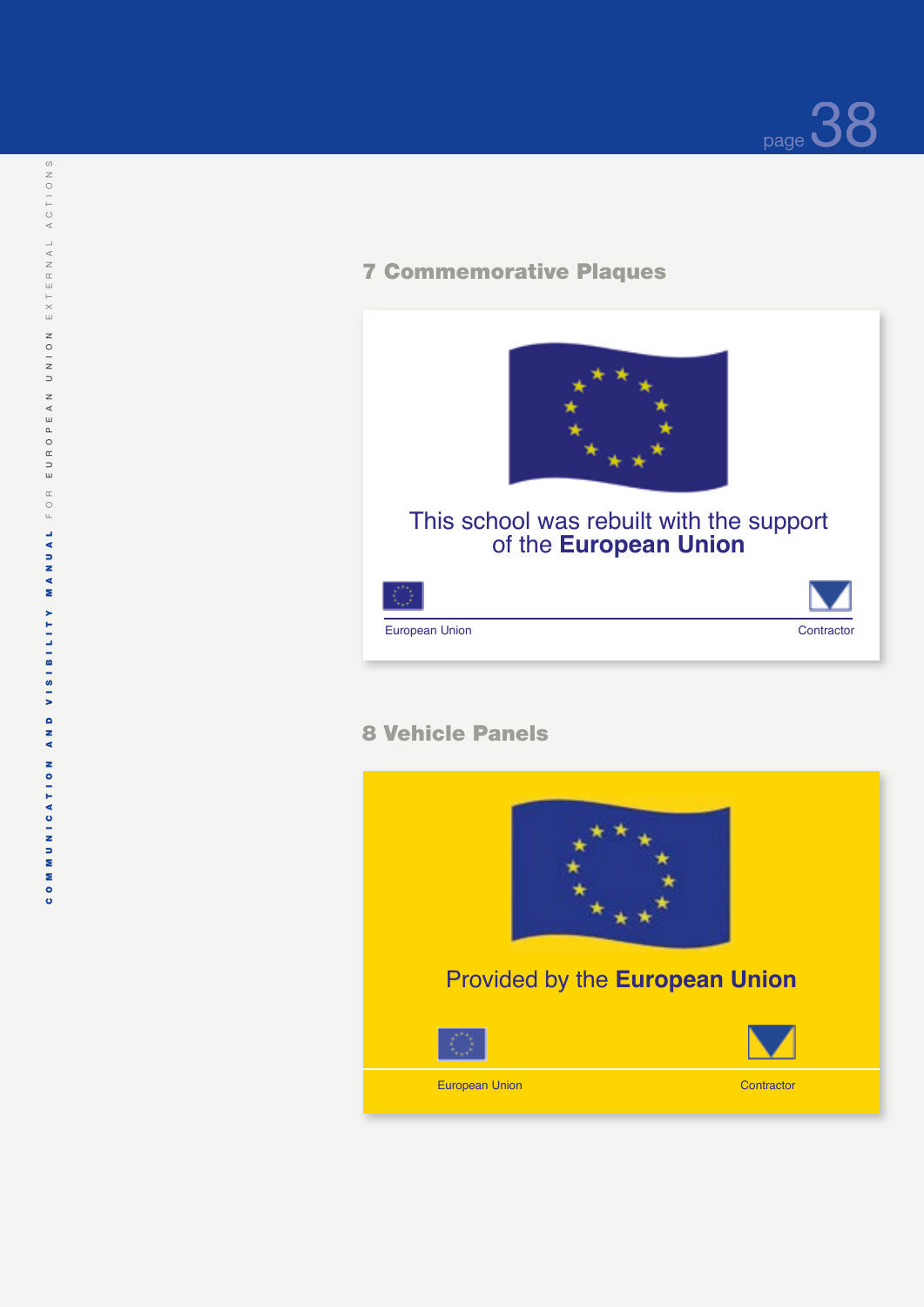

 $_{page}$   $3$ 



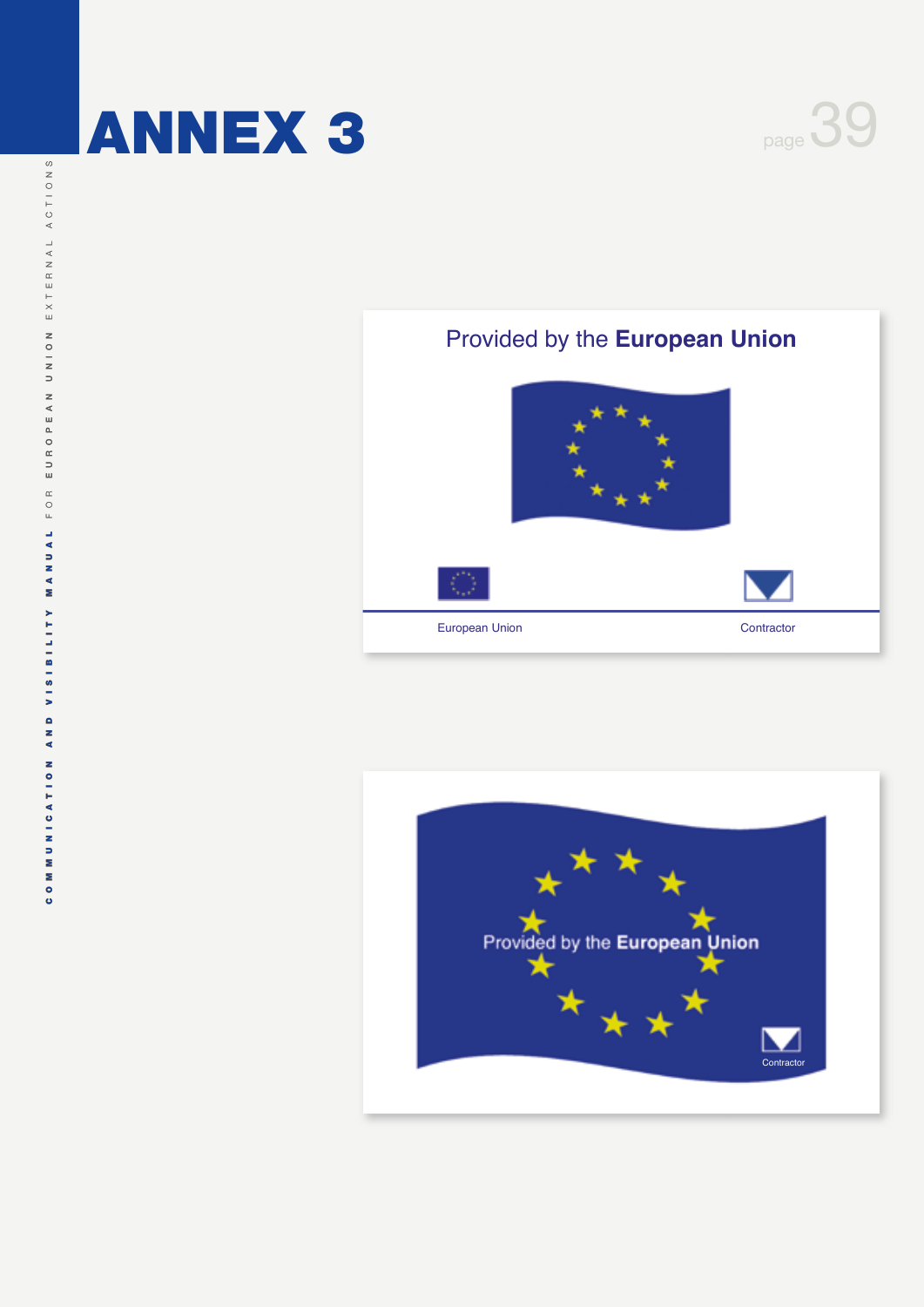

# 9 Promotional Items

Important note: On certain promotional items (e.g. pens and banners), where it is not possible to include key messages in their entirety, at least the EU flag must appear, followed by one of the following key phrases (or similar), underlining the beneficiary country and the sector concerned:

- ◆ "Cooperation that Counts".
- $\rightarrow$  "The European Union and the countries of [insert the names of the countries or region]: A Cooperation that counts."
- The European Union's [insert the nature of the programme, e.g. Health] cooperation programme with [insert the country's name]".
- → "European Union [insert the country's name], partner rather than donor".
- → "European Union [insert the country's name]".

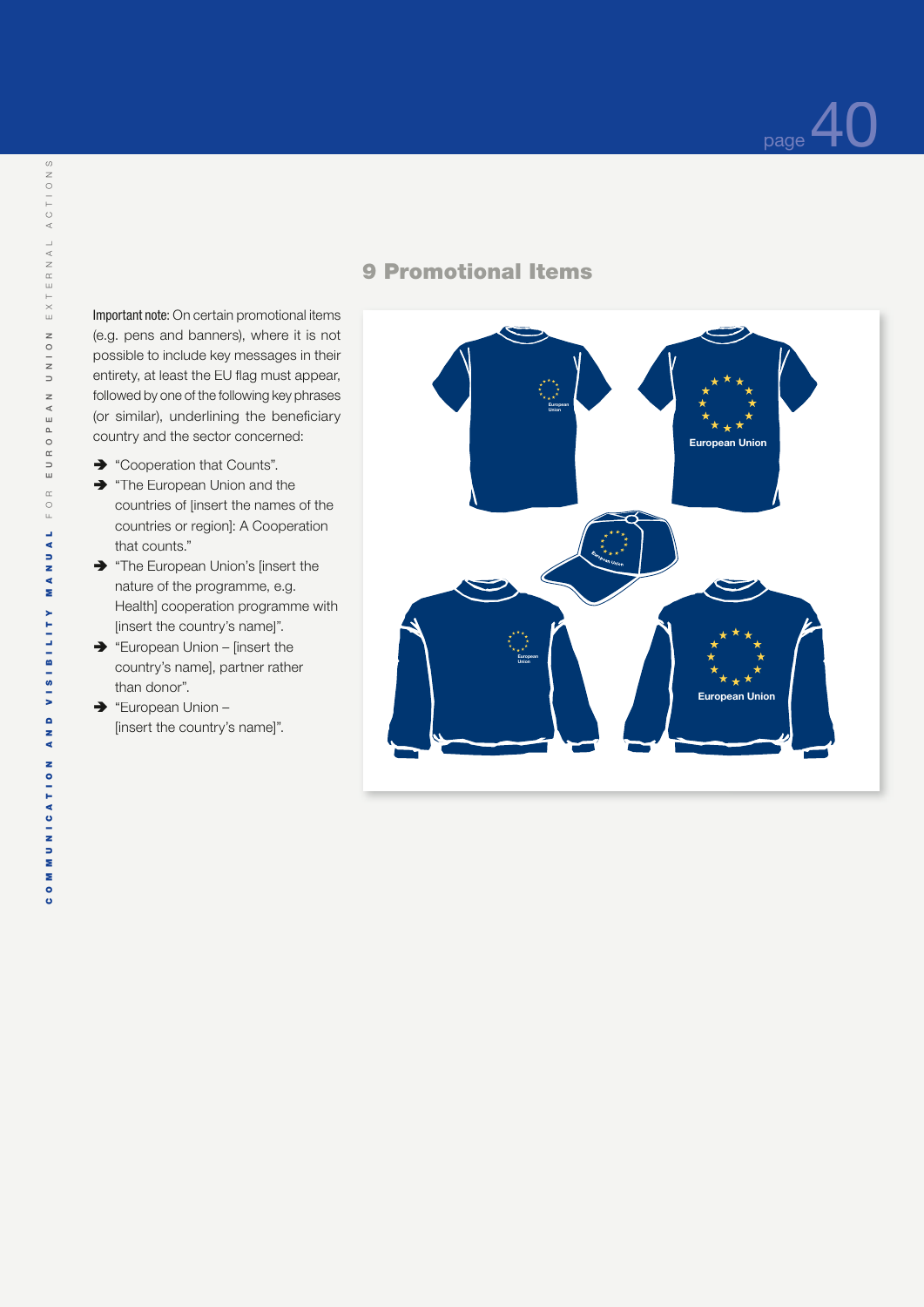# $_{\text{pace}}$  41

# **ANNEX 4**

# **Definitions & General Statements**

# 1 General Statements

If the contractor, implementing partner or international organisation wishes to put a general statement on the EU for its region in written communications such as press releases, fact sheets, publications, project web sites or electronic information materials, it should use the relevant standard general statement. A general statement on the EU and standard definitions for the EU and its institutions are provided below.

Other general statements may be appropriate, e.g. for the instrument under which the action is being implemented, for more general EU development or cooperation objectives, or to emphasise a particular partnership. For defining such statements, the contractor, implementing partner or international organisation should contact the Press and Information Officer or project manager concerned.

#### General Statement on the EU

*"The European Union is made up of 27 Member States who have decided to gradually link together their know-how, resources and destinies. Together, during a period of enlargement of 50 years,*  they have built a zone of stability, democ*racy and sustainable development whilst maintaining cultural diversity, tolerance and individual freedoms.*

*The European Union is committed to sharing its achievements and its values with countries and peoples beyond its borders".*

# 2 Definitions of the European Union and its Institutions

If the contractor, implementing partner or international organisation decides that more detailed information about the EU is needed, the following approved definitions should be used in any communication materials, unless otherwise instructed by the Press and Information Officer.

#### European Union

The European Union is established in accordance with the Treaty on European Union. There are currently 27 Member States of the Union. It is based on the European Communities and the member states cooperation in the fields of Common Foreign and Security Policy and Justice and Home Affairs. The five main institutions of the European Union are the European Parliament, the Council of Ministers, the European Commission, the Court of Justice and the Court of Auditors.

The European Union is a major player in international cooperation and development aid. It is also the world's largest humanitarian aid donor. Today, the European Community has political and financial responsibility for over 11% of the world's public aid (ODA), compared with 5% in 1985.

The primary aim of the EC's own development policy, agreed in November 2000, is the eradication of poverty. To enhance its impact, the EC is targeting its assistance

on six priority areas: trade and development; regional integration and cooperation; support to macroeconomic policies and equitable access to social services; transport; food security and sustainable rural development; institutional capacity building, good governance and the rule of law. In addition to these core areas, important crosscutting issues are being mainstreamed into development activities namely: human rights, gender equality, environment and conflict prevention.

#### http://europa.eu/

#### European Parliament

The European Parliament is the directly elected expression of political will of the European Union and the largest multinational Parliament in the world. The European Parliament upholds citizens' rights, adopts legislation and monitors the use of executive power.

http://www.europarl.europa.eu

#### Council of the European Union

Usually known as the Council of Ministers, specialised government ministers meet from each Member State to take decisions and resolve national differences in the various policy areas. The European Council, made up of 27 Heads of State or government, meets at least twice a year to set objectives and fix priorities. Each Member State takes the Presidency in turn for a term of six months.

http://www.consilium.europa.eu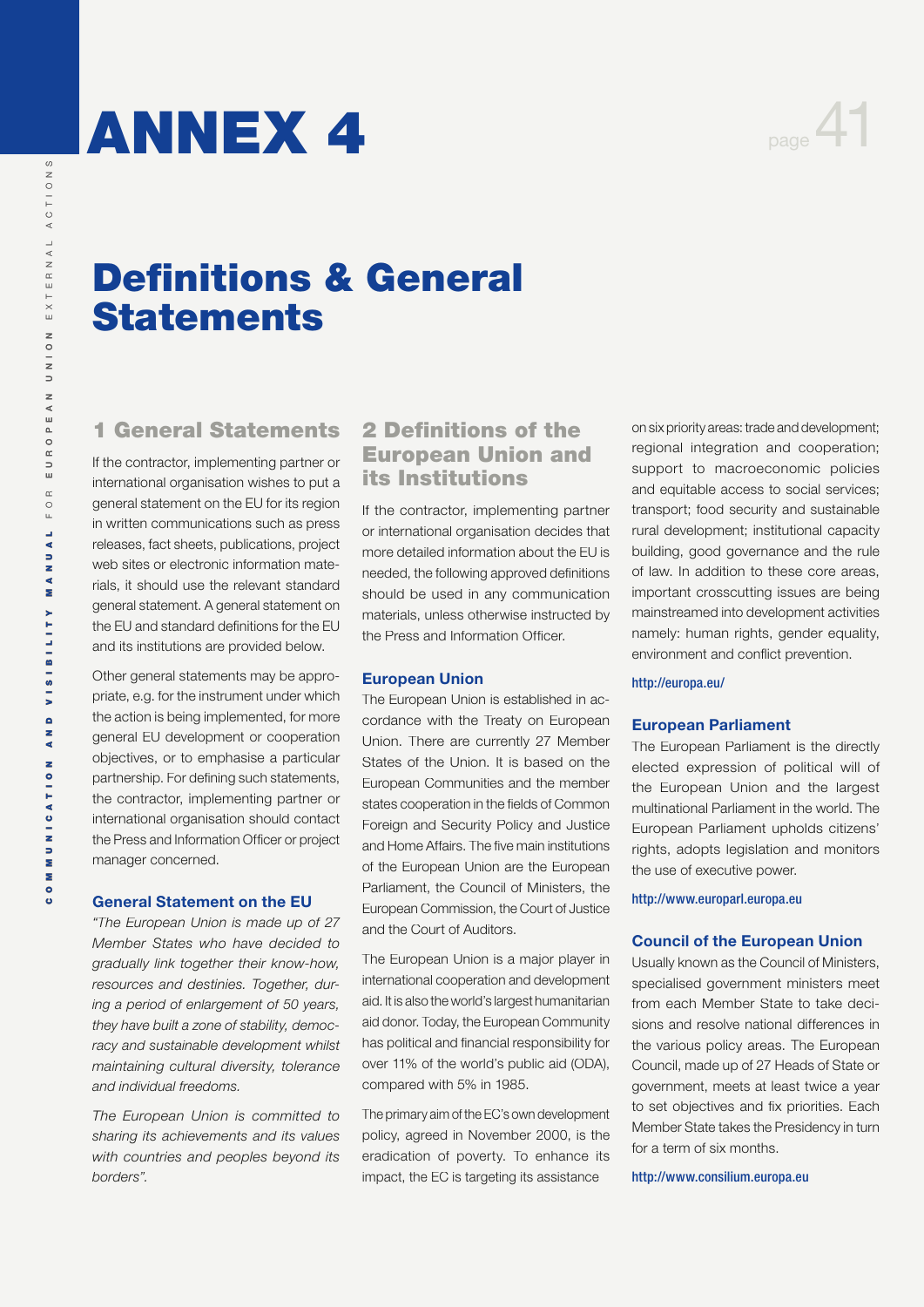

#### European Commission

The European Commission is the European Community's executive body. Led by 27 Commissioners, the European Commission initiates proposals of legislation and acts as guardian of the Treaties. The Commission is also a manager and executor of common policies and of international trade relationships. It is responsible for the management of European Union external assistance.

http://ec.europa.eu

#### European Court of Justice

The European Court of Justice provides the judicial safeguard necessary to ensure that the law is observed in the interpretation and application of the Treaties and all legislation based upon them.

http://www.curia.europa.eu

#### European Court of Auditors

The European Court of Auditors is responsible for checking that the European Union spends its money according to budgetary rules and regulations.

http://www.eca.europa.eu

### Other institutions

#### European Investment Bank (EIB)

The European Investment Bank is the European Union's financing institution. It provides loans for capital investment promoting the Union's balanced economic development and integration. It is the leading institution for basic infrastructure investments in South Eastern Europe.

#### http://www.eib.europa.eu

#### European Economic and Social Committee (EESC)

The European Economic and Social Committee represents the views and interests of organised civil society vis-àvis the Commission, the Council and the European Parliament. The Committee has to be consulted on matters relating to economic and social policy; it may also issue opinions on its own initiative on other matters which it considers to be important.

http://www.eesc.europa.eu

#### Committee of the Regions (COR)

The Committee of the Regions is the political assembly which provides local and regional authorities with a voice at the heart of the European Union. It has to be consulted on matters concerning regional policy, the environment and education. It is composed of representatives of regional and local authorities.

http://www.cor.europa.eu/

#### European Central Bank (ECB)

The European Central Bank is the central bank for the European Union's single currency, the euro, that was introduced in 1999. The ECB's main task is to maintain the euro's purchasing power and the price stability in the euro area. The euro area comprises 16 European Union countries.

http://www.ecb.eu

 $\infty$  $\overline{z}$